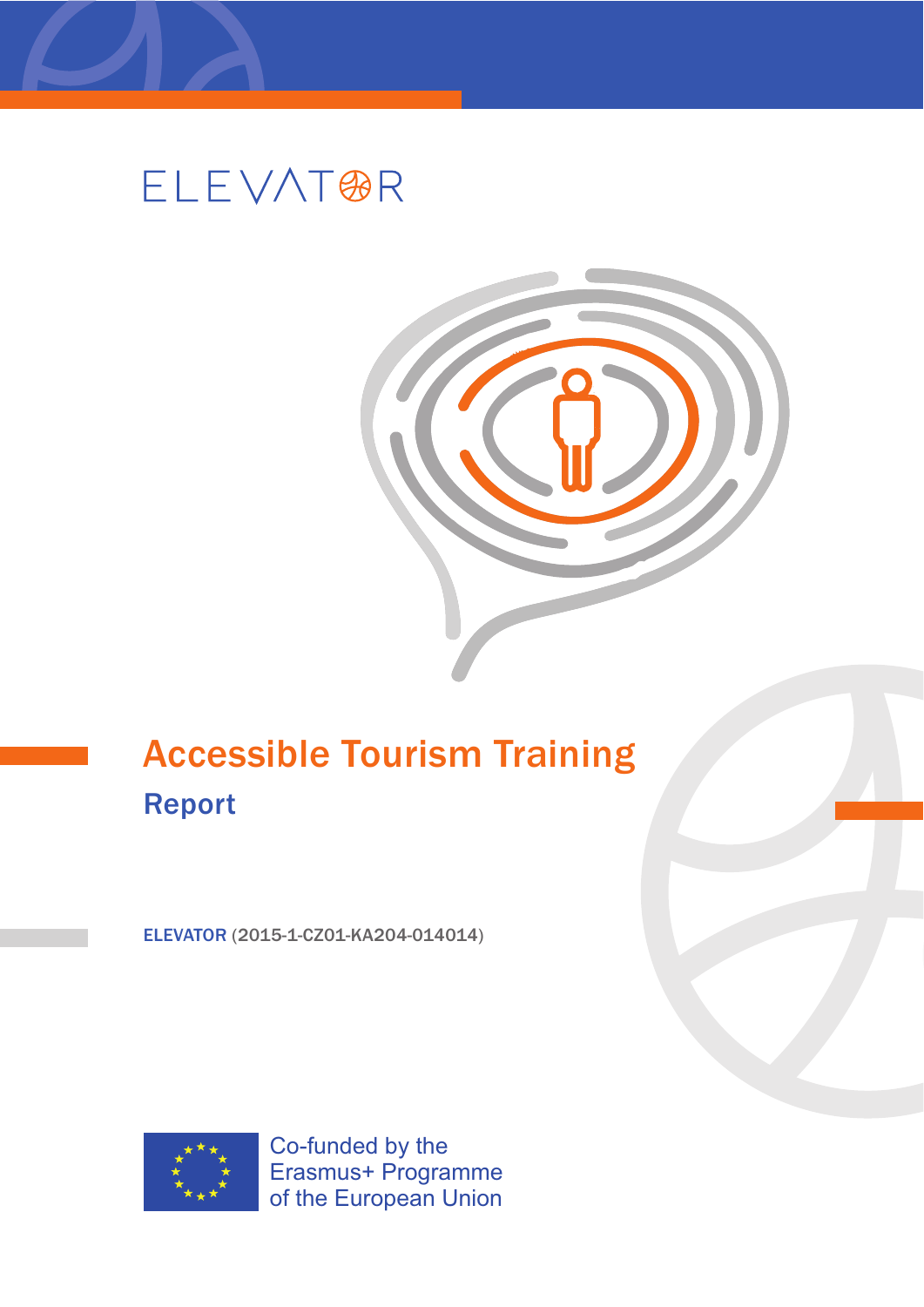## **ACCESSIBLE TOURISM TRAINING | REPORT**

**Disclaimer:** The European Commission support for the production of this publication does not constitute an endorsement of the contents which reflects the views only of its authors, and the Commission cannot be held responsible for any use which may be made of the information contained therein.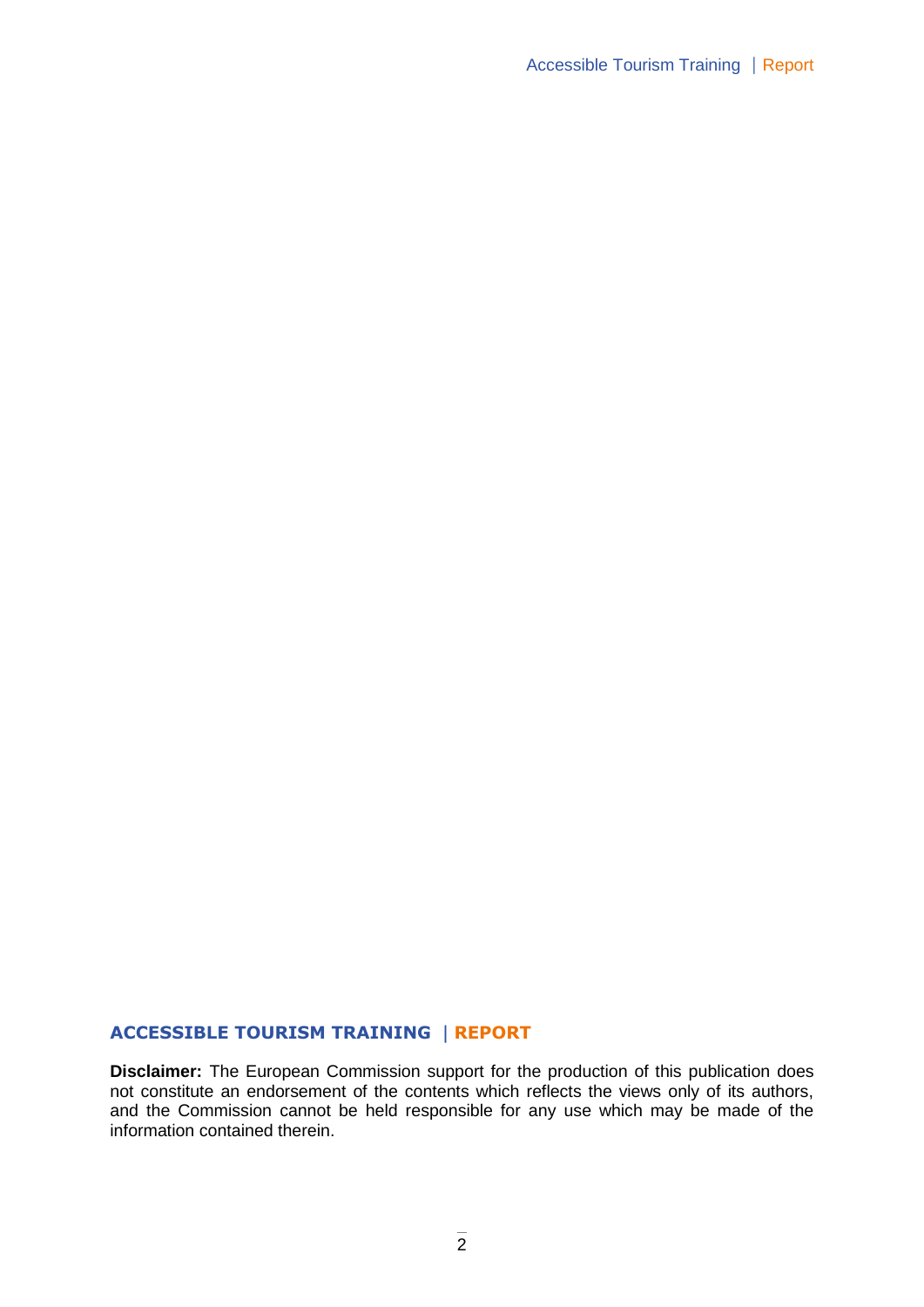#### **Abstract**

**This report** provides an analysis of Accessible Tourism training practices based on surveys carried out in the project partners' countries and information from other European studies and experiences gathered by the lead partner, ENAT. It also indicates what skills, knowledge and competencies should be developed and describes the more successful methods and forms of learning and training which could be adopted to provide efficient training/learning, harmonizing the education with the market needs. The final section of the report presents a proposed outline of an accessible tourism training curriculum for SME managers and staff in the tourism sector. The aim of this report is to inform of how to promote education in accessible tourism at national and European levels, how to integrate this topic into the present/new curriculum or educational strategies and how to improve quality and efficiency of education in accessible tourism.

**End-users:** ENAT, training providers, curriculum designers, policy makers (primarily in education and vocational training), teachers, learners.

**Form:** electronic document

**Languages:** English, Czech, Greek, Italian, Slovenian

**Leader:** ENAT

**Participants:** KAZUIST, PREMIKI, TANDEM

**Keywords: Accessible Tourism, training, curriculum, skills, competences, knowledge outcomes**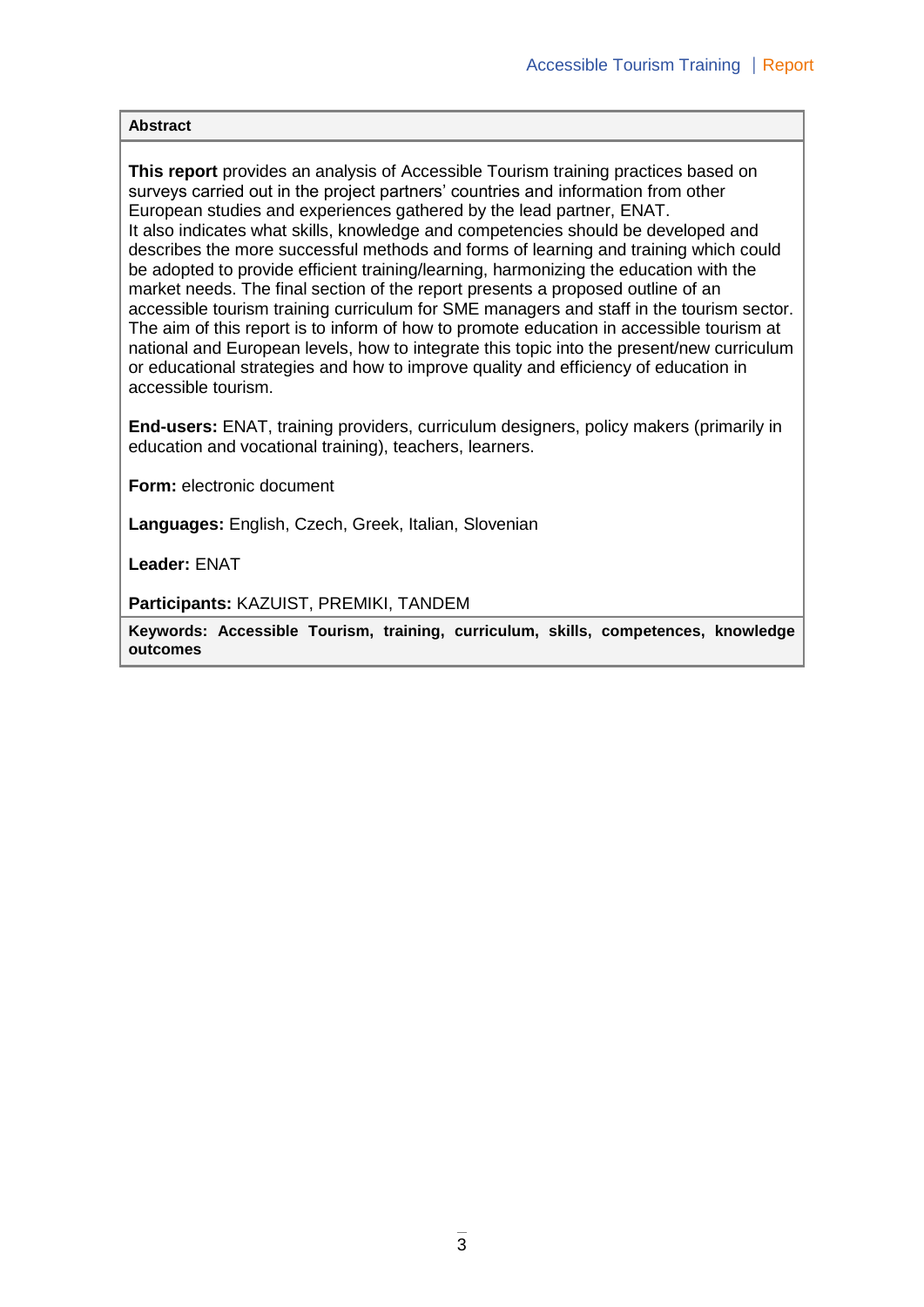## **Table of Contents**

| $\overline{2}$ |     |                                                                 |  |
|----------------|-----|-----------------------------------------------------------------|--|
|                |     | 2.1 The role of accessibility training in the tourism sector12  |  |
| 3              |     | OVERVIEW OF EXISTING ACCESSIBLE TOURISM TRAINING                |  |
|                |     | 3.1 Formal and informal training provisions in SMEs14           |  |
|                | 3.2 |                                                                 |  |
|                | 3.3 |                                                                 |  |
|                | 3.4 |                                                                 |  |
|                | 3.5 |                                                                 |  |
|                | 3.6 |                                                                 |  |
|                | 3.7 |                                                                 |  |
|                | 3.8 |                                                                 |  |
|                | 3.9 |                                                                 |  |
|                |     |                                                                 |  |
|                |     | 3.11 Course content and learning outcomes of staff categories25 |  |
|                |     | SWOT ANALYSIS: DELIVERY OF EDUCATION IN ACCESSIBLE              |  |
|                |     |                                                                 |  |
|                |     | ELEVATOR TRAINING CURRICULUM IN ACCESSIBLE TOURISM FOR          |  |
|                |     |                                                                 |  |
|                |     |                                                                 |  |
|                |     |                                                                 |  |
|                |     |                                                                 |  |
|                |     |                                                                 |  |
|                | 5.6 |                                                                 |  |
|                | 5.7 |                                                                 |  |
|                |     |                                                                 |  |
|                | 5.9 |                                                                 |  |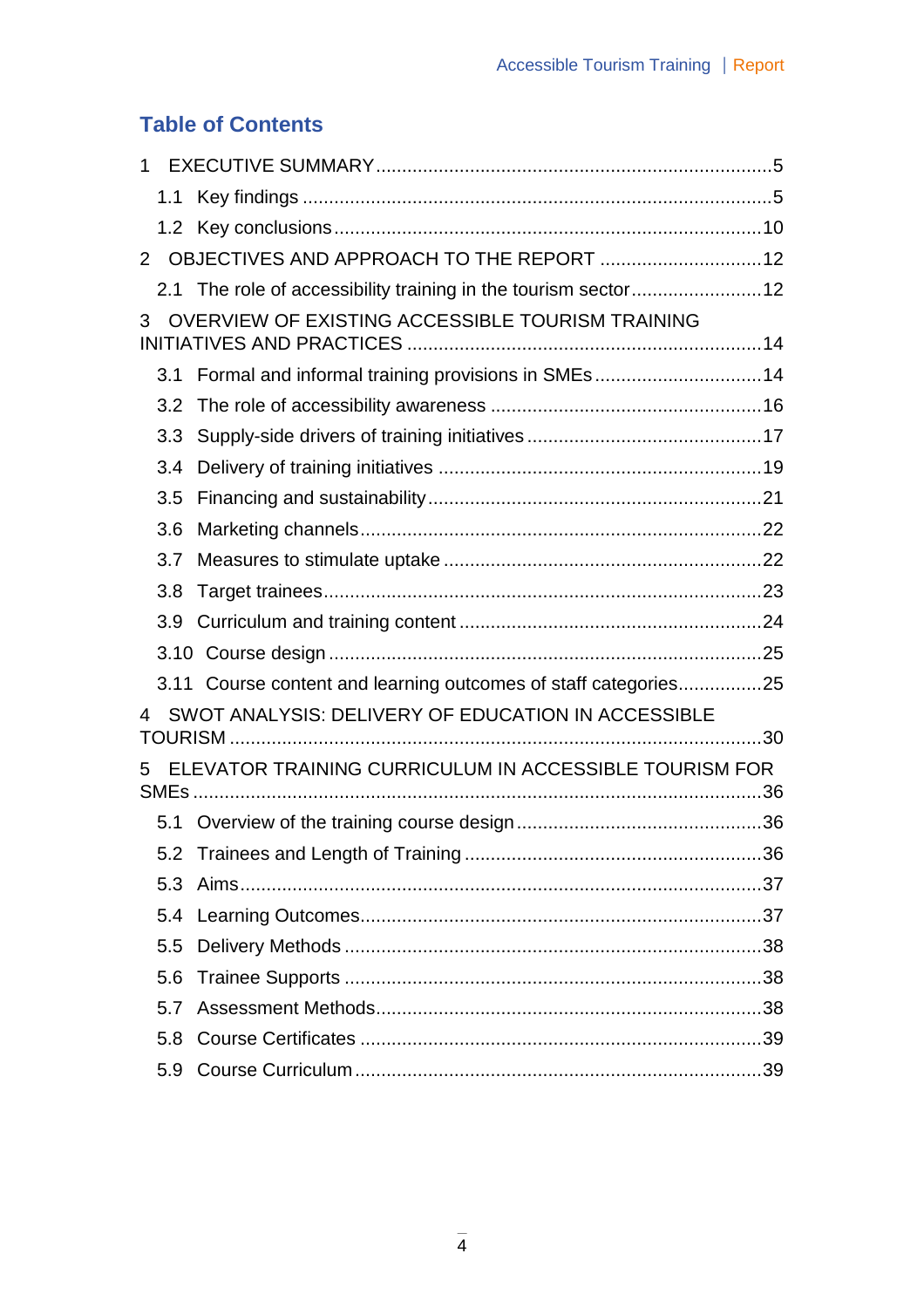## **1 EXECUTIVE SUMMARY**

This report presents results of the analysis focused on Accessible tourism training in EU countries, in particular in countries of ELEVATOR project's partners (Czech Republic, Greece, Italy and Slovenia), and gives answers to the basic questions: why is training and education in accessibility needed, what skills and knowledge should be developed, who should be educated and how.

The report is addressed to the training providers, promoters of accessible tourism like ENAT, policy makers and curriculum makers who set educational strategies and priorities, and last but not least to the teachers/trainers and learners who want to improve accessible tourism skills.

The report responds to the need to promote education in accessible tourism and bring it into the mainstream of training on national and European level, support integration of this topic into the present/new curricula and educational strategies and give the end-users directions to efficient training/learning and harmonization of education with market needs.

## **1.1 Key findings**

#### **Current supply of accessible tourism training**

- 1. There are wide differences in the availability of accessible tourism training and the content of such training in mainstream tourism and hospitality training curricula across the EU.
- 2. Where accessible tourism training exists, offers are found largely in relation to continuing Vocational Educational Training (VET) or Continuing Professional Development (CPD), and much less frequently in basic education or student-level training. Current training provisions are often provided with specific funding on a temporary basis, as part of projects or other initiatives, and they often reach too few individuals or businesses to have an effective impact on the overall accessible tourism services in a region or country.
- 3. Lack of demand on a commercial basis results in market failure with very few businesses offering AT training within the private sector.
- 4. ENAT studies<sup>1</sup> show that, overall, NGOs are the most active organisations delivering accessibility training for businesses across Europe. Typically, NGOs have developed the training in partnership with tourism organisations, tourism boards or businesses in order to develop one or other specific sector of the tourism industry, e.g. airports, hotels, travel agents, tourist guides, etc.
- 5. There is a lack of recognised experts / trainers in this field across Europe. Also, there is no standard by which to measure the quality of teachers / trainers within tourism educational establishments e.g. schools, colleges and university. This applies also to training within businesses.

<sup>-</sup><sup>1</sup> See: EU Study: Mapping Skills and Training Requirements for Accessible Tourism, 2014 <http://www.accessibletourism.org/?i=enat.en.reports.1620>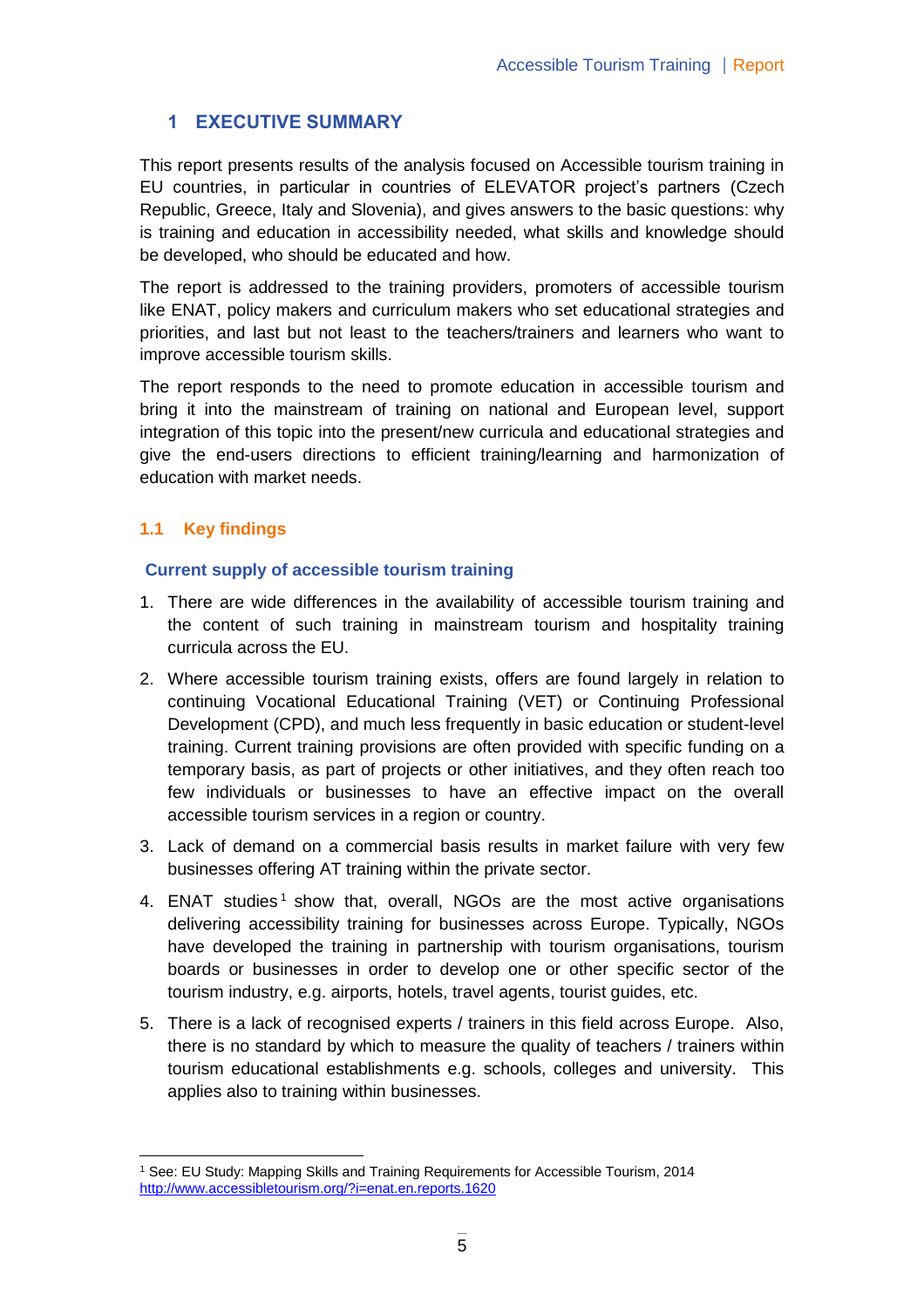- 6. It should be noted that it is a legal obligation for airports in the European Union to train their staff (or hire companies with trained staff) to provide assistance for Persons with Reduced Mobility (PRMs).<sup>2</sup> This training is not carried out according to a standard curriculum and therefore the quality and content of training (and service) varies from country to country and even between different airports within the same country, in some cases.
- 7. The standard methods of delivering formal training are online and traditional classroom-based training. Some training providers have developed "blendedlearning programmes", which combine both methods. Direct involvement of people with disabilities during training can have a significant impact on the learning experience of trainees. Research by ENAT suggests that classroom based training can be more effective than online training, which is undertaken on an individual rather than a group basis.
- 8. A majority of courses are directed to frontline staff in the hospitality sector. However, it is recognised that it is important to instruct managers as well to have a more long-lasting impact. Managers need to understand not only how to deliver good customer service but also how to develop an accessible tourism strategy for the enterprise. This requires understanding of the accessible tourism market and responding accordingly, as it develops over time.
- 9. Most training focuses on introductory-level skills as business conditions often require a fast delivery of training, which is focused on giving results in the daily work of every staff member.
- 10. Training tends to focus on the needs of people with disabilities, with less emphasis given to the wider range of visitors who benefit from "good access" and customer service. It is essential to promote an understanding of all the beneficiaries of accessible tourism services in order to mainstream accessibility within the enterprise.
- 11. Training most often addresses accessibility measures that apply to visitors with motor and sensory impairments, while the measures for serving customers with other access needs, such as allergies or long-term health conditions are less prevalent. A broader-based approach should include training in services for persons with intellectual disabilities, customers with allergies or food intolerance and the access needs of families with small children and older people.

#### **Existing demand for accessible tourism training**

12. ENAT studies suggest that SMEs in the tourism sector make less use of formal training than large enterprises, both for managers and for staff. This is mainly due to their limited financial resources, limited time and difficulties in accessing training courses locally. Additionally many will have no understanding of this market, or if they do, they believe it is associated with incurring high costs to adapt their business, therefore they choose to ignore training or developing their business to be more inclusive and serve a wider market.

<sup>&</sup>lt;sup>2</sup> Regulation concerning the rights of disabled persons and persons with reduced mobility when travelling by air (EC Regulation 1107/2006).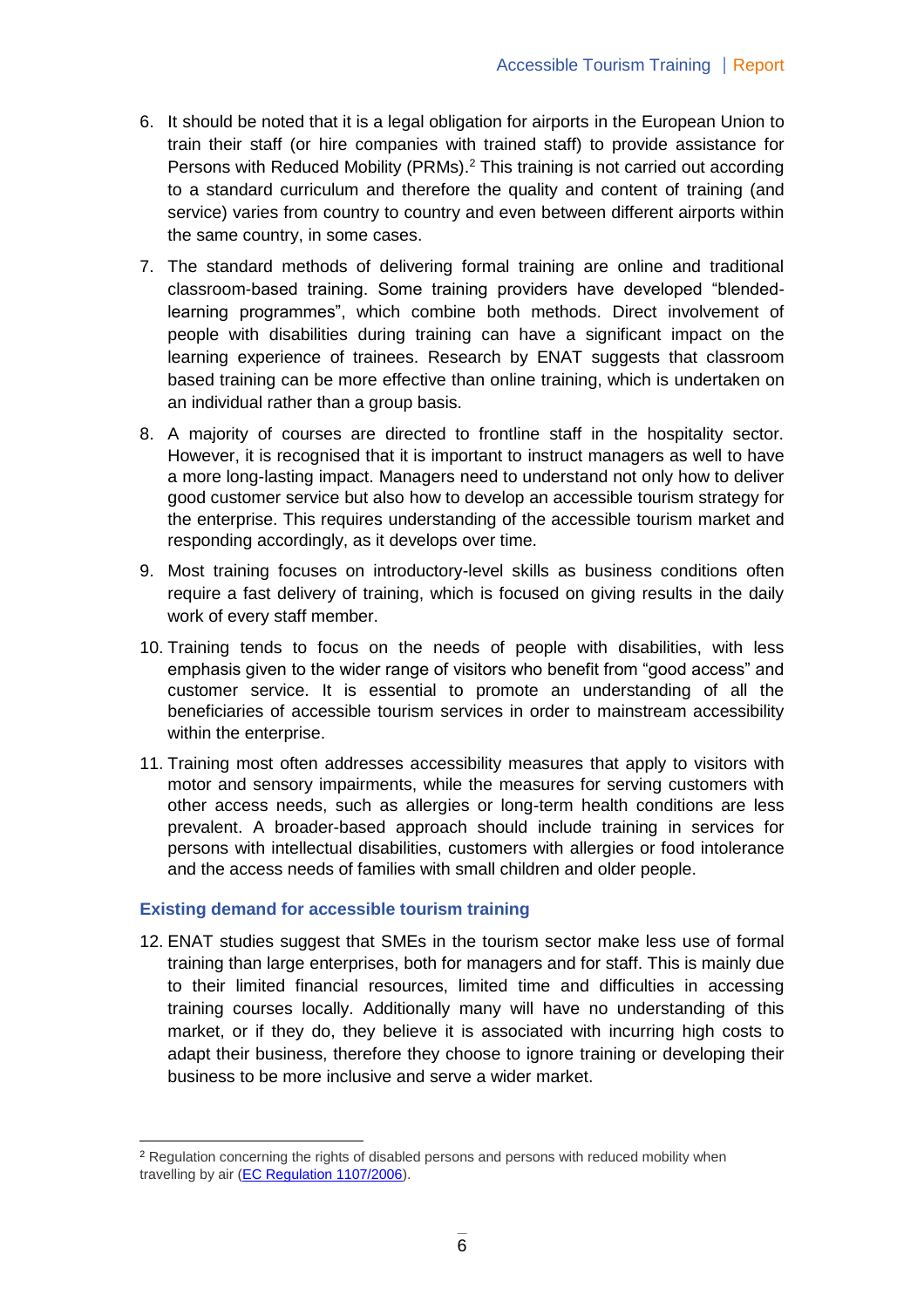- 13. Improving accessibility has traditionally been promoted to SMEs as an opportunity for growing their business. However, ENAT research suggests that some SME accommodation providers may be family businesses and have no wish to grow. Such businesses need to be encouraged to adopt accessibility training to discover how improved accessibility can improve the quality of experience for all customers.
- 14. Some SMEs show a lack of interest in joining accessible tourism training, citing lack of demand. To gain the attention of these businesses, owners/managers should receive clear, concise information on the business advantages of improving staff competences in accessible tourism with clear examples from the sector in which they operate.
- 15. SMEs receive business support information from a range of sources, not necessarily local, regional or national tourist boards. It may be from professional membership organisations, Chambers of Commerce, banks etc. If these organisations fail to promote the benefits of being inclusive and accessible to all customers and signposting businesses to relevant resources, the demand is not likely to be stimulated. There is a need therefore to consider not only the production of relevant training and support materials but also have an understanding of the communication channels that SMEs use and exploit these to reach them.

#### **Strengths**

- 16. In several EU Member States there is growing awareness among National and Regional Tourist Boards of the importance of the accessible tourism market. Awareness may be influenced by government anti-discrimination policies or accessibility may be adopted as part of the strategic development of a country's or region's tourism products. Where tourist authorities and destinations place a strong focus on the development of accessible tourism there is some evidence that training projects and learning initiatives are likely to follow. This has been demonstrated in Italy and the United Kingdom, for example, where training offers have increased in recent years.
- 17. Thanks to EU and nationally funded initiatives in the past, there are some good and well-documented examples of projects and products in accessible tourism including training programmes and materials for further education and VET.
- 18. Vocational training courses in tourism are free in several EU countries, and educational programmes for adults are also free of charge through programmes like ERASMUS+, giving opportunities for new learning and training initiatives.
- 19. New SMEs and "start-ups" are appearing in the tourism sector led by young people who are often open to new ideas and who use the new technologies to learn and train themselves. This provides a basis for new learning opportunities where accessibility and inclusion can be integrated in programmes directed towards SMEs.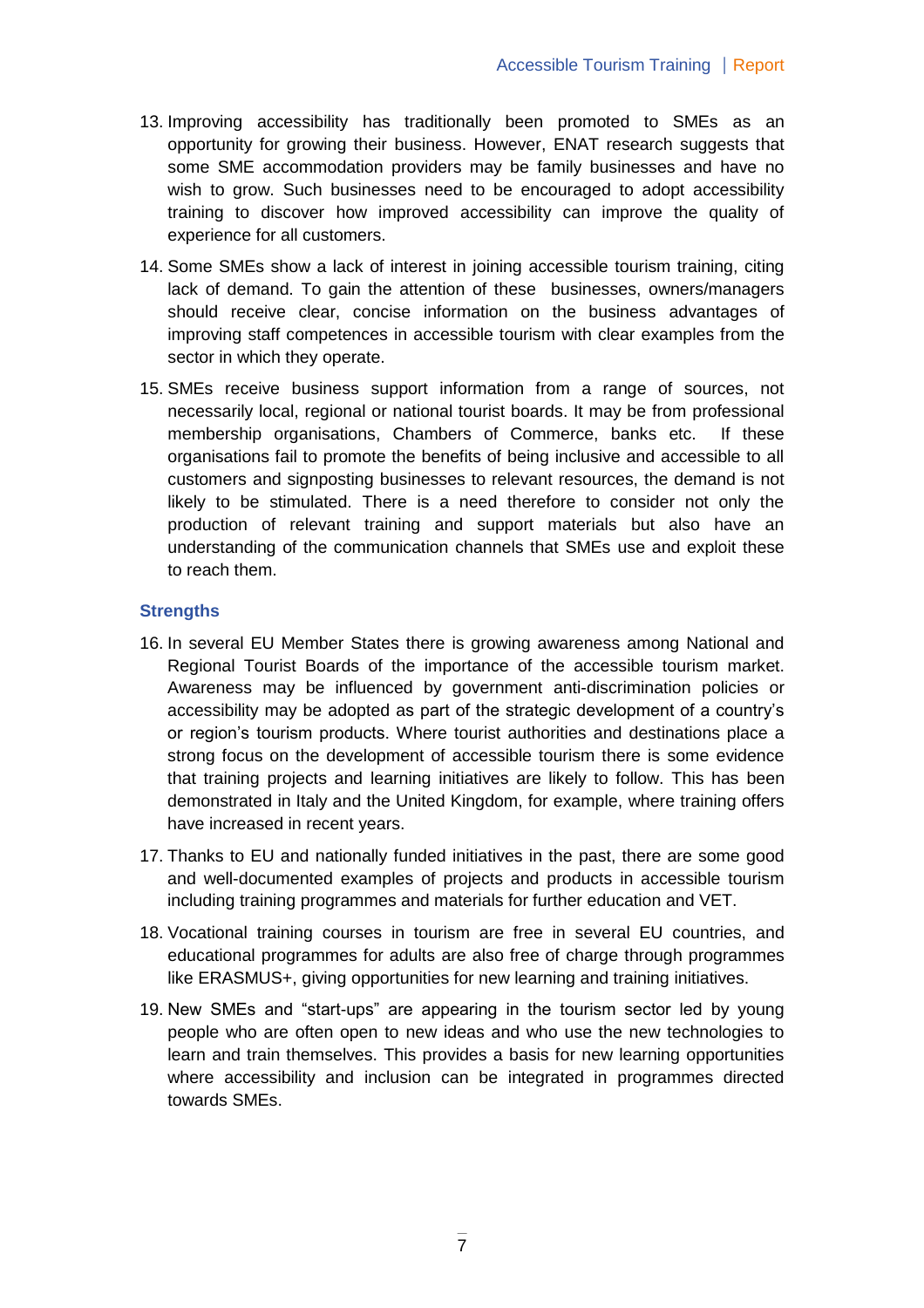## **Gaps and Weaknesses in training provision and the role of EU projects**

- 20. The most significant gap in the existing training landscape is the lack of actual availability of training, especially for SMEs.
- 21. Making the initial contact and attracting businesses and as well as individual workers to be trained in accessibility is a major hurdle. There is a lack of convincing local "business case" examples that show the real value and Return On Investment (ROI) for tourism operators who engage in accessibility improvements.
- 22. While a number of certificates in accessibility training have been developed in different projects and initiatives across Europe, these do not give academic credits and most qualifications are not recognised by the national bodies responsible for VET, nor do employers demand them.
- 23. On the whole, the level of awareness and the qualifications of tourism services providers are inadequate to address the needs of the accessible tourism market.
- 24. The role of EU-projects to remedy the gap in the availability of accessible tourism training has so far been rather limited. EU funded projects have focused on establishing a basic understanding about the target of training initiatives, the main actors who need to be trained (management, staff and different occupational roles) and appropriate training tools, methods and curricula. The main achievement of most of these projects lies in the awareness raised among the participants and the relevant stakeholders.
- 25. In previous years (up to 2014), EU-funded projects have had limited success. Only few have been continued after funding ceased and dissemination was generally weak. The lack of continuity suggests projects were not sufficiently embedded in tourism training organisations. In addition, many of the earlier EUfunded projects were pilot projects with very few participants.
- 26. One important weakness in this field is that the impact of training on customers, staff and businesses is rarely evaluated. This has led to a lack of "business case" examples that can demonstrate the value of training, as mentioned above.
- 27. Accessible tourism and related training is not being developed and promoted across Europe as a whole due to a fundamental lack of policies in this area. Only a few National Tourism Authorities promote such training and uptake is slow in most EU countries. This makes it difficult to promote Europe as an accessible destination for European citizens and the rest of the world. Lack of policies and strategies on accessibility awareness and training makes it likely that the EU will not be adequately prepared for a rapidly changing and ageing global market.
- **28.** A key barrier for development that should also be recognised is a cultural one concerning how people see disability within society. Many people may not acknowledge it but they may be fearful of engaging with disabled people as they may not know 'what to say and do'. It is only in recent decades that EU countries have recognised the rights of disabled people and integrated them more into the community. The "fear factor" may be the first barrier to overcome when training institutions seek to engage SMEs in this market.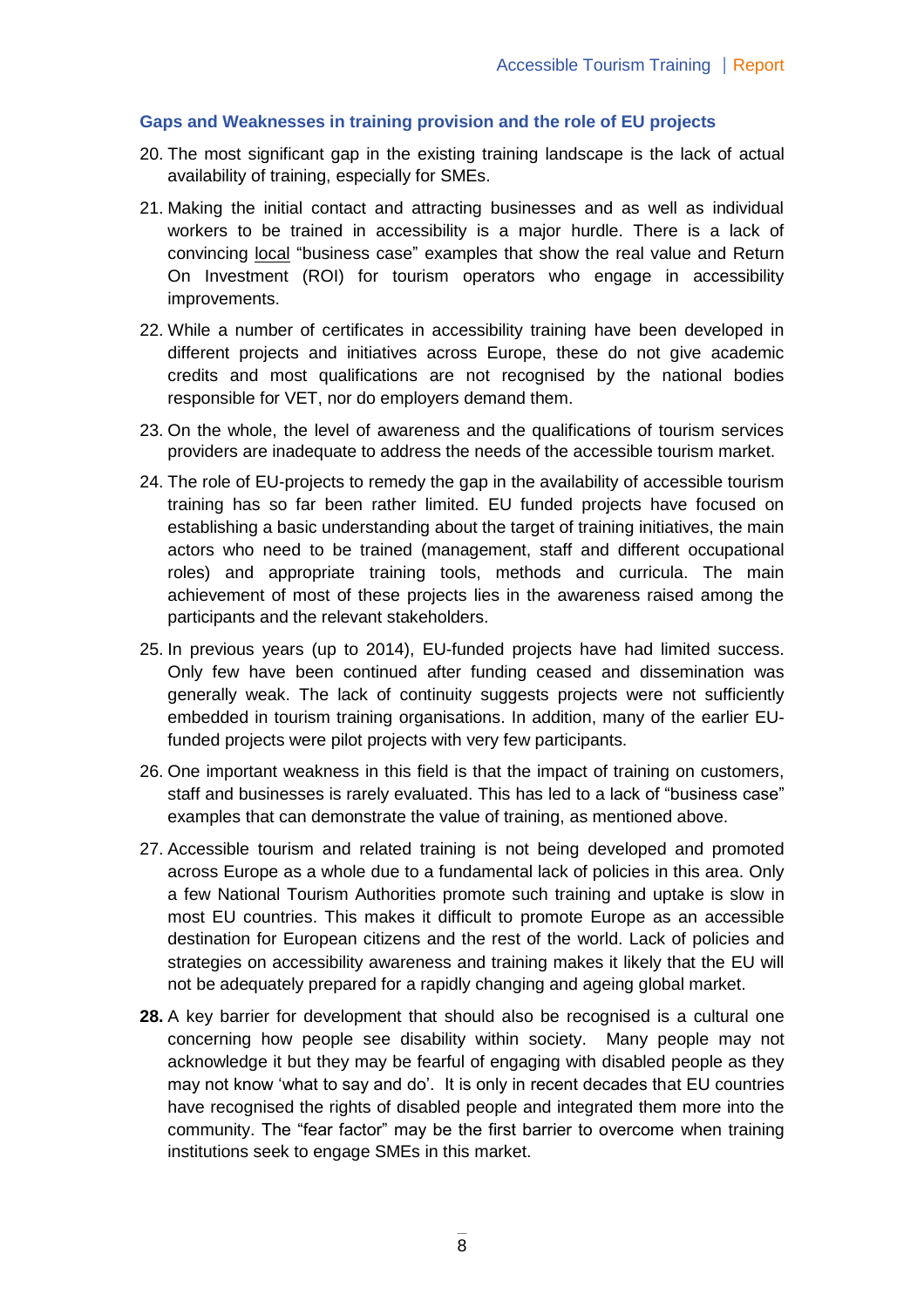### **Opportunities – increasing the supply and demand for learning and training**

- 29. Due to SMEs having little time or financial resources for training, it is important to develop additional strategies focusing on informal learning, on-the-job training and e-learning.
- 30. So far, relatively few Member States have recognised that accessibility has a strategic role in the development of tourism products. Where there is a stronger legal basis, as in the UK (Equality Act, 2010), the national tourist boards have a clear obligation to lead the way, more training courses tend to be available. Legislation seems to encourage the growth of training offers and engagement, at least where this legislation is being properly enforced. Legislation is, however, often seen as a threat or a 'stick' whereby businesses may respond on a minimal basis and not in the spirit of the law. The business case, highlighting the benefits, of improved accessibility is 'the carrot' which encourages businesses to do more, this is seen as being a preferable business development path to follow underpinned by the legislative approach.
- 31. Key actors within organisations can act as "Access Champions", who actively promote training as an integral part of accessibility strategies. These may be people with a political, business or other role in the community (e.g. sports personalities) who can deliver the vital messages about the need for access in tourism sector events and activities.
- 32. Opportunities exist with new media and technologies for the development of tools for learning and training that would directly address the needs and questions of tourism SME owners and managers. Guidance documents should be short and to the point. They should be offered in formats so they can be read on mobile devices. Videos or Podcasts can provide awareness and inspiration, and can be effective means of distributing examples of good guidance.
- 33. Leading tourism chain brands, such as hotels and tour operators offer the opportunity to help develop this area of tourism. At present few major chains make their accessible offering highly visible to customers, perhaps out of fear that some customers may be put off if they perceive for example a hotel will be catering to people with learning difficulties. *Scandic* is an example of a hotel chain that uses accessibility to their commercial advantage. It also provides online training in disability awareness for all their staff.

#### **Threats**

- 34. The greatest barriers to accessibility training are the lack of awareness about accessibility generally in the tourism sector and the lack of a convincing business case for accessibility training. Tourism businesses have little incentive to engage in training for accessibility when the market is poorly understood. *Typically, small businesses see accessibility only as a cost,* and this (mistaken) perception slows the uptake of training and the adoption of new approaches to tourism management and development of new products.
- 35. Systems of initial vocational education are not fully aligned to the tourism sector's needs, due to a lack of cooperation of secondary schools and universities with employers on developing the curricula and learning processes. This presents an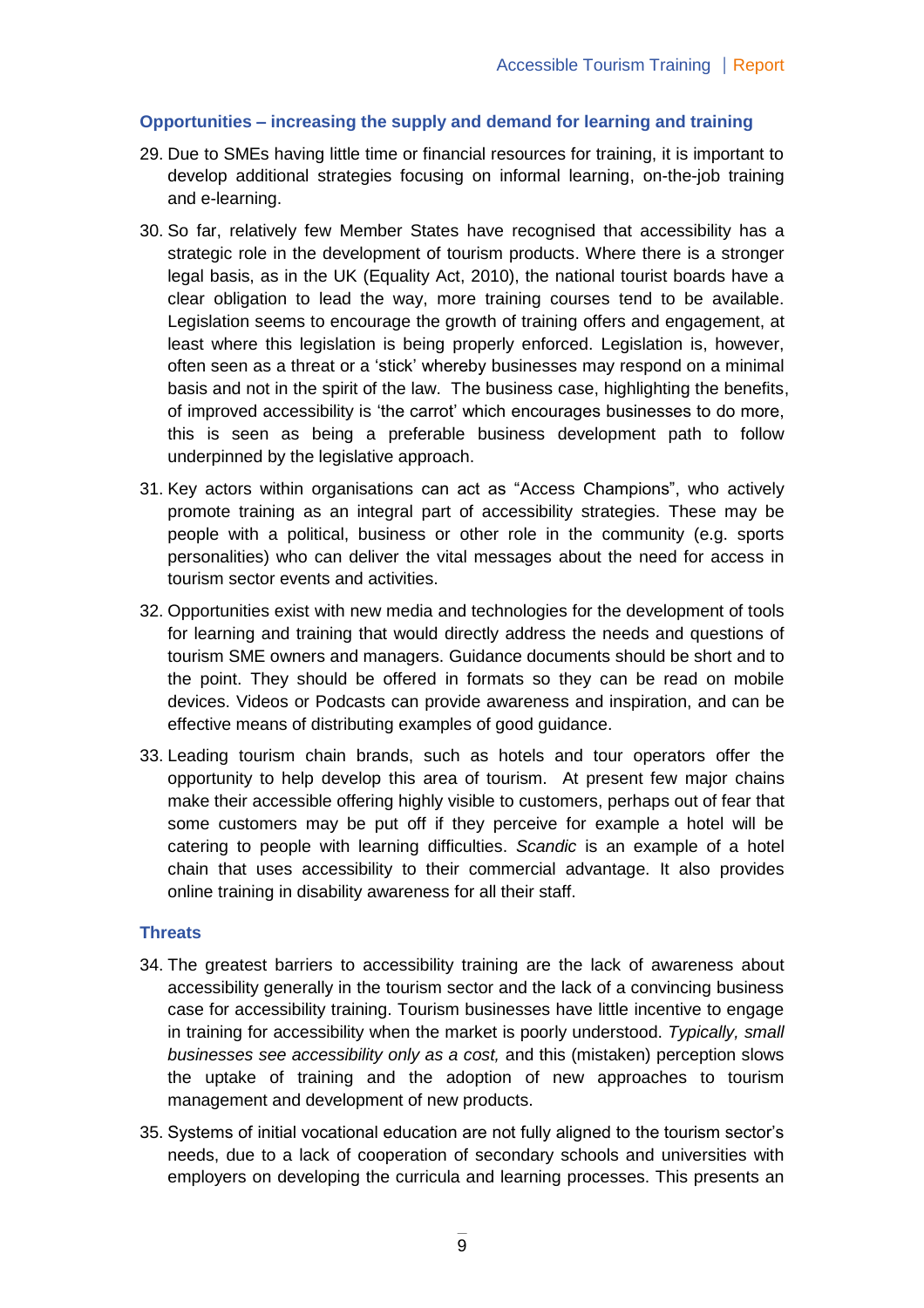ongoing risk that newly trained personnel coming into the industry do not have the skills needed for their jobs and this includes the lack of knowledge and skills in relation to accessible tourism.

#### **1.2 Key conclusions**

- 1. Accessible tourism training should take into account the context of training, the trainee's prior qualifications, knowledge and experience, the educational level of the training and visitors' specific access requirements.
- 2. If a visitor experience is to be truly accessible then all elements of the supply chain or customer journey must be accessible. As a result, a person's place in the tourism value chain is less important for determining skills and training needs than the *role* that this person fulfils in the business.
- 3. Learning and training provision must differentiate between different skills requirements / levels (basic, in-depth) and different occupational roles (Managers with / without customer contact, frontline staff, others (including technical specialists). We can identify the following categories of roles for learning/training:
	- Business owners / Managers: including General managers, Catering managers, Facility managers, Sales and Marketing, Events, Transport, Human Resources, etc.
	- Front-line staff, e.g. Receptionist, concierge, waiter, bar staff, …
	- Front-line staff, e.g. Cleaners, room-service, drivers, …
	- Front-line staff, e.g. Leisure centre staff, lifeguards, spa/wellness staff, activity animators, (etc.)
	- Technical support staff, e.g. maintenance staff, facility personnel
	- Others.
- 4. Training content should be guide by the *learning outcomes* that are desirable for managers and staff. Key modules or areas of learning are:
	- a. Awareness-raising and perception of the accessible tourism market
	- b. Knowledge about the requirements of the main target groups
	- c. Knowledge about the Accessible Tourism Market and its advantages for businesses
	- d. Skills and competences required for addressing the needs of the target groups
	- e. Practical steps to develop accessibility in the organisation (Strategic Accessibility Management, Access Auditing and Analysis, Accessibility Action Plan: improving facilities, Staff training and improving customer service)
	- f. The accessible tourism value chain and local business networking
	- g. Marketing and promotion of accessible tourism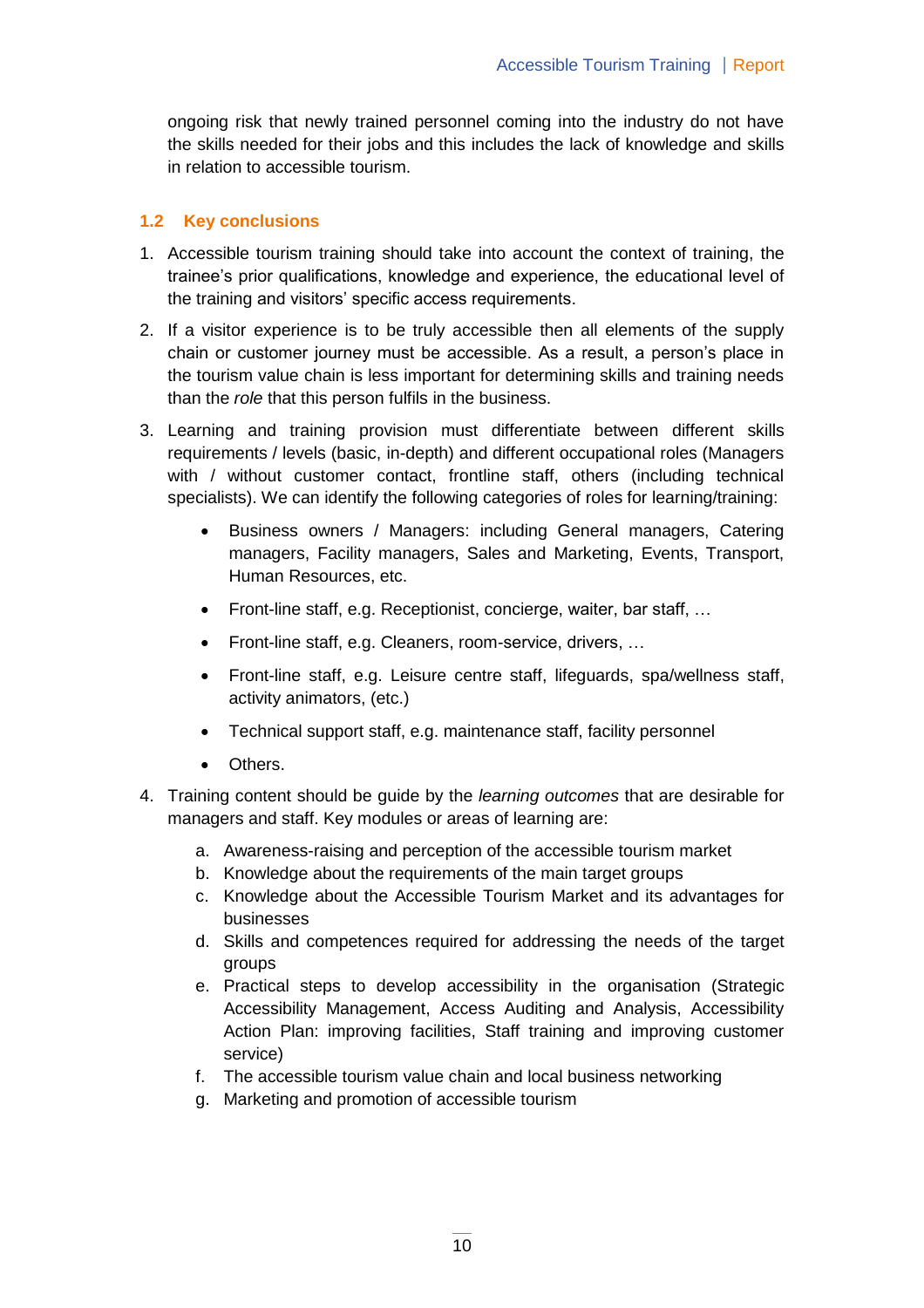5. Accessibility training should be promoted through relevant channels of communication that are regularly used for the support of small tourism businesses, rather than being something separate. A strong focus on accessibility as part of "customer service", "sustainability" and "quality" may bring access issues more into the mainstream of training and enable wider uptake of the required skills among tourism SMEs.

#### **ELEVATOR Model Curriculum for Accessible Tourism Training**

6. A structured model curriculum for SME training applicable to managers and customer- service staff is provided. The ELEVATOR Training Curriculum reflects the findings of the surveys and analysis, taking into account the requirements for delivering specific knowledge, competences and skills to trainees, the short time typically available for training and the need for an external validation and accreditation through a recognised expert body. It is proposed that the ELEVATOR Curriculum should be delivered by training partners under a Licensing Agreement with the European Network for Accessible Tourism - ENAT, which is launching the first and only "World Tourism for All Quality Programme" in Summer 2018.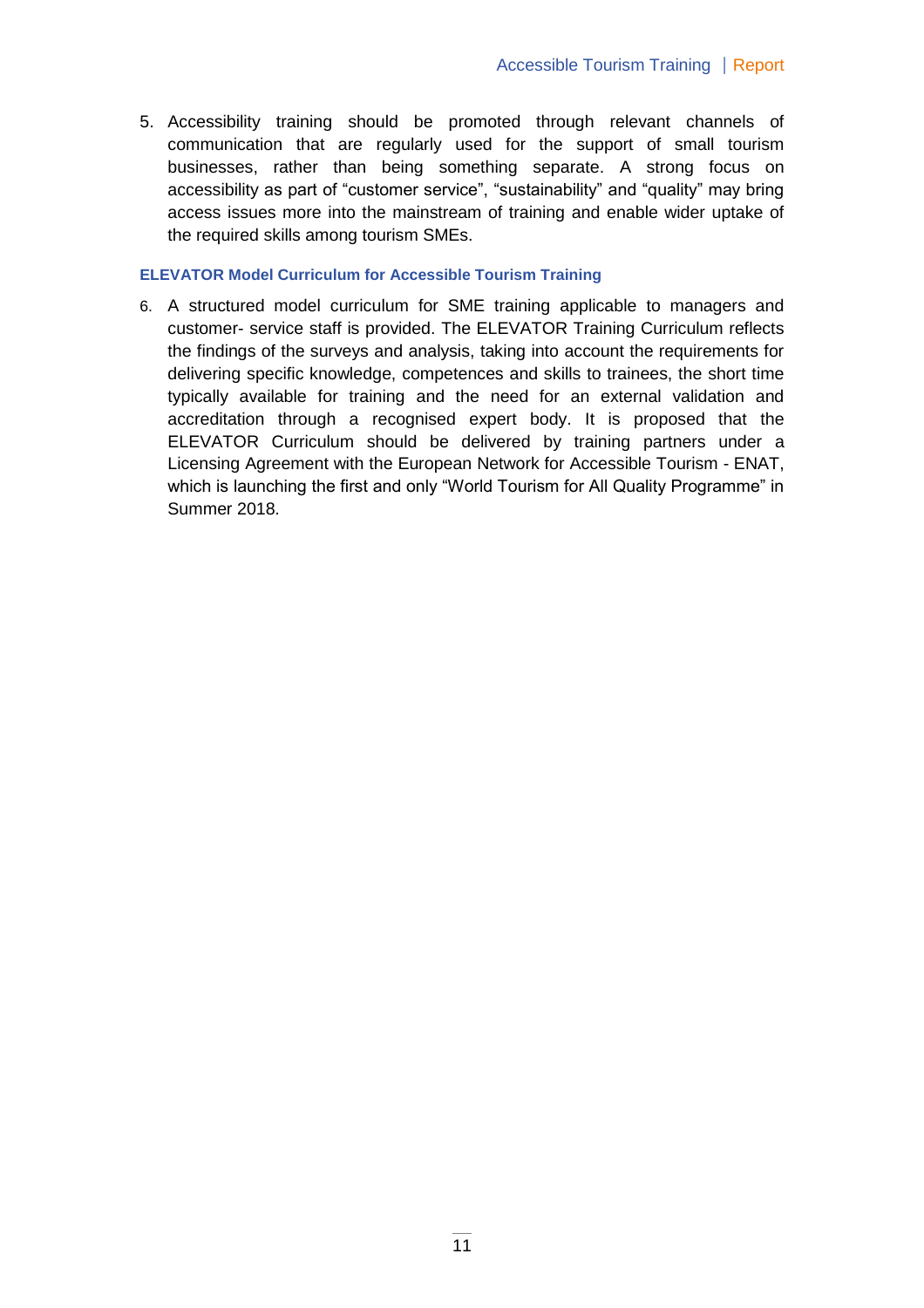## **2 OBJECTIVES AND APPROACH TO THE REPORT**

This is the final report of the comparative analysis focused on "Accessible tourism training", presenting the key findings, conclusions and recommendations regarding vocational educational programmes, tools, conditions and practices for accessibility training in the tourism sector.

The overall objective of this report is to inform training providers and other end users of why and how to promote education in accessible tourism at national and European levels, how to integrate this topic into the present/new curriculum or educational strategies and how to increase the quality and efficiency of education in accessible tourism.

The report was prepared by ENAT, with contributions from all partners of the ELEVATOR project, in 3 steps:

1) Surveys in partners' countries - two surveys were conducted by project partners in 2015-2016 to gather information about the level of Accessible Tourism services, availability and scope of relevant training programmes and learning opportunities in the countries of the ELEVATOR project. Results of these surveys are presented in sections 3 and 4.

2) Study of Accessible Tourism Training Courses offered within the past 15 years in EU Member States - to add a wider perspective, the surveys were supplemented by relevant findings from a study on accessible tourism skills training in the EU-28 Member States produced by ENAT and partners in 2014 for the European Commission - see Section 3.

3) Model training programme for SME managers and staff on the subject of accessible tourism development and customer service - drawing on the results of surveys and study a transferable curriculum and recommendations for accessible tourism training were prepared. The final section of the report presents an outline plan of the main training modules and contents that may be considered when creating a training programme or course for tourism SMEs, including business owners, managers and staff.

## **2.1 The role of accessibility training in the tourism sector**

Despite the growing demand for accessible tourism services, so far, relatively little attention has been paid to the need for education and training of management and staff in the tourism sector, in matters concerning quality of service and how to welcome guests with access needs.

Employment in the tourism sector is typically sensitive to seasonal demand and economic factors. Employees therefore need professional qualifications that are recognised and "portable" across national boundaries, and here accessible tourism qualifications should also be included.

Tourism training programmes can play a vital role in preparing managers and employees to deliver their services in appropriate ways, respecting not only the diversity of customers' access needs but also specific requirements related to disabilities or long-term health conditions. With suitable training, front-line staff can make disabled and senior guests feel welcome and, in some situations, even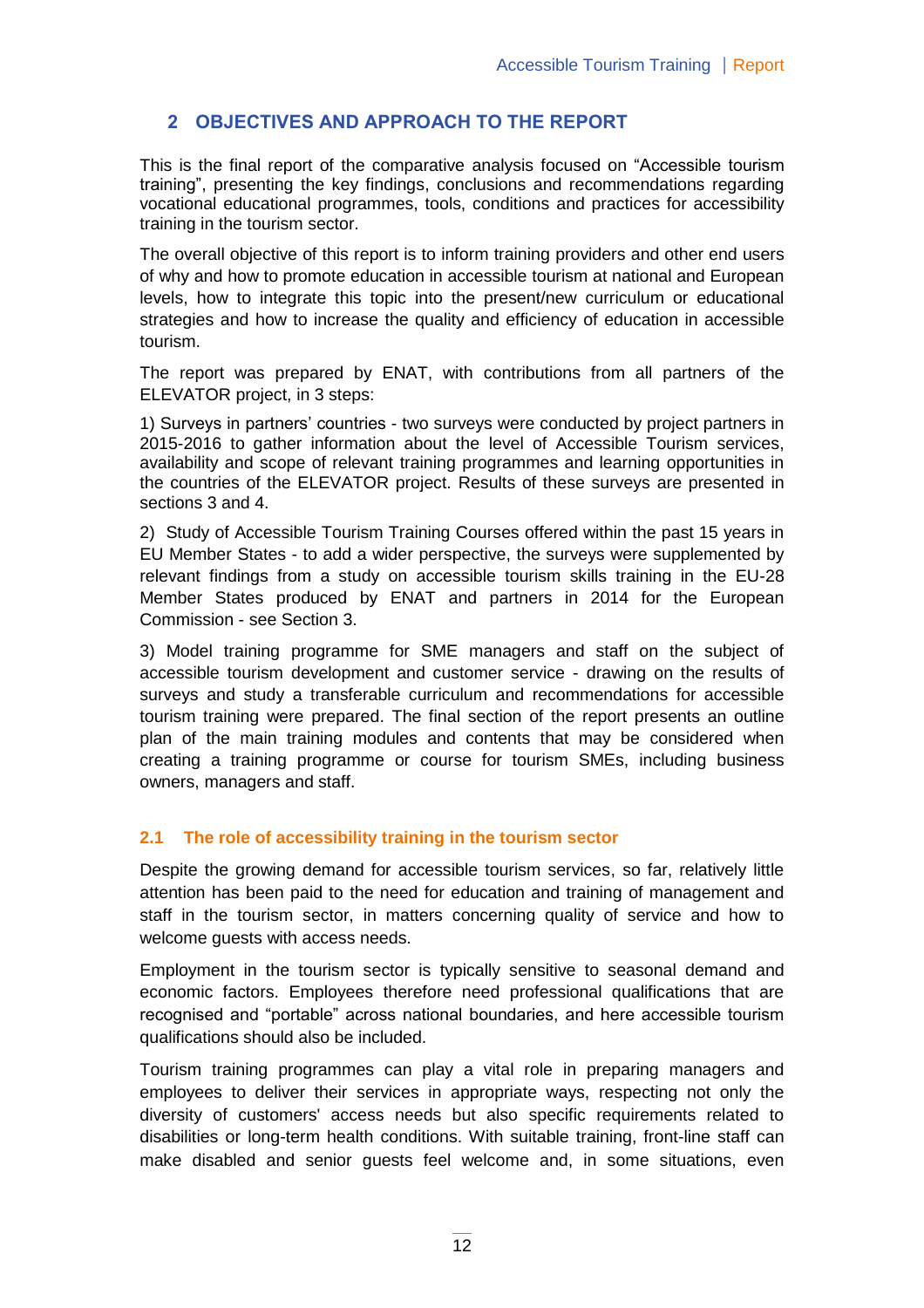overcome some of the physical and functional barriers that are still present in older buildings and environments.

Accessible tourism training can help to change attitudinal barriers that people with disabilities are persistently facing from staff in the tourism sector. Such attitudes are largely due to lack of knowledge and consequent misunderstandings. When properly performed, accessibility training gives staff the necessary knowledge, competences and skills to cope with diverse situations and customer needs. With greater confidence, managers and front-line personnel are able to handle situations, which could otherwise be seen as difficult, or threatening.

Currently Europe lacks a tradition or widespread practice of training in accessible tourism skills. As the results of this study show, training courses in skills related to accessible tourism are relatively scarce within existing VET frameworks and commercial training offers. Where there is some take-up of such training it has been largely due to short-term initiatives such as EU-funded projects in Lifelong Learning (Leonardo and recently ERASMUS+) and national programmes for Human Resource Development.

The aims of such projects has been quite varied but many seem to have difficulties in achieving wider impact, especially beyond their original partnership or geographical boundaries, and most projects have failed to achieve long-term continuity.

Increased training in accessible tourism skills is a vital way to upgrade the qualifications and abilities of managers and employees in the European tourism sector. Skills development in this area is essential to the ultimate objective of making - and maintaining - Europe as a world-class destination for all tourists.

Tourists with specific access requirements can experience difficulties at any point in their journey, from the earliest planning (gathering and sifting through information), to booking, travelling, in various modes of transport, in accommodations, at attractions, cultural venues, in restaurants and cafes, when shopping or attending a business meeting or conference, when passing through urban areas or natural landscapes, simply finding and using a public toilet, and returning safely home again. It is therefore essential that persons who are employed in any of these parts of the "visitor journey" must be trained to some degree in certain skills to assist and accommodate all visitors with equal attention, respect and support, when required.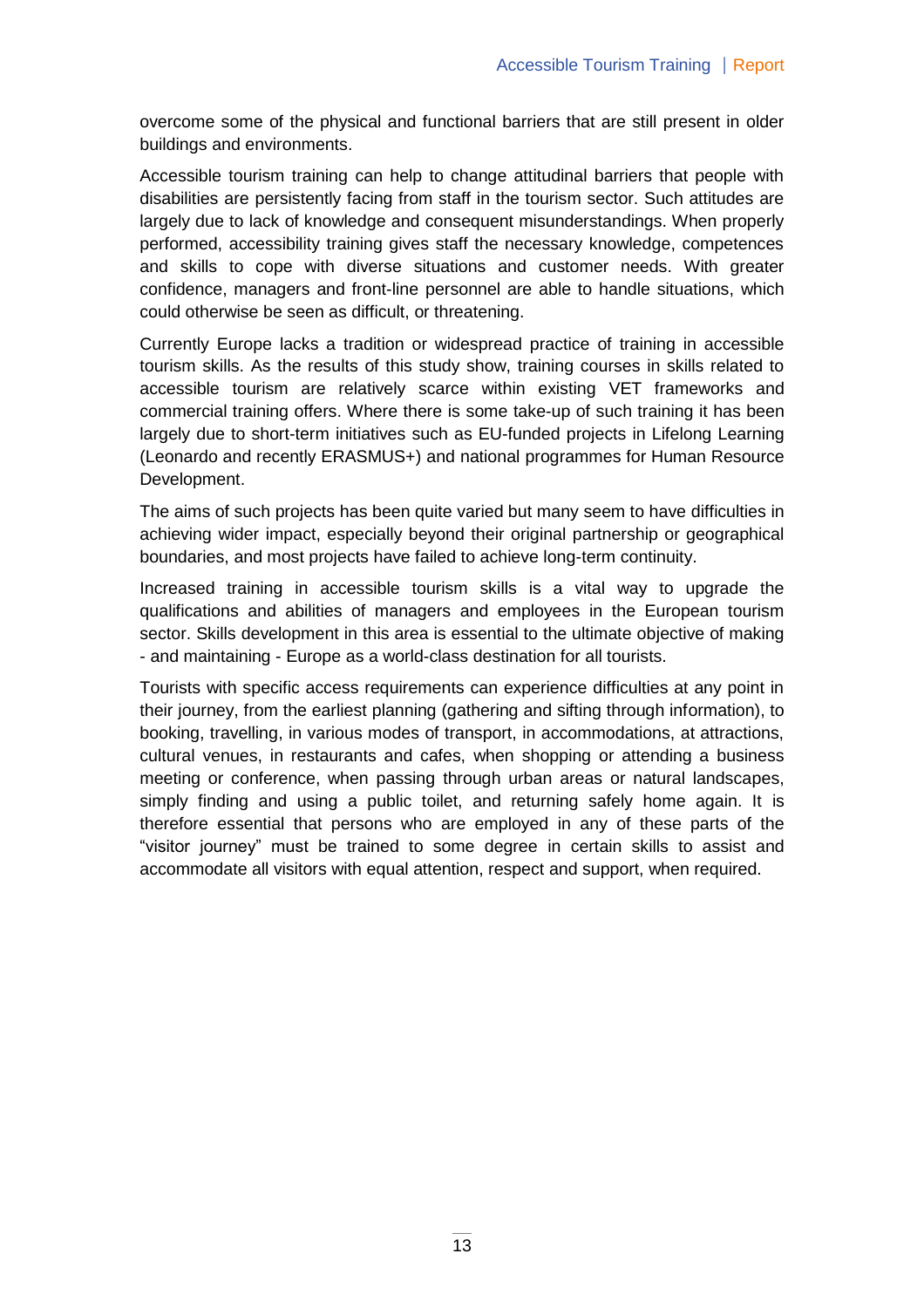## **3 OVERVIEW OF EXISTING ACCESSIBLE TOURISM TRAINING INITIATIVES AND PRACTICES**

This section provides an analytical overview of existing training initiatives in the partner countries of the ELEVATOR project: Czech Republic, Greece, Italy and Slovenia, gathered in 2015 – 2016.

Additional data related to Vocational and Educational Training in other EU Member States was collected by ENAT and VVA (Valdani Vicari & Associates) within the scope of the EU Study for the European Commission, *"Mapping skills and training needs to accessibility in tourism services"* (Contract 204/PP/ENT/PPA/12/6471), published in 2014 (op. cit. Footnote 5.).

This overview aims at providing an overall analysis of past and present training provisions while finding common themes and investigating key issues and barriers. The analysis of availability of training encompasses:

- Member States;
- Occupations; and
- Disabilities and access requirements.

Firstly, it should be noted that the available training provisions across Member States are relatively similar. There is not one key feature differentiating Member States from one another. At the same time, similar barriers and challenges seem to be relevant to the tourism industry as a whole and are not specific to individual Member States.

*Availability of training provisions* does not necessarily give an indication of its impact on the overall provision of *accessible tourism services* in any given location. Availability is a poor indicator of quality. The ability of any single training initiative to have an influence on training in the tourism sector must be seen not only in relation to the course's own characteristics and quality of its content but also, partly, as a function of the organisational, legislative and financial contexts within which the training is offered.

## **3.1 Formal and informal training provisions in SMEs**

In order to understand the impact and efficiency of existing training provisions identified in this research, it is necessary to describe the context and the role of training in the wider tourism sector.

In general, SMEs are less likely than larger companies to provide training for their employees. The level of SME engagement in training is strongly related to their limited financial resources and time constraints. Given that 90% of tourism enterprises in the European Union are SMEs, it is important to take these factors into account when devising policies and targeted actions to stimulate the uptake and demand for accessibility training.

SMEs are said to have less incentives to provide training opportunities as they often face difficulties retaining trained staff<sup>3</sup>. In addition, the tourism sector suffers from very high staff turnover rates and many tourism businesses are run as life-style

<sup>1</sup> <sup>3</sup> European Commission. (2009). "Guide for Training in SMEs".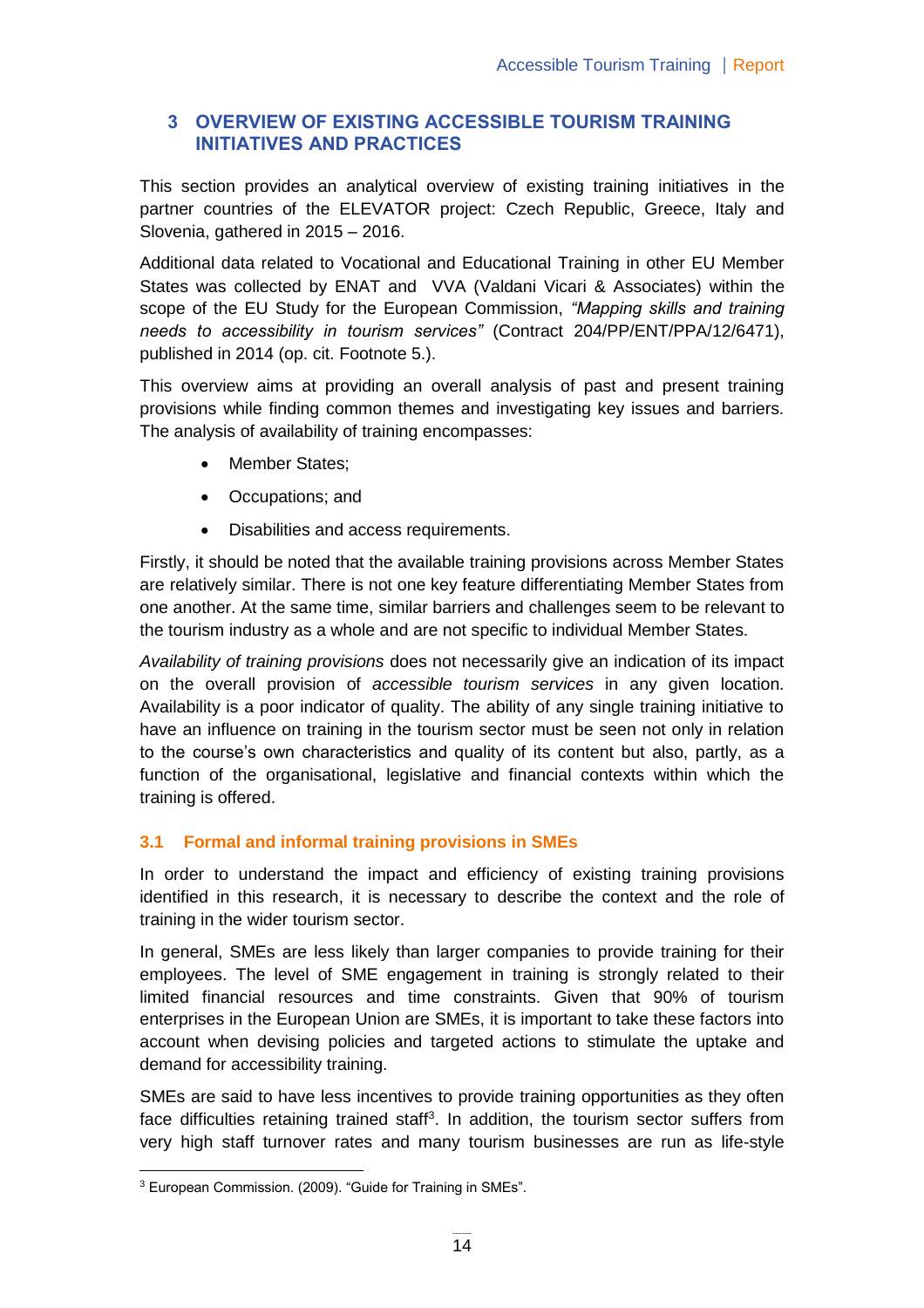businesses. Due to the nature of the tourism industry often employing low-skilled workers and providing transient jobs, there is a continuous need for people to be trained. Together these factors seem to inhibit tourism enterprises from engaging in formal training. Research has found that when tourism SMEs do take advantage of training it is mostly driven by legislation.

Training among small tourism enterprises is not restricted to the traditional education offer, instead much training and, indeed, *learning* in the tourism sector is informal and takes place "on-the-job". Against this backdrop, it becomes necessary to take a broader definition of training into consideration.

Indirect or informal training or learning can take many forms. It can include awareness raising, mentoring, advice and information through seminars, workshops, printed material or other course content which is not delivered in a structured and formal way. Workshops allowing businesses to network and share experiences of accessibility is also another form of informal training which has been useful to stimulate businesses to improve the accessibility of their facilities, information and services.

Considering the general training environment for SMEs, **accessibility training** is often ranked very low in the training and skills priorities for businesses. For example, a survey of tourism businesses by VisitEngland in 2009 showed that 21% of businesses who do not currently provide staff with disability awareness training stated 'nothing' would encourage them to provide this training. Similarly, the Accessible Tourism Stakeholders Forum in the UK asked businesses about the likelihood of engaging in future training over the next 12 months, 69% of respondents answered it was very unlikely or quite unlikely.

In particular, accessibility skills such as proper etiquette or understanding assistive technology are difficult skills to learn informally or "on-the-job" without any external guidance. Similarly, the strategic understanding of accessibility and "Design for All" principles or "Universal Design" often require external training provisions in order to acquire the necessary know-how to improve business models and development.

The national tourism board for the United Kingdom, VisitBritain, has produced a number of self-learning resources and publications with the objective of informing businesses on how to become more accessible. <sup>4</sup> This is an important way for businesses to learn and train themselves, which does not necessarily come from training in the traditional sense of the term. Informal training and availability of learning resources such as guidelines, videos, checklists and references are vital for businesses to take the first steps towards increased accessibility.

This indicates that training could be better termed "awareness" as the word "training" suggests rather formal education and learning methods. Thus, training methods identified may include:

 Formal structured training that can be given through self-learning (i.e. online) or through traditional classroom-based teaching Informal training and learning through workshops, conferences, printed and online information sources.

-

<sup>4</sup> See:<https://www.visitbritain.org/providing-access-all>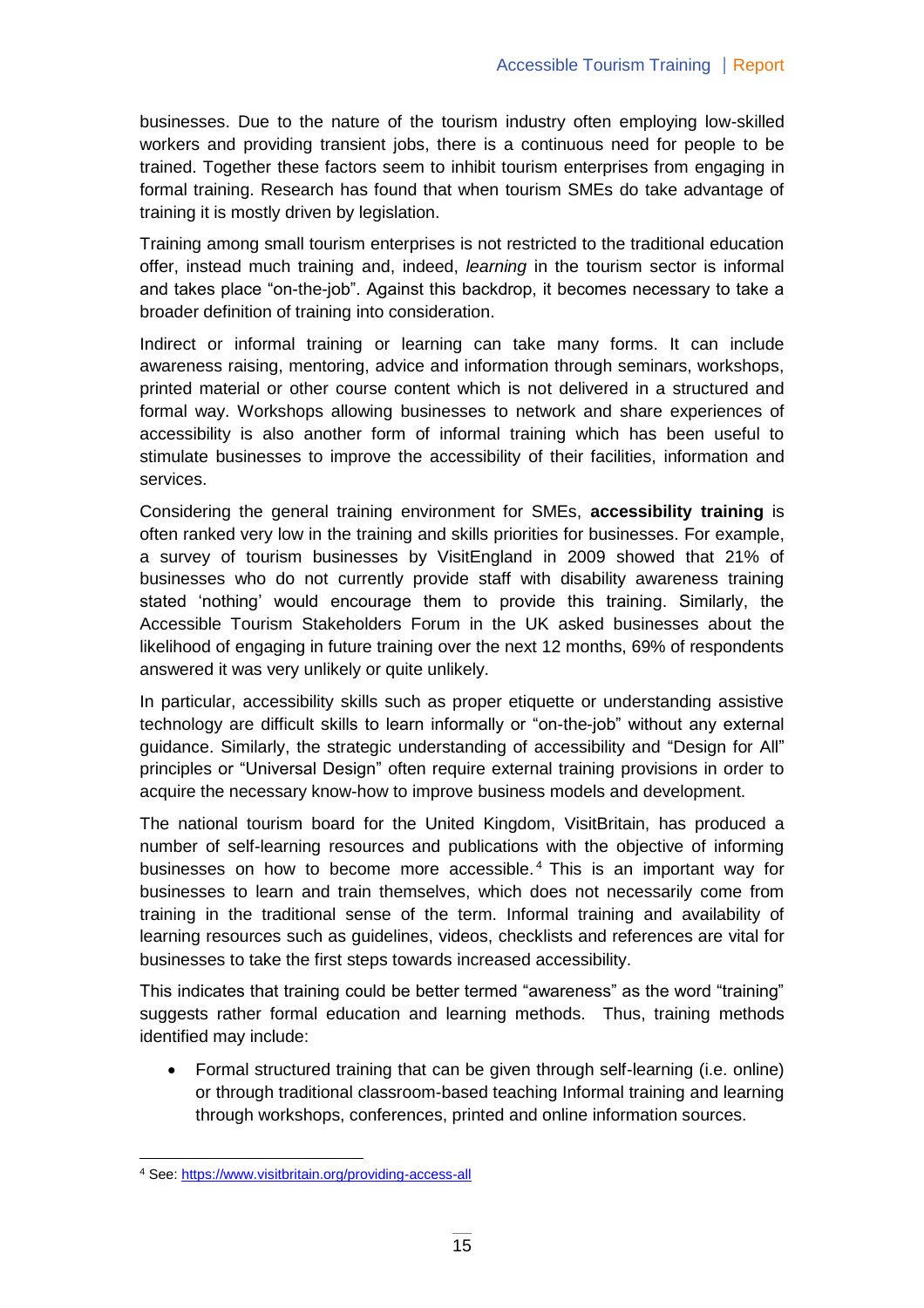Accessibility assessments, inspections, consultations and audits where external consultants help to analyse and inform managers participants how accessibility can be integrated in their existing businesses.

These different ways of learning for businesses are highly relevant to a better understanding of how training can be used to improve accessible tourism services across Europe.

#### **3.2 The role of accessibility awareness**

A general observation is that the level of awareness and qualifications of tourism services providers is inadequate to address the needs of people with disabilities. Thus, current training courses seem to have been prompted as mainly a reaction to:

- A perceived lack of skills in the tourism sector to adequately cater to tourists with accessibility needs; and
- Detection of gaps in the mainstream curriculum.

Formal training provisions aim at heightening the skills set among individual employees and businesses as a whole. However, given that the training situation for tourism businesses is not overtly favourable, the biggest challenges for these providers collectively has often been to first put forward the case for accessibility within the tourism sector and raise awareness.

**This study has found that there is an urgent need to promote an understanding of accessibility before it is possible to persuade businesses to take up training.** Training cannot be promoted in isolation from other activities encouraging accessibility in tourism development and products, but must form part of a holistic strategy of accessibility. The awareness of the benefits of accessibility is a necessary first step to pave the way for training engagement, whether informal or formal. Many providers have reported widespread disinterest from the tourism industry to engage in training as well as an array of misconceptions of what accessibility entails. This results in businesses avoiding the subject of accessibility altogether.

Awareness-raising is vital to remedy stereotypes and mistaken beliefs about the accessible tourism market and the requirements of disabled visitors in particular. However, it can be difficult to break this vicious circle whereby training is vital in order to correct misconceptions, but in order for training to be in demand there needs to be a better understanding of what accessibility is.

Much of the difficulty in attracting businesses to focus on access lies in the lack of a convincing business case for accessibility and many tourism services see no immediate link between staff training and profits. There is also a belief that mainstream customers can easily cover business expectations and thus, there is little need to engage with the accessibility market.

In general, while there are a number of documented and convincing business cases on the merits of accessibility training and investment in improved access, such cases are not widely known among SMEs. Indeed, the subject of access may be so far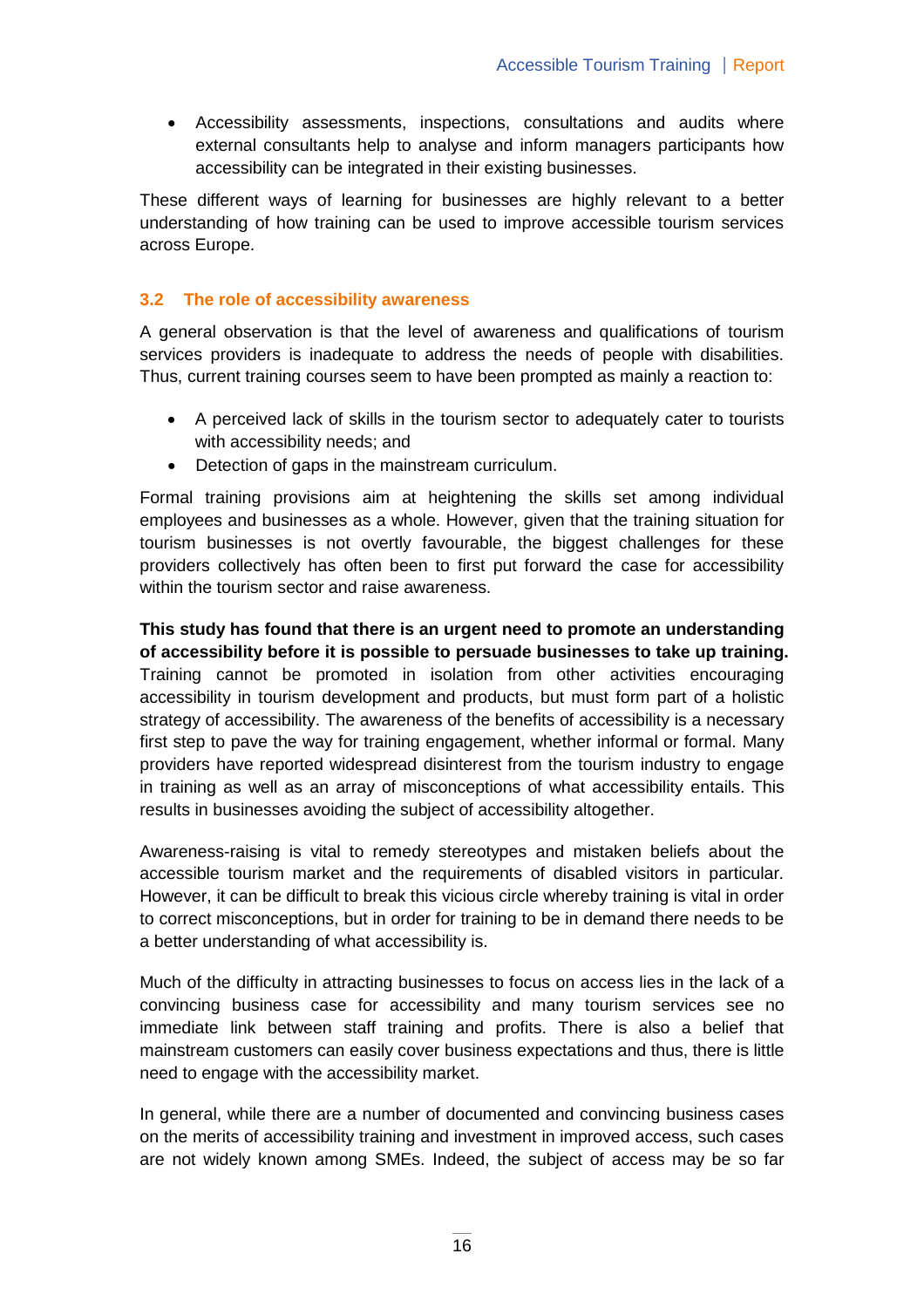removed from the everyday concerns of small business owners that the advantages of addressing the accessible tourism market are simply not considered.

Businesses must have access to training and a variety of learning tools in order to build the confidence to serve the accessible tourism market properly. Dealing with tourists with disabilities is often seen as a series of undesirable and difficult challenges - a very sensitive matter both for many businesses and also for frontline staff. Interaction with disabled guests may be uncomfortable due to a lack of understanding the needs of these guests.

Particularly, "doing the wrong thing" or exposing one's business to legal and business risks are said to hinder the uptake of training. Social norms and attitudes also play a major role in hindering accessibility training. Some businesses reportedly do not want to create an institutional or clinical atmosphere in their premises as well as being afraid of chasing away other guests.

There is also a pressing need to educate businesses on what accessibility encompasses in practice. Several case studies show that many businesses understand accessibility in terms of wheelchair accessibility and neglect the practical adjustments that can accommodate other disabilities such as vibrating pillows, flashing alarms, tactile room numbers etc. Training can be a very cost-effective way of making tourism services increasingly accessible. However, there is very little knowledge within the industry of these low-cost methods of improving accessibility.

In addition to raising awareness levels among businesses, the research has found that it is also imperative to raise the awareness levels and indicate the gap in accessibility skills to industry associations such as representatives and stakeholders in the hotels, restaurants, travel agents, and transport sectors.

Representative organisations are often engaged in training and certification of their members and can be seen as important channels and would-be advocates of new training initiatives, as well as facilitating direct contact with businesses. These organisations should also extend to national and regional tourism boards who are responsible for tourism policy and the development of tourism products.

**This lack of a general understanding of accessibility and its benefits must be seen as the greatest barrier to uptake of training. Thus, it should be tackled before training can be effectively promoted and accepted by the business community.** 

#### **3.3 Supply-side drivers of training initiatives**

In several Member States there is a growing awareness of the importance of the accessibility market. Awareness may be influenced by government antidiscrimination policies or accessibility may be adopted as part of the strategic development of a country's or region's tourism products. In these countries, increasing awareness leads to a relatively higher number of training initiatives as accessibility is seen as a driver of development for the tourism industry. Thus there is a need for training to improve quality and meet increased visitor demand. For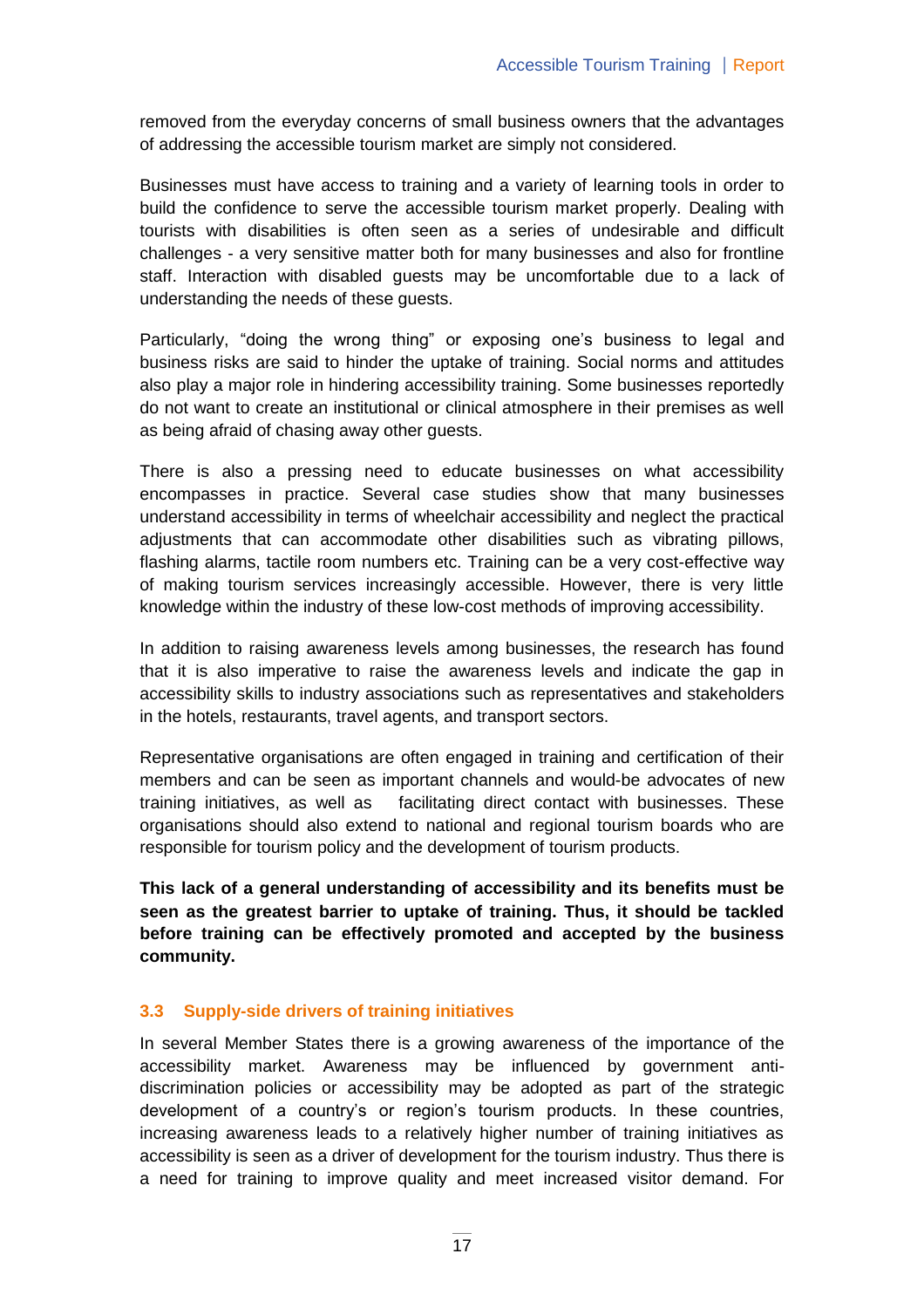example, **England, Italy and Spain** are examples where the importance of accessible tourism has been recognised for the profitability of the tourism sector and in these countries there are also a proliferation of different initiatives addressing accessibility training, as reported by project partner, TANDEM.

Another example is **Flanders,** an autonomous region of Belgium with competences in tourism development, which has incorporated accessibility in its overall strategic development.

#### **Legislation**

It is also important to note that legislation seems to have a positive effect on the availability of training. In countries where there is active enforcement of legal obligations on service providers not to discriminate against people with disabilities, training may be introduced as valuable tool in order to comply with national and EU regulations. In theory, training should be an efficient way of minimising legal risks.

The EU Directive on the Rights of Passengers with reduced mobility (1107/2006) seems to have a positive impact on the availability of training for the air passenger transport sector affected by this legislation. The EU Directive sets out to improve the rights of passengers of reduced mobility and compliance is placed on actors from the booking stage until the arrival at the destination airport. Effectively, the occupational groups needing to comply with the Directive includes travel agents, tour operators and airport staff. Thus, the availability of training, at least for airport staff, can be considered relatively high and is covered in all EU Member States to a certain degree. However, the precise training requirements for airport staff are not specified in any EU-wide Standards. Thus the respective training practices in EU Member States are not harmonised and staff training (and performance) can vary both within and between countries.

It is also important to note that the "maturity" of a tourism destination does not guarantee the availability of courses on accessibility. The surveys indicate that in **Italy** many training courses and business initiatives have been developed addressing accessibility in tourism but these have struggled to remain sustainable over the longterm.

Also a well-established destination such as **Greece** has very limited accessibility training specifically designed for national use although Greek organisations have participated more frequently than many countries in EU-funded tourism training projects. In Greece, public support for accessible tourism has largely been directed only to the domestic market by subsidising hotels and individuals that take part in the national social tourism programme. There is no accessibility-training requirement for businesses participating in the programme. In 2013 a private initiative, PeopleCERT, offered access training to tourism businesses (mainly hotels and conference centres), and individuals. However, the PeopleCERT training programme was suspended since 2015 due to lack of demand for the course.

Moreover, the human factor must also be taken into account, both on the supply-side of training provisions and the demand side. In particular, the evidence points to the importance of key actors within organisations such as tourism boards, but also individual businesses or service providers to act as "champions", actively promoting training as an integral part of accessibility strategies.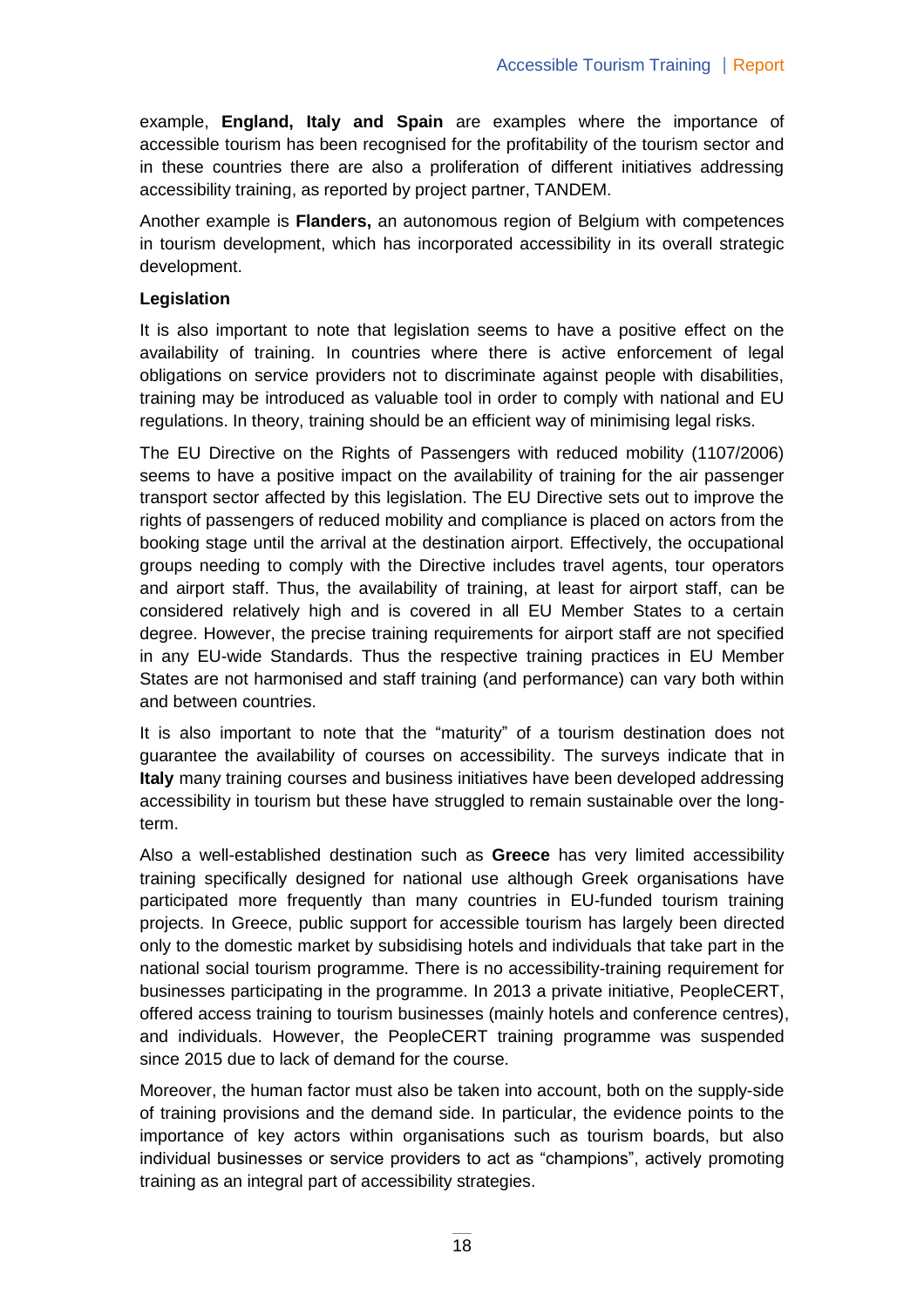## **3.4 Delivery of training initiatives**

The present research study has examined accessible tourism training as an emerging field of practice which, as yet, has a relatively low profile in the tourism education and training sectors. From the institutional perspective few courses are offered by training providers or colleges and those few that exist today are by no means certain to continue.

Students, trainees or employees who seek a course on disability awareness or accessibility for the tourism sector will quite possibly be unable to find any offer in their own country or language.

Employers who seek skilled staff will find no European qualification or training standards in this area and very few courses which are related to national training curricula. As yet, despite over 10 years of development, training in the accessible tourism area lacks a clear national, European or international framework; there is no unified curriculum and very few, if any, permanent and recognised vocational training offers at national level.

Overall, NGOs are the most active organisations delivering accessibility training for businesses across Europe. Although most NGOs lack detailed knowledge of the tourism sector, some have the necessary expertise in disability awareness, Design for All and other aspects of accessibility required to develop effective and targeted training curricula for accessible tourism.

In many of the cases examined in this study, NGOs have developed the training in partnership with tourism organisations, tourism boards or businesses in order to feed in the sector knowledge. Where accessibility courses are available at tourism schools or universities they are often provided or developed in collaboration with NGOs. Thus, the third sector plays an important role in determining the availability of access training in the tourism sector. The dominance of NGOs in delivering training is likely to also relate to the scarcity of trainers in accessible tourism subjects; thus an important first step is to provide training for future instructors or 'training the trainers'.

As accessibility training is being provided by NGOs or private sector initiatives, courses are often provided on a temporary basis. Many courses are tailored-made according to company demands or given as a one-off awareness raising workshop or seminar. This could range from a PowerPoint presentation to a seven-day course. However, most providers and accessibility representatives seem to agree that it is better to have some accessibility training rather than none at all.

This research shows that:

- the majority of current formal training is directed to continuing vocational and educational (VET) training. Most commonly training for accessible tourism services is neither part of any mainstream educational provisions nor initial VET training. This means that occupational groups must be reached when they are already active on the labour market.
- The standard methods of delivering formal training are online and traditional classroom-based training. There are both benefits and disadvantages of these teaching methods. However, it seems that in relation to national, regional and local initiatives there is no preference of teaching methods, but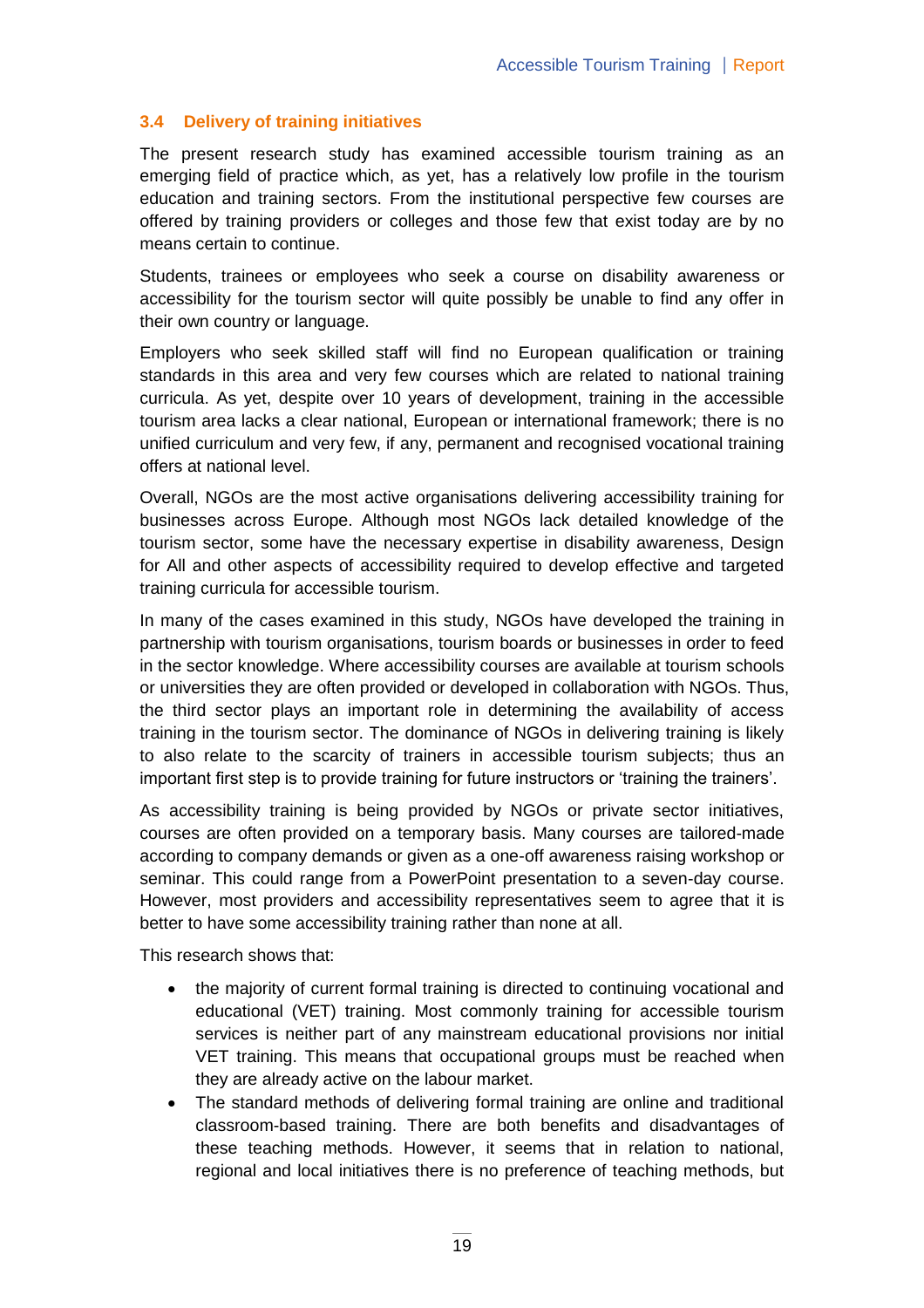both online and traditional classroom based training are equally represented throughout Europe. With regard to EU-funded training initiatives online training clearly prevails over class-room based training. This is not surprising given the transnational scope of these projects.

- In common for both methods is the importance of disability content being developed and delivered by disabled people and not only by able-bodied instructors. This also holds true for online courses where disabled representatives and trainers are often included in the development of the online initiative. Similarly, most EU-funded projects involved persons with accessibility needs in the development of the training courses.
- Face-to-face training is believed to be the most efficient form of training. These usually involve both a theoretical and a practical part. Particularly, in regards to reception and hospitality, practical experience is crucial. It is only possible to learn how to relate to tourists with disabilities by interacting with them. Lectures and theory cannot provide knowledge in the relational part of accessible tourism.
- A majority of training providers offering face-to-face learning engage people with disabilities as instructors and/or assistants during the training sessions. This is motivated by the importance for participants to interact with disabled people in order to better understand their needs and raise awareness of reallife issues that may be encountered in the workplace. Being in contact with a person with disabilities during the training also helps the participants feel more at ease with these clients. Other important advantages cited included increased sensitivity, the breaking down of communication barriers and developing interaction skills.
- Simulations and role-play seem to play an increasing role in many training initiatives, resulting in a better understanding of the trainees or students.
- While the importance of involving people with disabilities in the training is stressed by some people as an important success factor in the trainings, it is also indirectly mentioned as a barrier for businesses to take up the training. The physical presence of disabled instructors and trainers together with the cost of providing props such as assistive technology make training very expensive. Moreover, time issues are central barriers to uptake of training. Classroom-based trainings require at least half a day of the participants' time.
- Online learning has often been put forward as a good tool to overcome some of the barriers associated with face-to-face training. This specifically relates to the ability to reach out to more participants and reduce costs of trainers, room fees and necessary props. Furthermore, online training provides more flexibility in regard to timetables and training can be done at a pace chosen by the participants themselves.
- Best practices relating to the development of online learning tools includes the use of case studies and interactive quizzes, which contextualises the learning experience of the trainee.
- In general, self-learning at the workplace is seen as an efficient way to enhance, particularly soft skills which are rarely taught in the classrooms. Soft skills are at the core of the hospitality industry. This includes skills associated with customer care, such as self-awareness, self-confidence, empathy,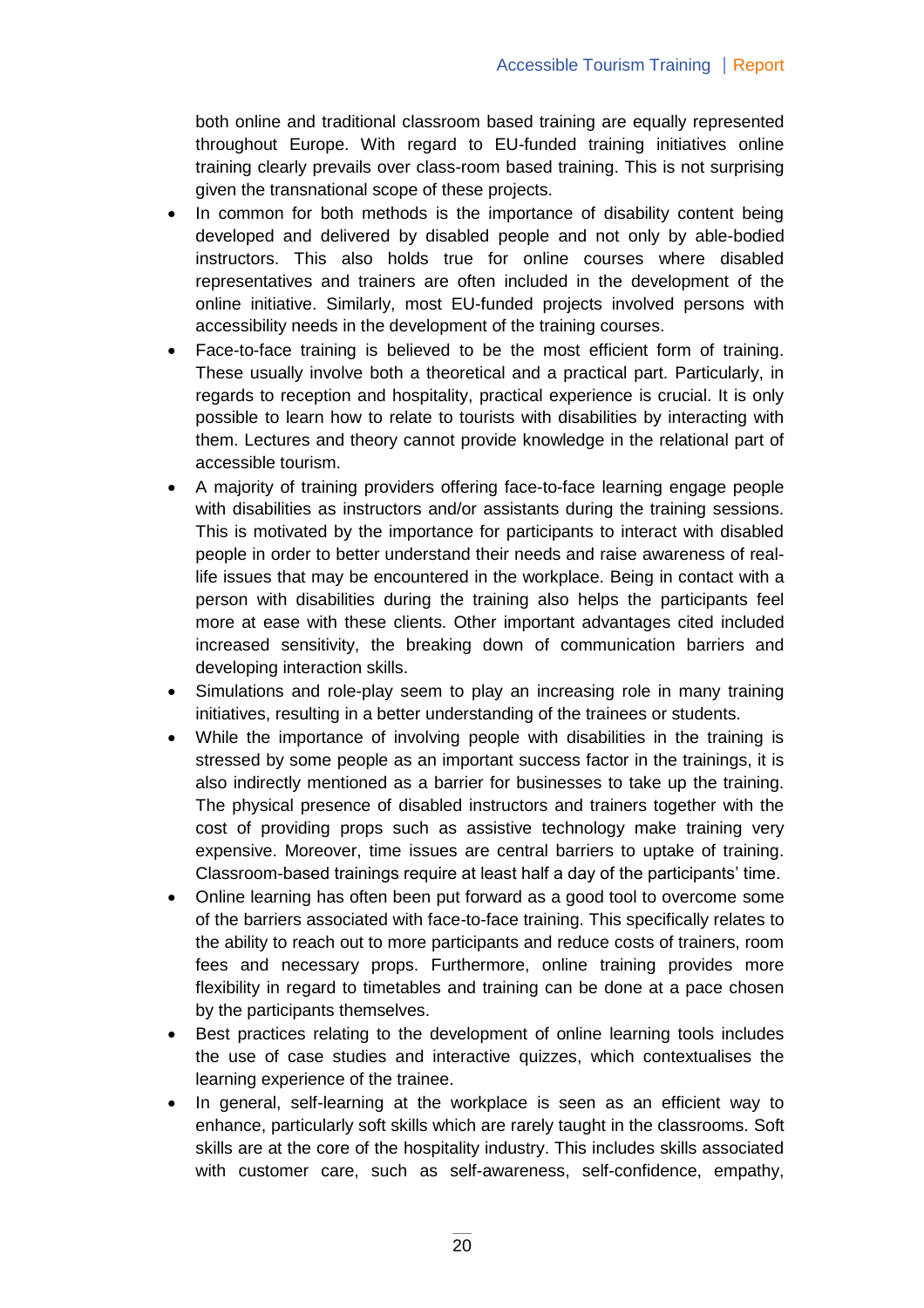service-mindedness and effective communications. The question arises whether this can effectively be taught through online methods. Certainly, some training providers surveyed are firmly against implementing online learning methods as they often lack genuine interactivity with the trainer and other trainees, and may not produce the intended reflective learning that can be stimulated in classroom or group learning settings.

 Some training providers have developed what is called a "blended-learning programme" or "b-learning". It divides the training between online and classroom delivery. This type of training style integrates both face-to-face learning that is considered imperative in order to properly understand and break down the interaction barriers. However, as time constraint is a key issue in the tourism sector, an online tool has also been designed in order to allow the participants to work around their schedules and complete the modules in a time that is convenient for them. Thus, the challenge going forward in providing accessibility training relates to balancing the efficiency of online training with the effectiveness of classroom-based trainings.

#### **3.5 Financing and sustainability**

In general, the lack of funding for training is one of greatest barriers when it comes to training for SMEs. SMEs have limited financial resources and the time cost of training may also act as a financial barrier to uptake.

While there are instances of on-line courses that are available free of charge to businesses, the majority of courses surveyed are fee-paying. These fees range from €80 to over €800. Online courses are usually less expensive than face-to-face training. Courses that involve interaction with instructors who have disabilities and training in the use of technical aids such as wheelchairs, disability-simulation kits or assistive equipment usually have higher costs.

From a demand-side perspective, ENAT experts have remarked that giving training for a fee is important. Without a monetary cost relating to training, businesses do not place a high value on it, there is little incentive to attend and drop-out rates are likely to be high.

However, costs associated with training are often seen as being too high. Evidently, cost considerations are reinforced if the market is misunderstood and there is no motivation at all to even consider it. In addition, the financial crisis has also contributed to businesses reducing all training, not only those courses relating to accessibility.

Some training courses provided by national tourism organisations such as Visit Flanders are funded with public budgets available to businesses for the development of accessible tourism products. The situation is also similar for some disability organisations who help to fund training courses. In particular, public sector funding must also be seen against the backdrop of austerity measures and shrinking resources. There is, thus, a strong imperative to make training financially sustainable on its own.

In-house accessibility training provided by a company's HR department staff is relatively rare, being found only in larger business chains such as Scandic which has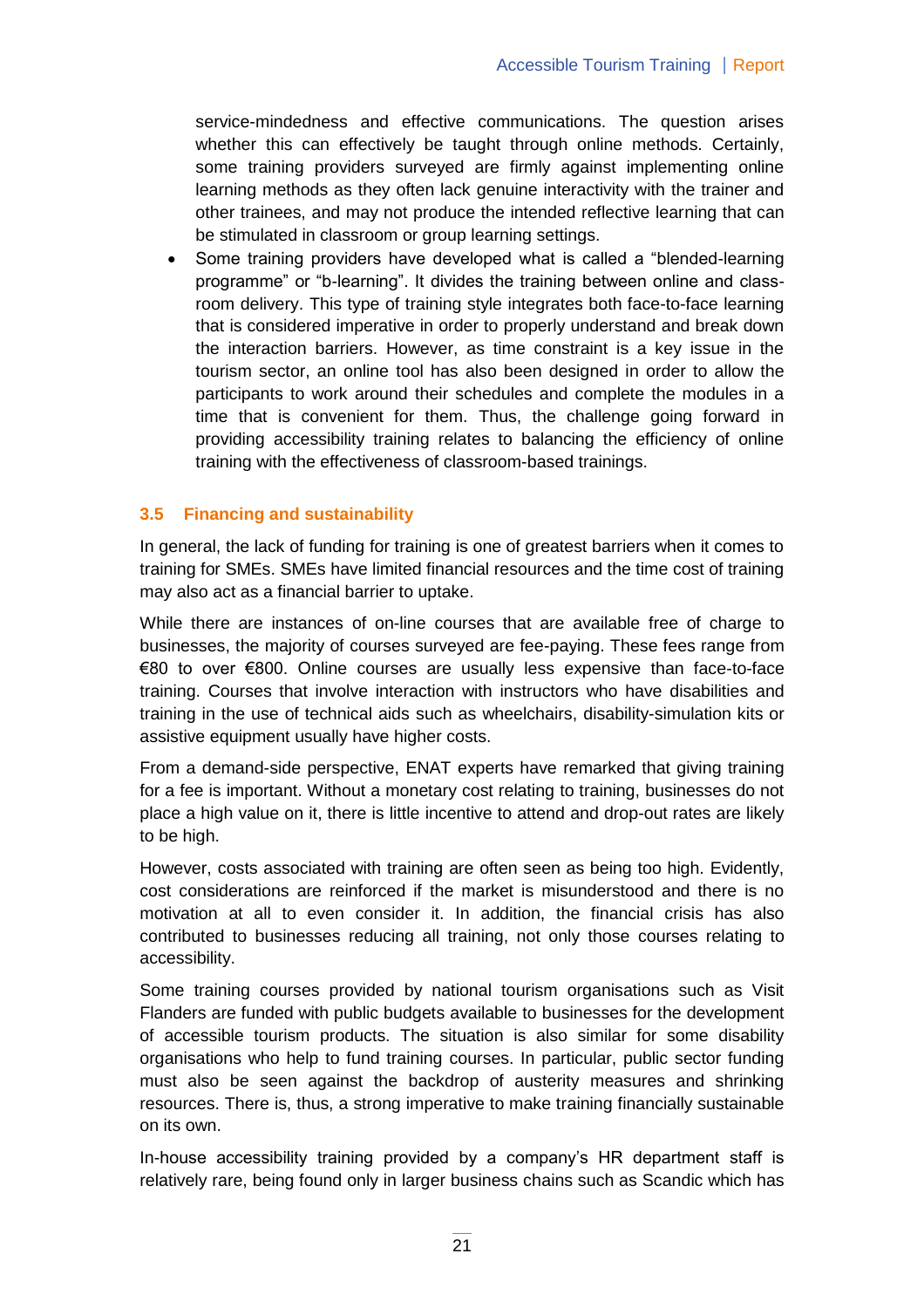over 300 hotels in Scandinavia and Central Europe. Scandic is one of the few examples of a large European tourism business that has successfully made "welcoming all customers" part of its brand values. It is unique in having a 'Disability Ambassador' reporting to the company CEO and its own 110-point Accessibility Standard which guides the hotel managers in making their services accessible for all guests. The company trains all its staff in disability and access awareness as a matter of routine and, in December 2013, it made its interactive access training course available online (and free of charge), as a gesture of openness and eagerness to spread good accessibility practices in the tourism sector.<sup>5</sup>

#### **3.6 Marketing channels**

To understand whether training courses are sustainable it is imperative to also look at the marketing channels and uptake of training. Sustainability relates to the training providers ability to promote the course and encourage uptake. Especially in those situations where training providers are depending on making a financial gain in order to continue providing the training.

The most common marketing channels used across most training providers are email marketing, promotion through tourism schools and social media advertising. Social media channels seem to be important in those cases where marketing budgets are limited.

The in-depth research of case studies shows that many of the training initiatives have difficulties in reaching the right audience. In a similar vein, 50% of the answers to the online survey indicate that training providers have difficulties in reaching their target audience. Limited budget and narrow networking channels are factors hampering marketing efforts.

**The most effective way of reaching the right target audience is partnering or seeking the support of industry and/or other stakeholders**. These organisations usually already possess the right communication tools and channels to reach businesses that the training is developed for. For example, an online course targeted to tour operators in the UK was developed in partnership with the UK Equality and Human Rights Commission and ABTA, the British Association for tour operators and travel agents.

## **3.7 Measures to stimulate uptake**

In those instances where the target audience can be reached it is still difficult to convince businesses of the need for training. For example, the Visit England's online course was offered in 2013 free of charge for the first 1,000 businesses to sign up. But only an estimated 50% of the available places were filled by the end of the year. Again this seems to indicate that there is a general lack of interest from businesses to engage in training.

 5 See: 'Scandic Hotels Online Training on Disabilities' <http://www.accessibletourism.org/?i=enat.en.news.1497>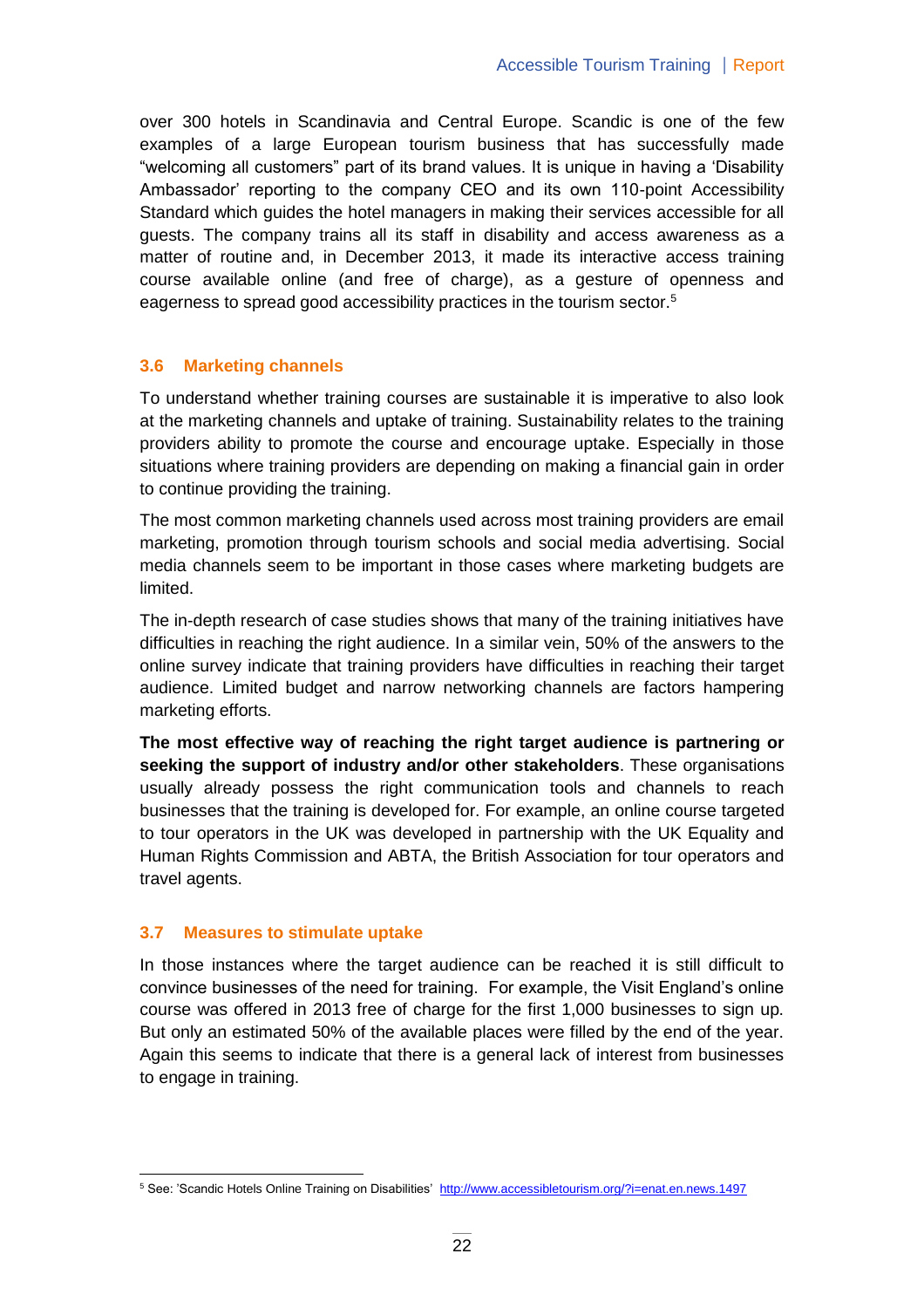## *"We are reaching them [the target audience] but not all are availing themselves of the opportunity".*

- Ross Calladine, Business Support Manager, VisitEngland.

This is due to a mix of factors, but most commonly it relates to the difficulty in outlining the benefits for businesses and limited resources in terms of time and money to develop broader communication strategies. The apathy and lack of awareness are also cited as major barriers to reach out to managers to engage in training. It is imperative to convince managers on the need for training as they are responsible for setting out the strategic development of the business. In those instances where training has been discontinued it is often related to the disinterest from the market. Thus, it seems that training is available, but businesses do not avail themselves of the opportunity. In addition, the EU-projects evaluation showed that there is a great need for awareness raising efforts across the EU to stimulate demand for training.

It is noteworthy that projects face the challenge of getting more businesses to take up training. As pointed out by the ATHENA project:

*"People from SMEs did not "stand in a queue" to take the course, but had first to be tempted and encouraged to take part through a range of workshops and events".*

Identified ways of encouraging training have been through attaching training to standards such as labelling schemes. One example of this is the barrier-free tourism project by the German National Tourism board, which seems to ensure uptake and sustainability into the future. As part of the national labelling scheme both auditors and companies (who are being audited) have to attend the training. The label only lasts three years and companies have to re-apply after that and therefore, will have to undergo further training. At least one member of staff from the tourism provider being assessed has to take part in the training. If they leave the company a new member of staff has to be trained to ensure that at least one person in each company labelled as accessible knows about the needs of guests with disabilities.

Also in the case of Visit Flanders and Visit England accessibility standards are used as levers to encourage businesses to take a strategic view of accessibility. However, this measure depends on an already existing interest in joining an accessibility scheme.

## **3.8 Target trainees**

**Managers/owners and frontline staff benefit from the widest availability of training** of the three main occupational groups. Less training has been identified for "other specialists" such architects and web-designers. These other occupations are also outside the realm of what would be defined as tourism training and has therefore largely been excluded from the training analysis.

#### **Managers and frontline staff**

From the formal training initiatives surveyed, a majority of courses are directed to frontline staff. The most frequently mentioned target profession for trainings are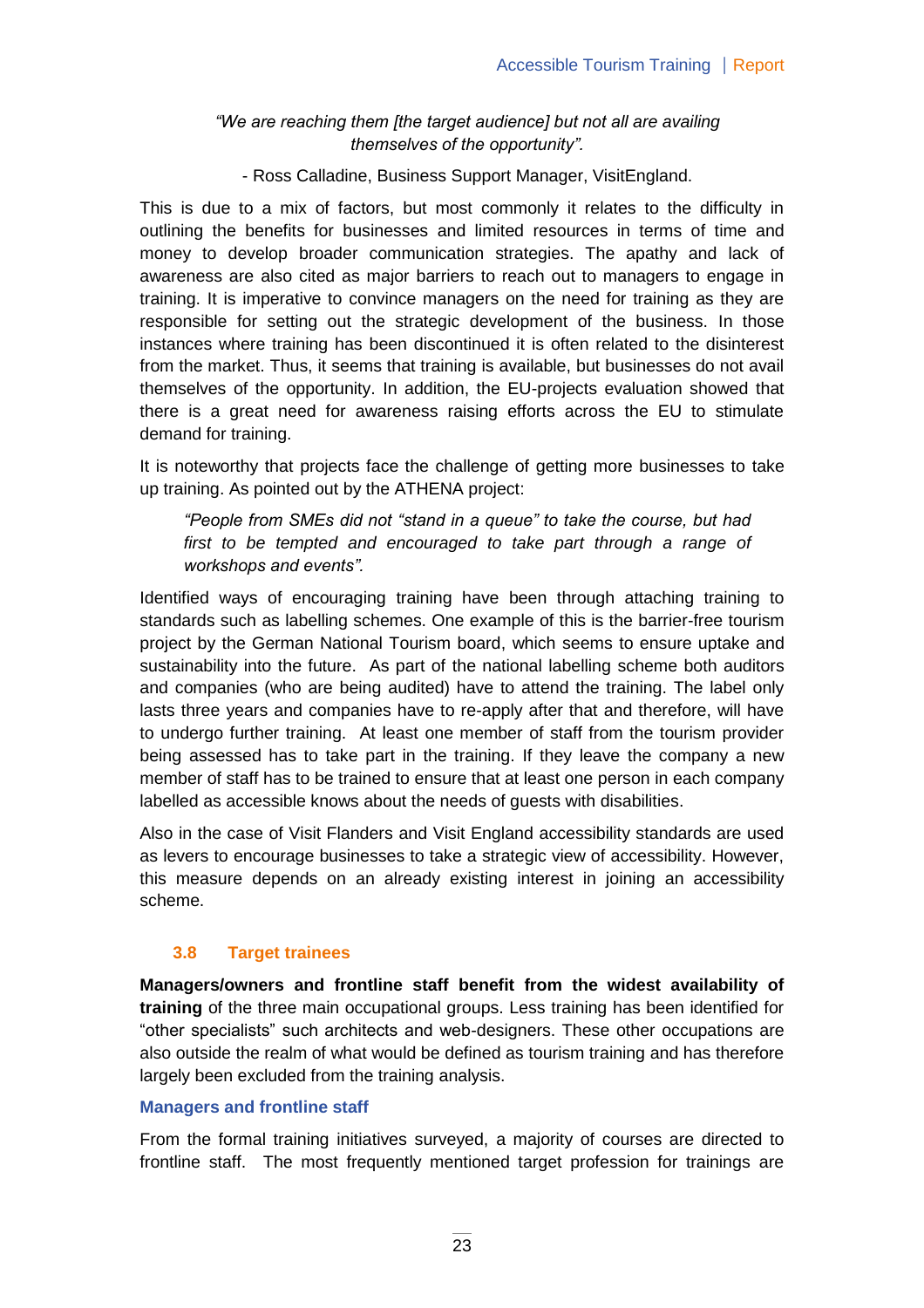receptionists, in particular hotel receptionists, who need to be able to provide customer care and welcome a wide-range of visitors.

In addition to receptionists, airport staff and airline staff are highly likely to have access to some training in disability awareness and accessibility. Some training providers cited the EU directive on Rights of people with reduced mobility in air transport (1107/2006) as prompting the development of the trainings. In addition, bus and train drivers, depending on the national context, may receive disability awareness training where national legislation or policy has prompted this. For instance, in Luxembourg, the National Transport company (CFL - Chemin de Fer Luxembourg) and the City of Luxembourg have a one day training for the drivers as it has become a legal obligation.

In addition, training is also available for professionals such as tourist guides, porters/concierges, and for professionals working in cultural centres and museums.

The frontline occupations with low training availability includes bartenders, animators and those employed in housekeeping. These are occupations that are usually lowskilled and are most likely to engage in on-the-job training rather than formal training.

It is notable that the research has not picked up any training availability for chefs, cooks or kitchen helpers. This may relate to the fact that, for instance, food allergies or celiac disease are not considered disabilities in the traditional kind. There is still a persistent notion of accessible tourism as overwhelmingly related to physical accessibility, which can also be seen in the accessibility requirements covered by training.

For formal training provisions, the two most commonly targeted management functions are hotel and restaurant sector managers. Meanwhile, there is a general lack of disability awareness training in all EU Member States for managers and owners within the transport sector as well as legislators and public officials. As the accessible tourism is gaining ground in some sectors, it seems that managers working with tourism policy and planning may also gain access to training opportunities in this field.

While training is available for most occupational groups, the number of participants who have engaged in training is quite low. The survey of EU-funded projects evealed that for some courses the figure is as low as 10-30 people trained, whilst for other courses the participant rate amounts to over several hundreds. However, it is important to note that these figures are very low considering the vast numbers of people who are employed in the tourism sector.

## **3.9 Curriculum and training content**

Common themes and modules can be found in the current training courses across the EU. Although material and some parts of the content may be adapted to suit local conditions, there are a range of generic learning topics that are present in most of the training courses surveyed.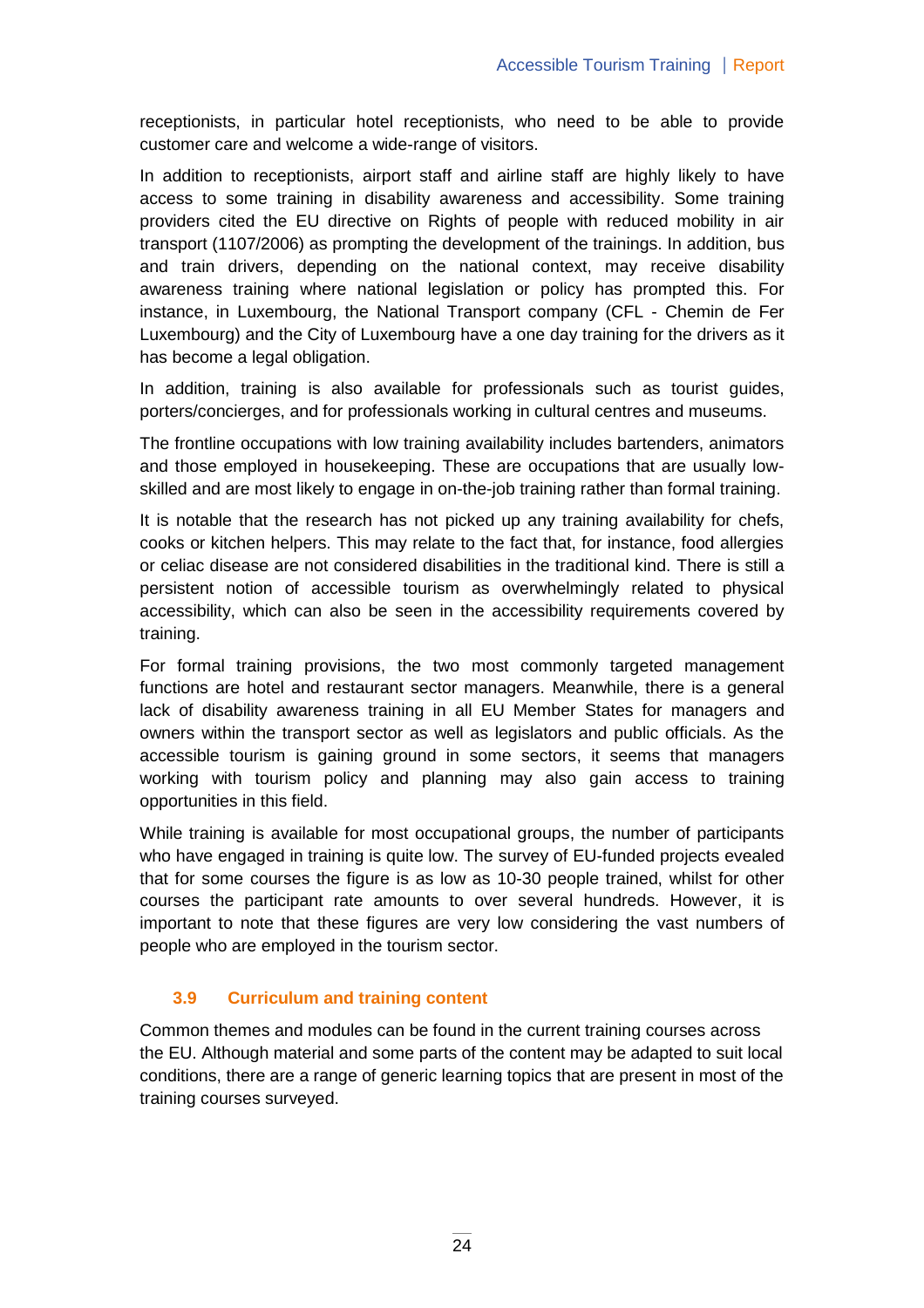## **3.10 Course design**

Most training material and course curricula are not publicly available. As many organisations charge a fee for engaging in the training, it means that their course curriculum is not published. Therefore the basis for the analysis of existing curriculum design is ELEVATOR Partner surveys and the ENAT case studies of 2014.

In general, both distance learning and classroom based trainings are developed into a set of modules or topics addressing different aspects of disability. Some training courses have also developed generic modules which can be adapted to sector specific conditions. For example, the Portuguese training provider Perfil has developed a course which includes a basic core module which addresses universal disability awareness. Complementing the basic course there are 3 specialised courses that participants can turn to gain specific sector knowledge, which make the training increasingly relevant for the target occupations.

Looking at the length of the courses provided, it seems that most training only covers introductory-level skills.

For example, in the project evaluation following the EU-funded TACTALL (The Accessible City for All) project the participating businesses (11) found that the 40 hour course was simply too long for small tourism businesses. However, the course developers argued that, in theory, this is the time required to fully understand the content of the course. In this respect, many of the courses are relatively short and are only providing an basic level training.

## **3.11 Course content and learning outcomes of staff categories**

Disability awareness is a cornerstone of most training courses.

In relation to the wide availability of training initiatives for frontline staff, the survey showed that the most common content of the training courses overall deals with how to serve guests with disabilities as well as principles of effective customer service.

The least covered subject of the training is understanding legal requirements. The case study research shows that training providers consciously move away from focusing too heavily on legal obligations of businesses. Instead, it is believed that it is more encouraging to present the potential of the accessibility market for businesses to engage and enjoy the training.



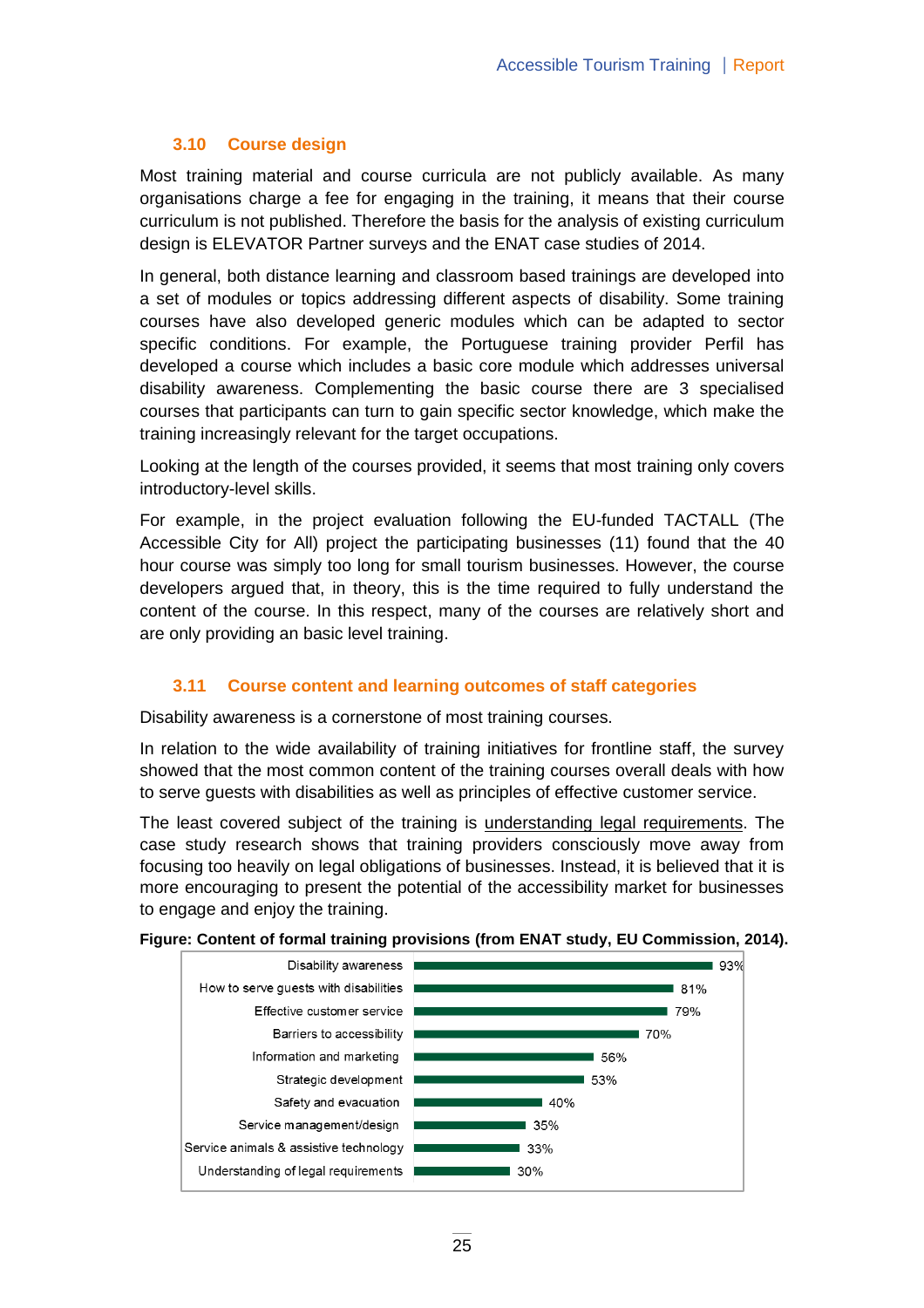The ELEVATOR Project Surveys in Czech Republic, Greece, Italy and Slovenia showed a close similarity to other training programmes in the EU in terms of the learning outcomes that are targeted.

A list of these learning outcomes is shown below, under different staff categories.

### **Front-line staff learning outcomes**

- Know basic concepts of accessible tourism / "Tourism for All"
- Understand accessibility as a mark of quality and competitiveness
- Know customer segments of accessible tourism and their needs
- Know the different types of disabilities
- Know the obstacles that people with disabilities have to overcome when travelling and their specific needs, according to different disabilities
- Know the benefits of accessibility for the wider population, based on the principles of Universal design / Design for All
- Being able to relate / communicate / behave towards a tourist with specific access needs
- Knowing how to address and satisfy customers with specific access needs

## **Tourism Operator / Venue Manager**

- Know the main activities carried out in this area and the main sector trends
- Understand the market potential of accessible tourism
- Can prepare a programme addressing how to make a tourism experience "accessible for all"
- Propose particular steps needed for the development of accessible tourism in certain destination
- Know the basic features of accessible information and information on accessibility
- Can distinguish good and poor quality information about the accessibility of tourist facilities or destinations
- Know the basic parameters of physically accessible environment/facility
- Understand ideas for simple solutions increasing accessibility of the facility
- Improve communication skills with disabled people
- Recognize good examples of accessible services and products.

### **Tourist Guides <sup>6</sup>**

- Know what the tourist quide activity/work involves
- Have an overview of legislative conditions in the field of tourist guide activities
- Know all the specifics of the tourist quide work
- Is well informed about typology of participants
- Have an overview about the guide work with people with disabilities, the elderly, children or other groups of persons with special needs
- Introduce tourist guides to handling people with intellectual problems.

 <sup>6</sup> In general it is recommended that professional Tourist Guides in Europe should be educated according to the **EN Standard 15565:2008**. Beyond this, additional training is desirable in order to address the specific access and communication needs of tourists/groups of people with disabilities.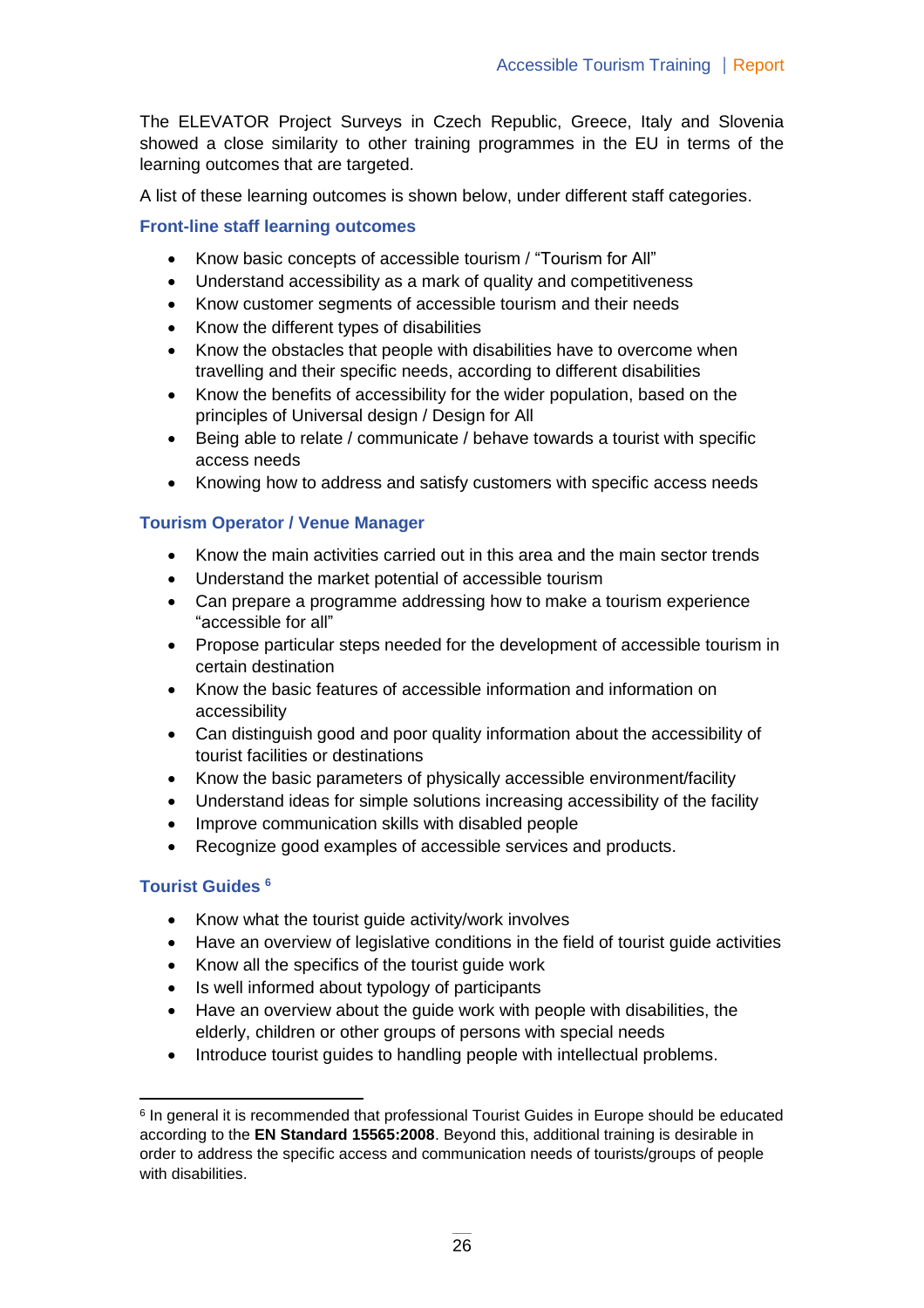## **Technical / Facility manager**

- Have an overview of the basic concepts in the area of accessible premises
- Be well informed about the legislative regulations and standards relating to accessible premises
- Know the specific technical solutions of accessible premises

### **Masters Students**

One university level Master's course was identified, with the following learning outcomes:

- At the conclusion of the Master the students will design and develop a Project Work, a complete plan to create an accessible tourism enterprise.
- The Project Work will then be discussed with teachers and institutional guests

## **Museum staff**

In one specific project in which museum staff were trained, for each museum there were 7 videogames. These comprised: a presentation of the museum in International sign language, a video with the presentation of the museum in English and music, presentation of the museum in Italian in narrative way and with music, a video regarding the collection of the museum in Italian with music and a video regarding the history of the museum in English and music.

Recent and ongoing EU-funded projects that are developing training courses for museum staff<sup>7</sup> include such subjects as:

- Accessibility awareness
- Accessible service chain
- Accessibility mapping
- Customer service
- Translation and interpretation
- Scenic arts, exhibit design, multi-sensory exhibitions
- Tourist guiding
- Workshops and interactive activities.

#### **Tour operators**

Knowledge of:

- The origins and history accessible tourism, the evolution of the market, consumer Styles
- The most important projects in accessible tourism in Europe and a market research.
- How to respond to the needs of this market, such as tools and information resources used to organize a proposal for All Journey.
- From disability to need, an 'analysis of the needs of people with mobility and sensory impairments (hearing and sight).
- Ability to create tour packages for customers with special needs. Hospitality and satisfaction of needs for these customers.

 <sup>7</sup> For example, COME-IN! Project: [http://www.interreg-central.eu/Content.Node/COME-](http://www.interreg-central.eu/Content.Node/COME-IN.html)[IN.html](http://www.interreg-central.eu/Content.Node/COME-IN.html) and ACT / Accessible Culture & Training project:<http://pagines.uab.cat/act/>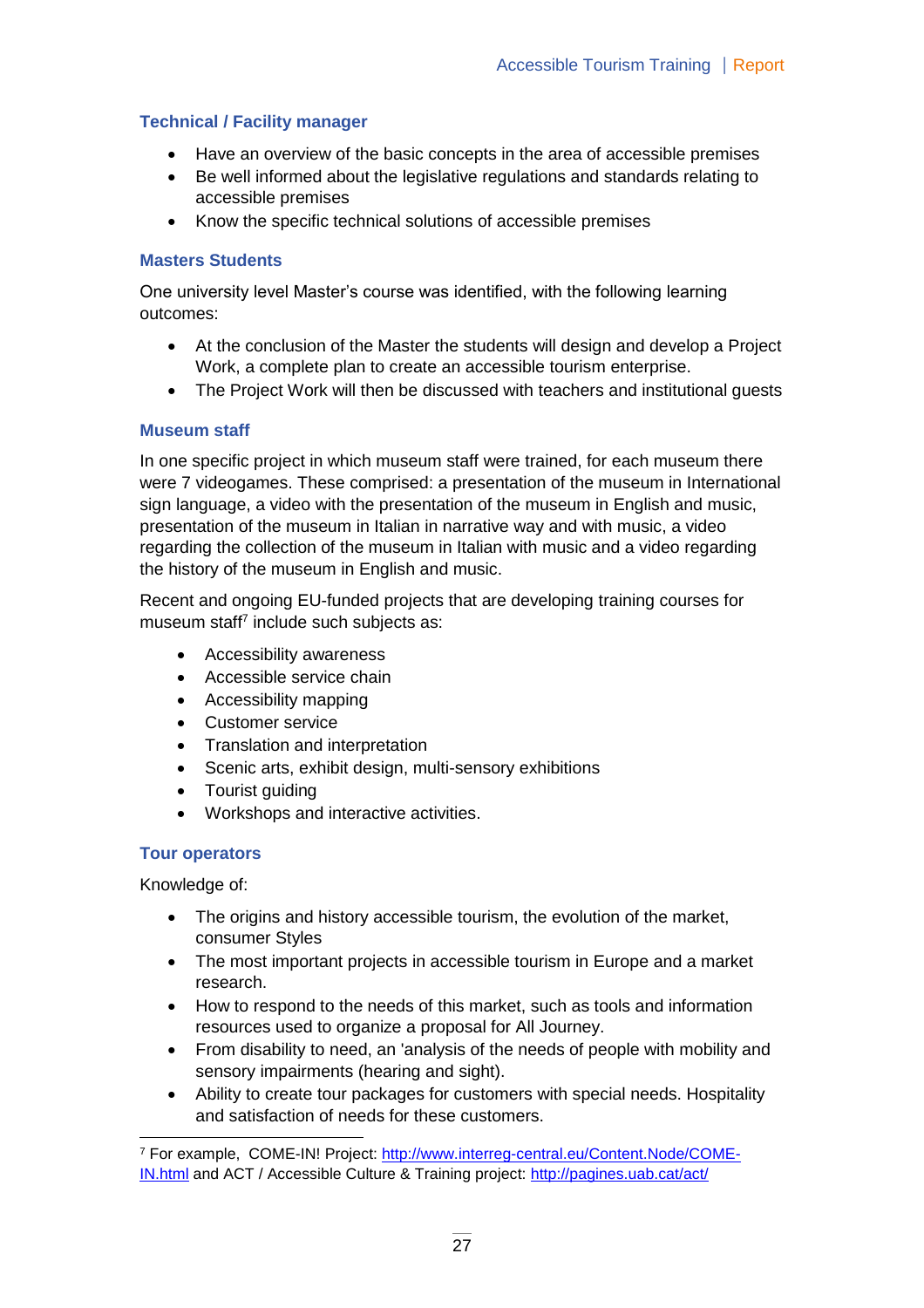Ability to Communicate, positive Communication

## **Architects, Planners and Designers**

Knowledge of the following topics:

- Introduction to accessibility;
- Accessibility and multisensory design;
- Universal Design;
- Concept of inclusion;
- National and European legislation on accessibility and removal of architectural barriers;
- Needs analysis related to the types of disabilities, their activities and behaviour;
- Accessibility market trends; tourism and commercial activities accessible;
- Hospitality, accessibility and needs analysis;
- Methods of analysis of buildings and physical infrastructure;
- Applied acoustics and accessibility;
- Noise control and mitigation;
- Design of public spaces and facilities, pavements, street furniture, sanitation
- Furniture and fittings in commercial premises;
- Case studies and solutions to eliminate architectural barriers.
- Procurement of accessible buildings and facilities and how to check compliance.

## **Managers with special expertise (assistive technology)**

Knowledge of the following topics:

- Create an equal customer experience for all, from planning, to transfer and for the overall duration of their stay.
- Assist with the use of different types of technical aids and other assistive technology available and support them.
- Cope with critical situations and emergencies arising in relation to various types of needs.
- Maximize the quality of the services offered by catering for the needs of key groups of people with disabilities.

#### **Hotel reception and concierge staff**

Learning outcomes:

- Create an equal customer experience for all
- Offer simple information about the hotel's accessibility for each particular type of need.
- Handle the check-in/check-out process for clients with disabilities.
- Evaluate the accessibility level of the services the hotel is offering.
- Maximize the quality of the services offered by catering for the needs of key groups of people with disabilities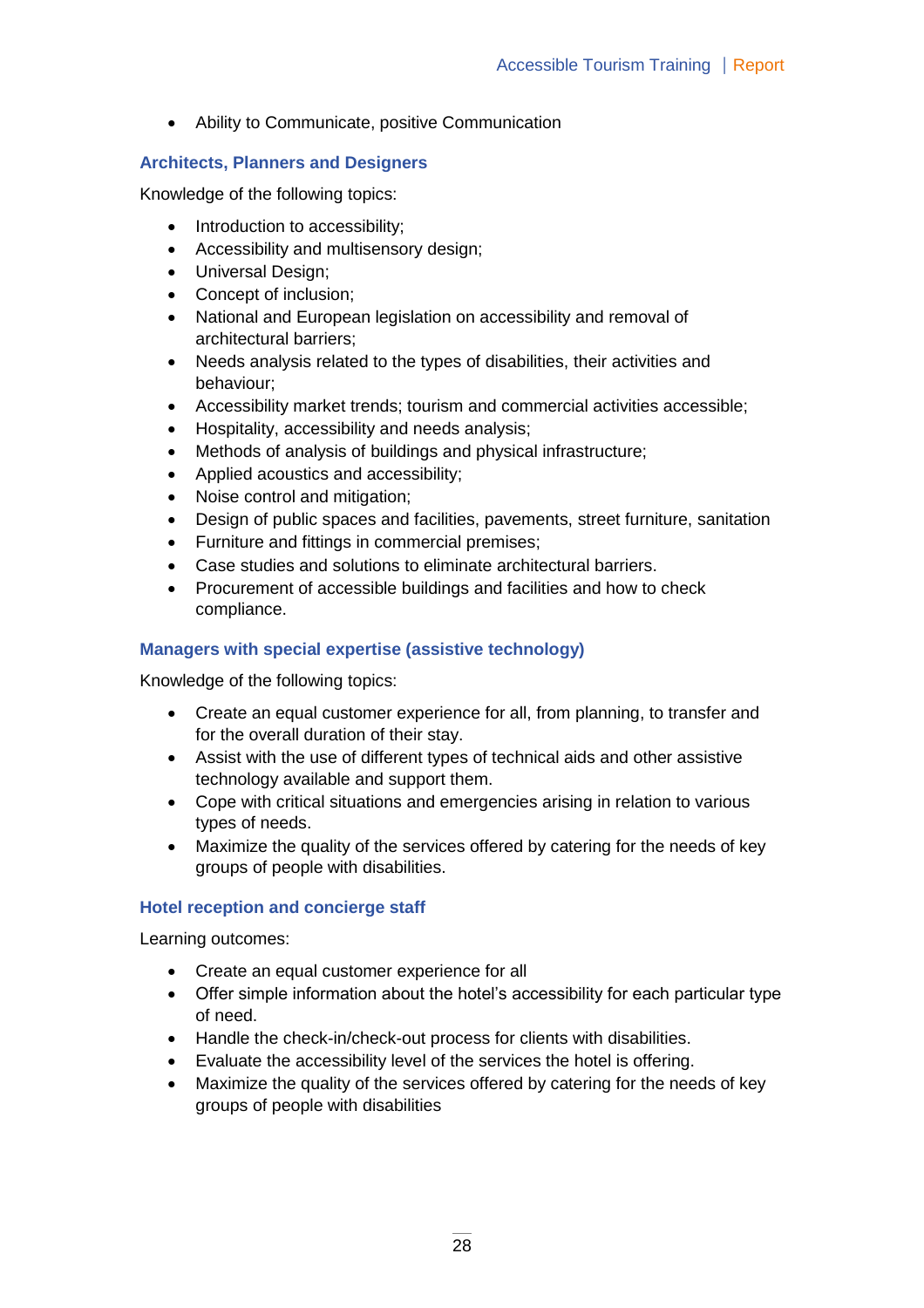## **Transportation staff**

Learning outcomes:

- Create an equal customer experience for all, from planning to transfer and for the overall duration of their stay.
- Assist clients with disabilities with their transport to and from the hotel.
- Make correct use of technical aids and other assistive technologies.
- Evaluate the accessibility level of the facilities and services offered, and provide recommendations for improvement.
- Mitigate unexpected situations and provide rescue services to all groups of clients, including clients with disabilities.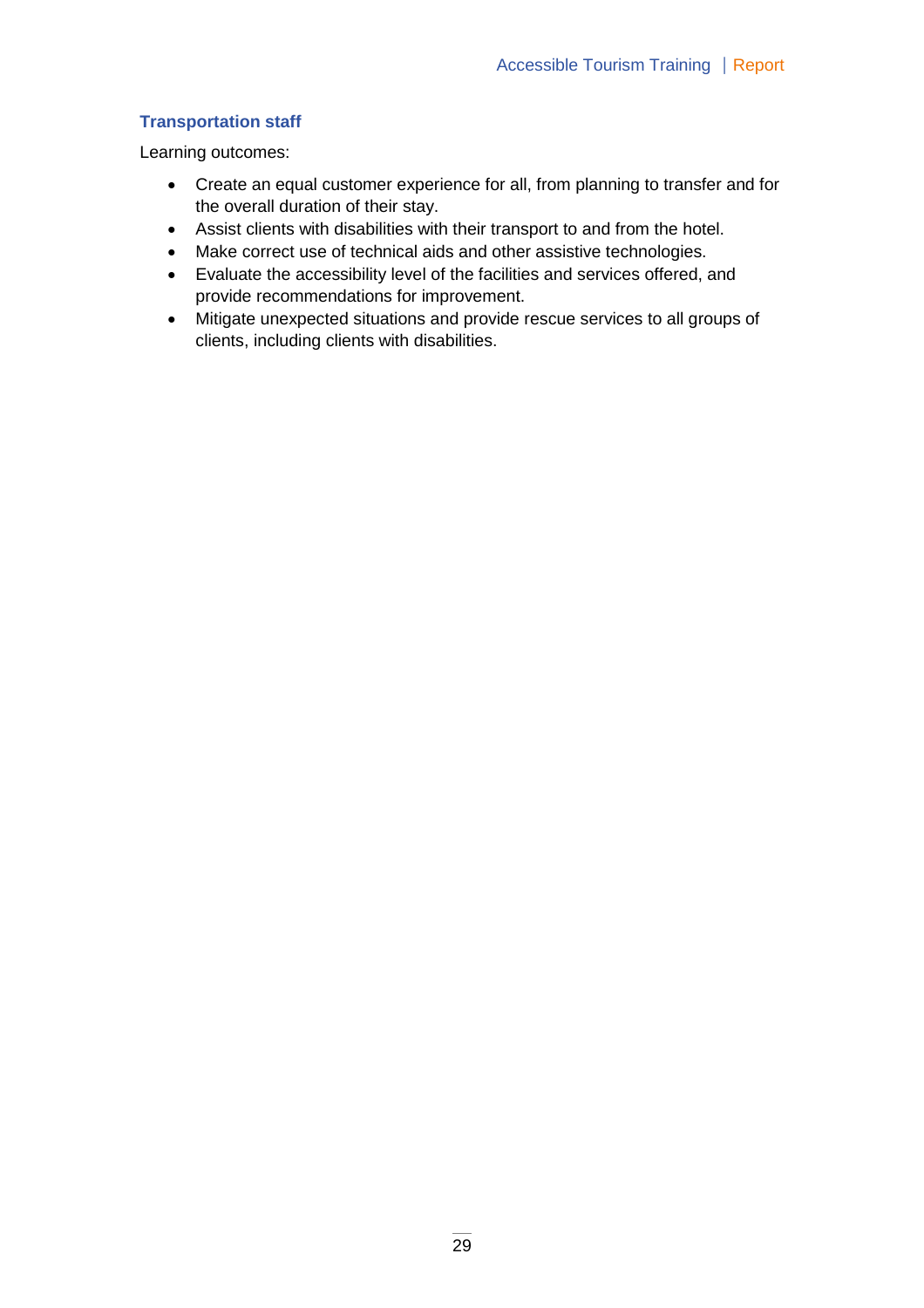## **4 SWOT ANALYSIS: DELIVERY OF EDUCATION IN ACCESSIBLE TOURISM**

This section presents statements of "Strengths, Weaknesses, Opportunities and Threats" (SWOT) of the conditions for delivery of education in accessible tourism in partners' countries, both in formal and informal education.

Statements for the SWOT analysis were gathered from ELEVATOR team experts in accessible tourism in Czech Republic, Greece, Slovenia and Italy.

Results of the SWOT analyses are described in the Executive Summary of the present report.

The statements are shown in the form of a table in the following pages.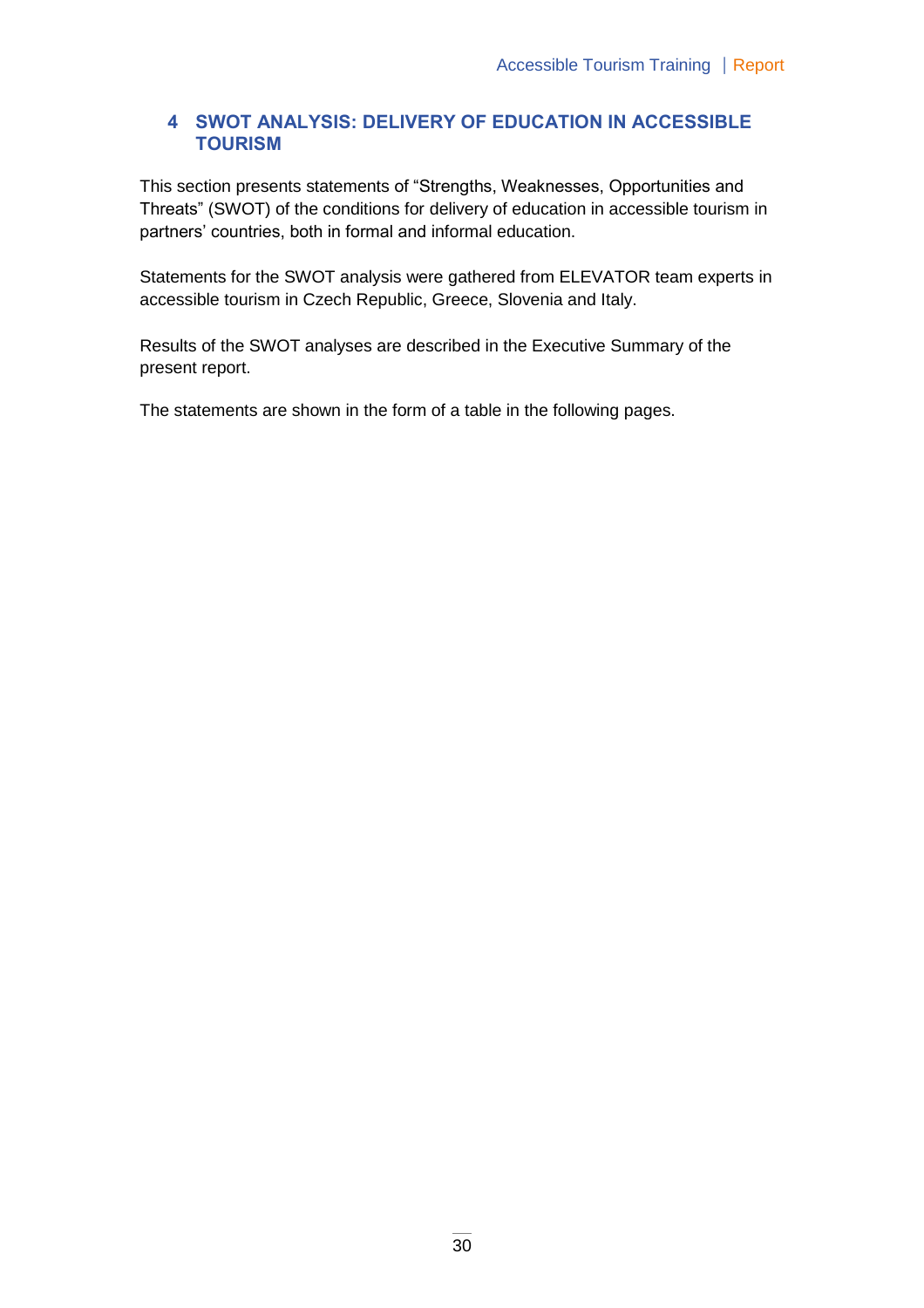| <b>Strengths</b> that can contribute to the delivery of accessible tourism<br>training for SMEs in your country                                                                       | Weaknesses in the delivery of accessible tourism training for SMEs in<br>your country                                                                                                                           |  |  |
|---------------------------------------------------------------------------------------------------------------------------------------------------------------------------------------|-----------------------------------------------------------------------------------------------------------------------------------------------------------------------------------------------------------------|--|--|
| Existing good examples of projects and products in accessible<br>1.<br>tourism including training programmes and materials for further<br>education and VET (although not many). (CZ) | 1. Existing training programmes in AT are implemented within funded<br>projects <b>b</b> one-off actions, after the end of the project these<br>courses are not offered on commercial market due to the lack of |  |  |
| Sufficiently dense network of educational institutions specialized in<br>2.<br>tourism (dozens of universities, colleges and secondary schools                                        | demand, instability of the system of financing and implementation.<br>(CZ)                                                                                                                                      |  |  |
| which deal with initial training in the tourism sector). (CZ)<br>Improving services (positive changes in the quality) and<br>3.                                                       | Lack of experts and trainers for accessible tourism / Any program<br>2.<br>for trainers/teachers (unprepared educational institutions). (CZ)                                                                    |  |  |
| thematically rich tourism supply, high cultural-historical and natural                                                                                                                | Absence of any research of educational needs in AT. (CZ)<br>3.                                                                                                                                                  |  |  |
| potential, dense and well-marked network of trails and paths,                                                                                                                         | Low awareness about AT among policy makers, tourism providers<br>4.                                                                                                                                             |  |  |
| globally unique. (CZ)                                                                                                                                                                 | and professional public, lack of inspiration and thus prevailing                                                                                                                                                |  |  |
| Improving status of persons with disability thanks to better public<br>4.<br>awareness on disability. (CZ)                                                                            | rather dilatory attitude towards AT support and development<br>(education or investments in this field). (CZ)                                                                                                   |  |  |
| VET on public schools is free of charge and thanks to the funded<br>5.                                                                                                                | There is currently no VET curriculum or Adult Education providing<br>5.                                                                                                                                         |  |  |
| project there implemented lots of educational programmes for                                                                                                                          | learners with accessible tourism related competences and there is                                                                                                                                               |  |  |
| adults also free of charge. (CZ)                                                                                                                                                      | lack of suitable (effective and practical) educational material in                                                                                                                                              |  |  |
| Possibly having access to EU funds through programmes like<br>6.                                                                                                                      | Czech language to gain these competences. (CZ)                                                                                                                                                                  |  |  |
| ERASMUS+ (GR)                                                                                                                                                                         | Differing levels of quality in teachers and curriculum programmes<br>6.                                                                                                                                         |  |  |
| Very good opportunity for development of their services. (SLO)<br>7.                                                                                                                  | in VET in tourism. (CZ)                                                                                                                                                                                         |  |  |
| Very strong associations for persons with disability. (SLO)<br>8.                                                                                                                     | Low participation of adults in all forms of further education. (CZ)<br>7.                                                                                                                                       |  |  |
| There is a huge mass of SMEs working in the tourism field (more<br>9.                                                                                                                 | Absence of high-quality further education in the field of tourism.<br>8.                                                                                                                                        |  |  |
| than 90%) who need training. (IT)                                                                                                                                                     | Problems of EU-funded projects focused on further education in                                                                                                                                                  |  |  |
| 10. The average age of people working in the field is low and young                                                                                                                   | tourism (free of charge education) b quantity prevailed over                                                                                                                                                    |  |  |
| people are more open to the topic. (IT)                                                                                                                                               | quality, lack of effectiveness, lack of motivation and attitude of the                                                                                                                                          |  |  |
| 11. There is a sound documentation and training courses developed in                                                                                                                  | target groups to such an education, low discipline of participants                                                                                                                                              |  |  |

## **SWOT table: Statements gathered from ELEVATOR partners regarding conditions for accessible tourism in Czech Republic, Greece, Slovenia, Italy**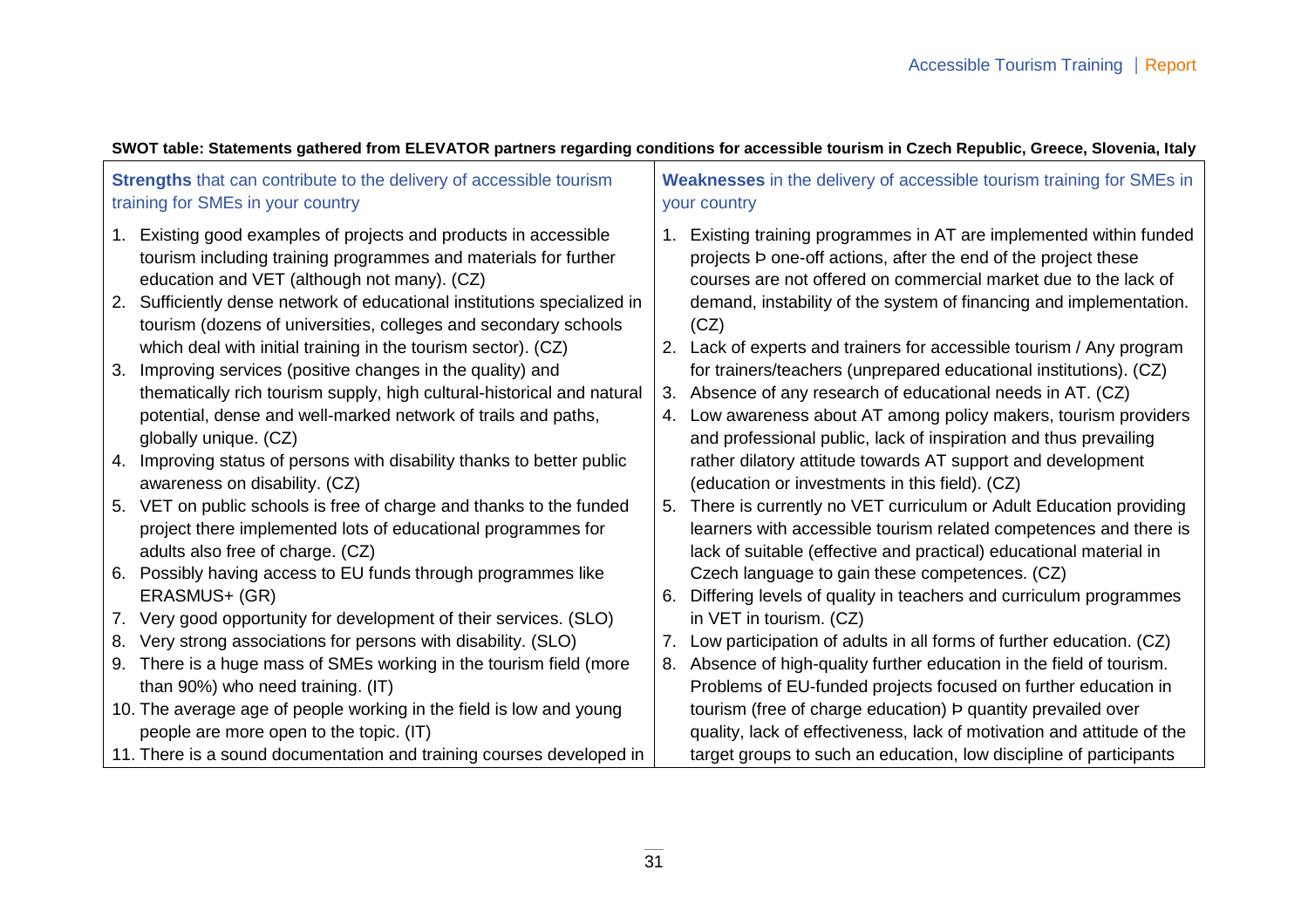| the last 15 years through EC funded projects. (IT) | (absence without leave) etc. (CZ)                                                        |
|----------------------------------------------------|------------------------------------------------------------------------------------------|
|                                                    | 9. Limited ability of educational institutions/teaching staff to respond                 |
|                                                    | in time to the current needs of employers, to the trends in labour                       |
|                                                    | market or in tourism (CZ)                                                                |
|                                                    | 10. Low level of innovation up till now in the tourism supply in                         |
|                                                    | response to new trends in the demand. (CZ)                                               |
|                                                    | 11. Persisting stereotype attitudes of society towards people with<br>disabilities. (CZ) |
|                                                    | 12. Economic factors - the crisis is limiting all activities. (GR)                       |
|                                                    | 13. There is no political leadership to promote and organise accessible<br>tourism. (GR) |
|                                                    | 14. Few examples of local initiatives but these are not promoted and                     |
|                                                    | disseminated, and therefore they are not contributing to general                         |
|                                                    | improvements. E.g. Studies by ENAT members (Patras accessible                            |
|                                                    | heritage routes), Komitini - a Greek-German conference in 2015;                          |
|                                                    | Aristotle University Thessaloniki (Museums studies), Kos Tourism                         |
|                                                    | Conference 2015; and Rethymno, infrastructure works - not well                           |
|                                                    | known or actively supported. (GR)                                                        |
|                                                    | 15. Financial conditions (SLO)                                                           |
|                                                    | 16. Educational level (SLO)                                                              |
|                                                    | 17. No official trainings (SLO)                                                          |
|                                                    | 18. There is poor to none economical or organizational support by the                    |
|                                                    | national and local institutions if not for spot events and campaigns.                    |
|                                                    | (IT)                                                                                     |
|                                                    | 19. In nearly all cases, the training supply does not foresee training                   |
|                                                    | activities intended to understand and technically evaluate the                           |
|                                                    | requirements of tourists with special needs. (IT)                                        |
|                                                    | 20. There is a very poor link between universities and vocational                        |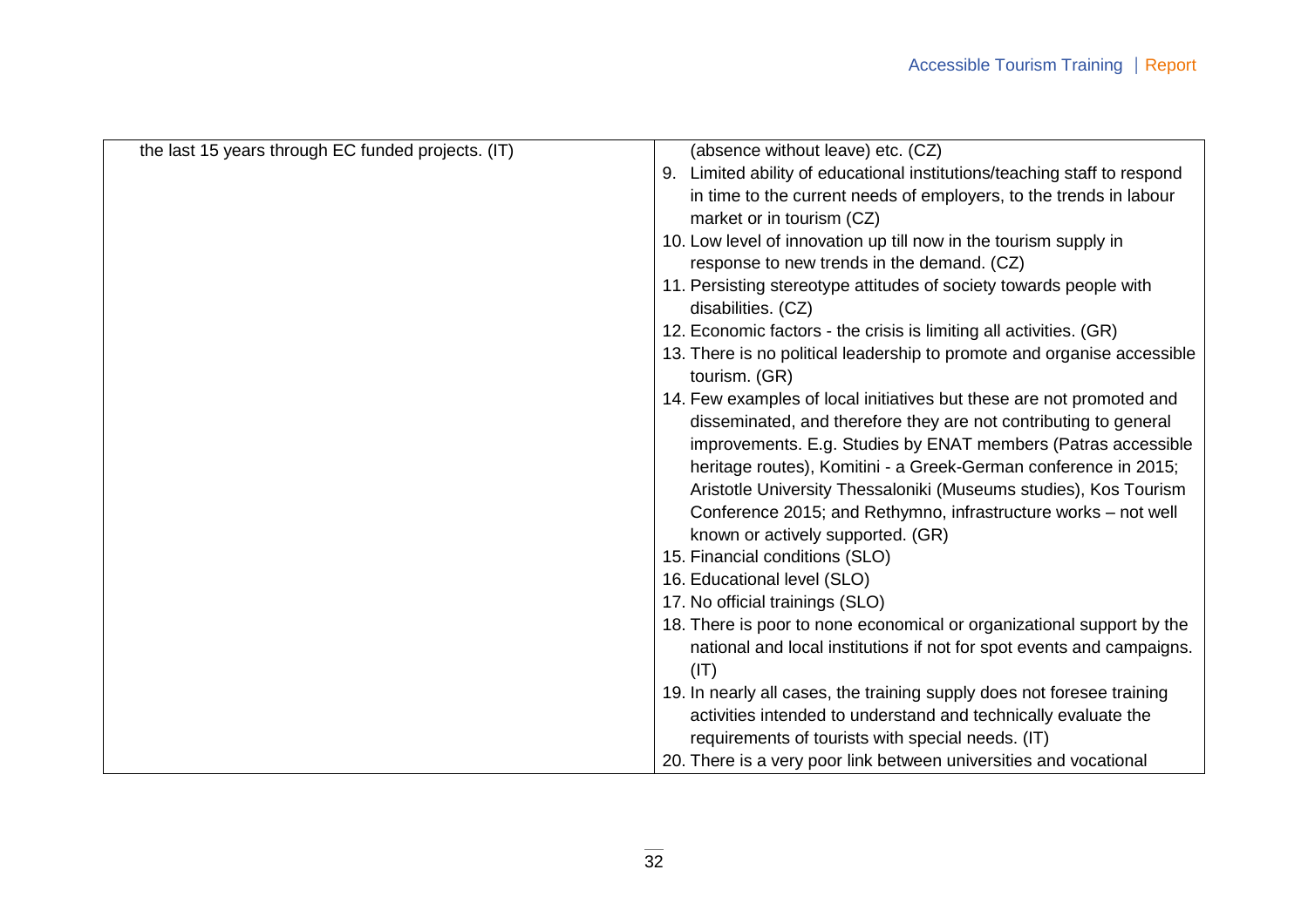|                                                                                                                                                                                                        | training organizations and experts. At the academic level there is a<br>scarce consideration of the training needs and the training paths<br>developed by vocational training organizations or within European<br>projects. (IT)<br>21. Most of the training in AT comes from European Projects funds,<br>and the courses don't live a long life after the end of the funds. (IT)<br>22. Most of the training courses don't give reliable and well known<br>certificates. (IT)<br>23. University tourism courses give poor to no space to accessible<br>tourism. (IT)<br>24. The quality of new private courses in accessible tourism organized<br>by new organizations is not easy to evaluate, especially if there is<br>no evidence of what constitutes a good training course. (IT) |  |  |
|--------------------------------------------------------------------------------------------------------------------------------------------------------------------------------------------------------|-----------------------------------------------------------------------------------------------------------------------------------------------------------------------------------------------------------------------------------------------------------------------------------------------------------------------------------------------------------------------------------------------------------------------------------------------------------------------------------------------------------------------------------------------------------------------------------------------------------------------------------------------------------------------------------------------------------------------------------------------------------------------------------------|--|--|
| <b>Opportunities</b> that may improve the delivery of accessible tourism                                                                                                                               | Threats that may impede the delivery of accessible tourism training                                                                                                                                                                                                                                                                                                                                                                                                                                                                                                                                                                                                                                                                                                                     |  |  |
| training for SMEs in your country                                                                                                                                                                      | for SMEs in your country                                                                                                                                                                                                                                                                                                                                                                                                                                                                                                                                                                                                                                                                                                                                                                |  |  |
| 1. Each school has the competency to create its own school                                                                                                                                             | Employers - mostly representing small enterprises - have lesser                                                                                                                                                                                                                                                                                                                                                                                                                                                                                                                                                                                                                                                                                                                         |  |  |
| framework program and decide which subjects will be taught and                                                                                                                                         | financial capabilities for investments in training for their                                                                                                                                                                                                                                                                                                                                                                                                                                                                                                                                                                                                                                                                                                                            |  |  |
| what competences and how will be developed thus to include                                                                                                                                             | employees, frequently do not have conditions for allowing                                                                                                                                                                                                                                                                                                                                                                                                                                                                                                                                                                                                                                                                                                                               |  |  |
| accessible tourism in school curriculum. (CZ)                                                                                                                                                          | employees time for education. (CZ)                                                                                                                                                                                                                                                                                                                                                                                                                                                                                                                                                                                                                                                                                                                                                      |  |  |
| Support of AT by the Ministry for regional development through the                                                                                                                                     | Below-average wages and low quality of working conditions in                                                                                                                                                                                                                                                                                                                                                                                                                                                                                                                                                                                                                                                                                                                            |  |  |
| 2.                                                                                                                                                                                                     | 2.                                                                                                                                                                                                                                                                                                                                                                                                                                                                                                                                                                                                                                                                                                                                                                                      |  |  |
| grant programme Accessible travel for all. (CZ)                                                                                                                                                        | tourism, lack of motivation of graduates from schools related with                                                                                                                                                                                                                                                                                                                                                                                                                                                                                                                                                                                                                                                                                                                      |  |  |
| National qualifications framework and recognition of non-formal<br>3.<br>and informal learning (pursuant to Act No. 179/2006 Coll., on<br>recognition of further education results) - the need to link | tourism, high staff turnover inside and outside the industry,<br>unstable work team - employers are not motivated to develop their<br>employees qualifications. (CZ)                                                                                                                                                                                                                                                                                                                                                                                                                                                                                                                                                                                                                    |  |  |
| qualifications in tourism in the National qualifications framework<br>with the schools frameworks/curriculum (positive impact on the<br>educational system in the field of tourism). (CZ)              | Systems of initial vocational education is not fully aligned to<br>3.<br>current sector's needs; the lack of cooperation of secondary<br>schools and universities with employers on the learning process.                                                                                                                                                                                                                                                                                                                                                                                                                                                                                                                                                                               |  |  |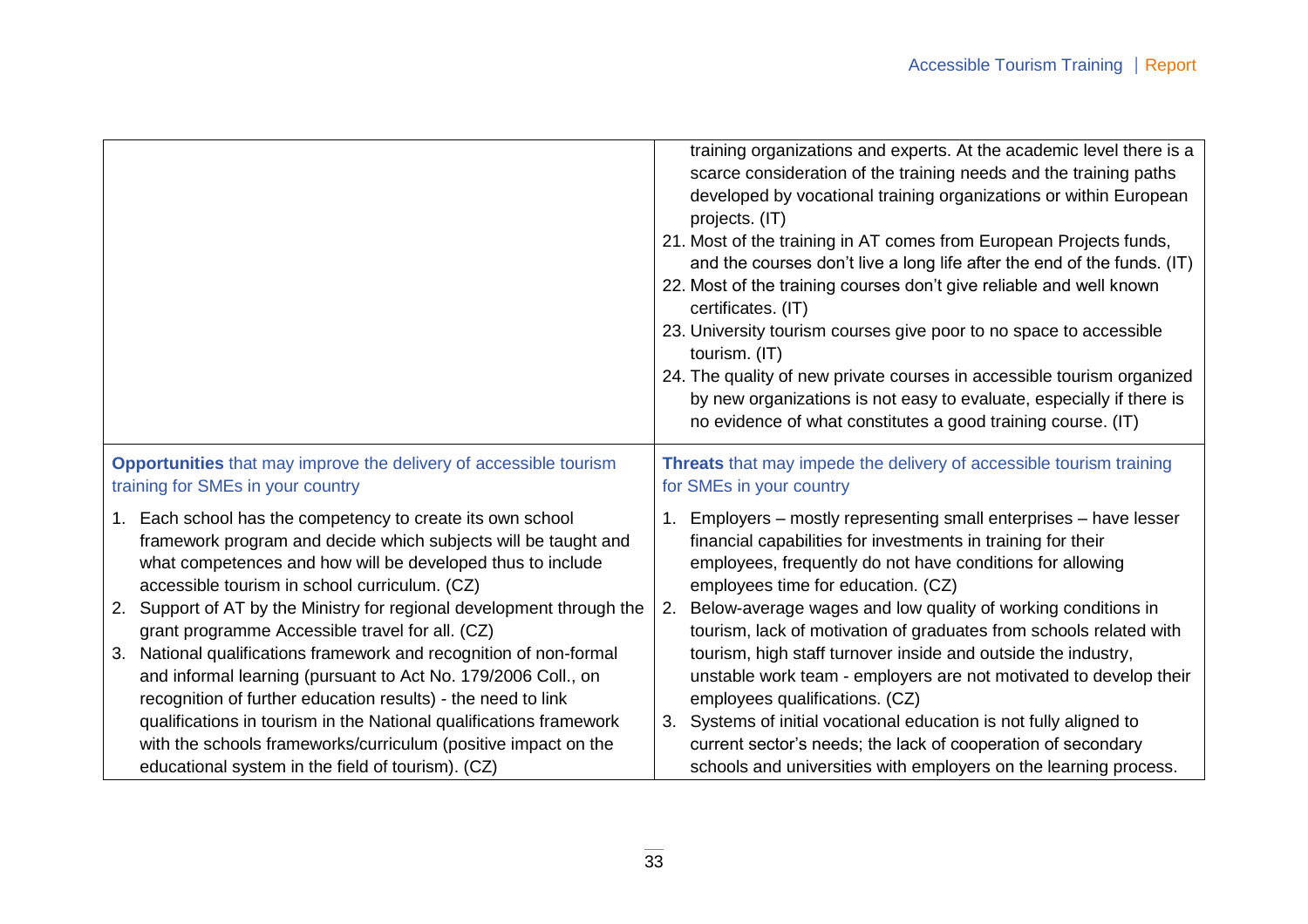| 4. | Tourism policy decision-makers at the national and regional level                                                                   |             | (CZ)                                                                                                           |
|----|-------------------------------------------------------------------------------------------------------------------------------------|-------------|----------------------------------------------------------------------------------------------------------------|
|    | consider tourism as one of the priority areas for further economic                                                                  |             | 4. Competencies in relation to disabled people/accessible tourism                                              |
|    | development. (CZ)                                                                                                                   |             | are not considered to be the key ones in any degree of education.                                              |
| 5. | Increasing activity of local governments and municipal                                                                              |             | (CZ)                                                                                                           |
|    | associations in the area of cooperation for the creation of the local                                                               | 5.          | Lack of financial capital for further development of tourism. (CZ)                                             |
|    | tourism supply. (CZ)                                                                                                                | 6.          | Insufficient quality, structure and accessibility of tourism                                                   |
| 6. | Growing demands on tourism service providers and competitive                                                                        |             | infrastructure (mainly public). (CZ)                                                                           |
|    | pressure - growth of importance providing comprehensive                                                                             | $7_{\cdot}$ | The continuing economic crisis in Greece restricts actions on                                                  |
|    | services, interconnection of attractions (the need for cooperation),                                                                |             | training as in most sectors. (GR)                                                                              |
|    | better promotion and broad marketing of the destination, the effort                                                                 | 8.          | Some tourism businesses are surely profiting from the boost in                                                 |
|    | to differentiate space for development of AT (CZ)                                                                                   |             | tourism but they do not invest in training. They tend to think that                                            |
| 7. | Training may be delivered through EU projects - but this would                                                                      |             | accessibility is expensive and difficult and as long as they have a                                            |
|    | require "Training the trainers" first. (GR)                                                                                         |             | market, catering for the market of people with access needs is not                                             |
| 8. | Cooperation with different schools (SLO)                                                                                            |             | economically important to them. (GR)                                                                           |
| 9. | Legislation (SLO)                                                                                                                   |             | 9. No interest in accessible tourism. (SLO)                                                                    |
|    | 10. Slovenian Tourist Association (SLO)                                                                                             |             | 10. Lack of awareness of accessible tourism as "inclusive" rather than                                         |
|    | 11. The new multimedia innovation can contribute to find training and                                                               |             | sectorial and differentiated. (IT)                                                                             |
|    | learning solutions which better suit the needs of SMEs                                                                              |             | 11. The lack of time of tourism entrepreneurs to engage in training                                            |
|    | entrepreneurs (time, pace, more flexible choice of subject). (IT)                                                                   |             | sessions. (IT)                                                                                                 |
|    | 12. There is a huge mass of SMEs working in the tourism field which                                                                 |             | 12. Lack of information on the opportunities to take into account                                              |
|    | didn't receive any training on the issues of accessibility. (IT)                                                                    |             | accessibility. (IT)                                                                                            |
|    | 13. Most of the SMEs are made by young people who are more open<br>to updating their skills, especially through informal education, |             | 13. The wish of entrepreneurs to have certificates and recognition just<br>after a short training session (IT) |
|    | innovative education (online, through apps). (IT)                                                                                   |             | 14. The economic investments of entrepreneurs can be found as too<br>demanding. (IT)                           |
|    |                                                                                                                                     |             |                                                                                                                |
|    |                                                                                                                                     |             | 15. Entrepreneurs don't want to invest their time and that of their staff.                                     |
|    |                                                                                                                                     |             | (IT)                                                                                                           |
|    |                                                                                                                                     |             | 16. The behaviour of most universities of possibly including accessible                                        |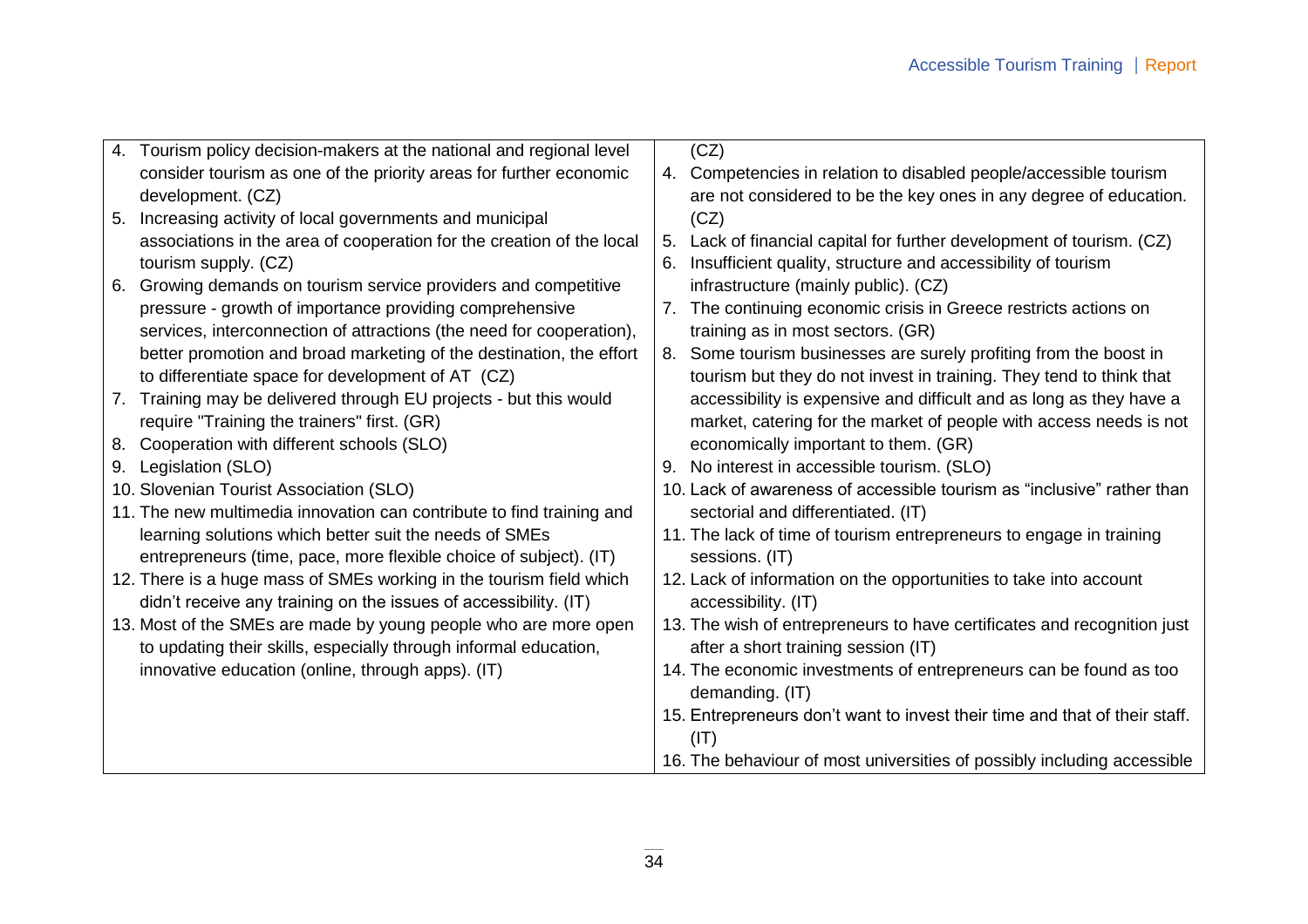| tourism only as a social and rights matter and not as an  |
|-----------------------------------------------------------|
| economical opportunity. The message doesn't arrive to the |
| students. (IT)                                            |
|                                                           |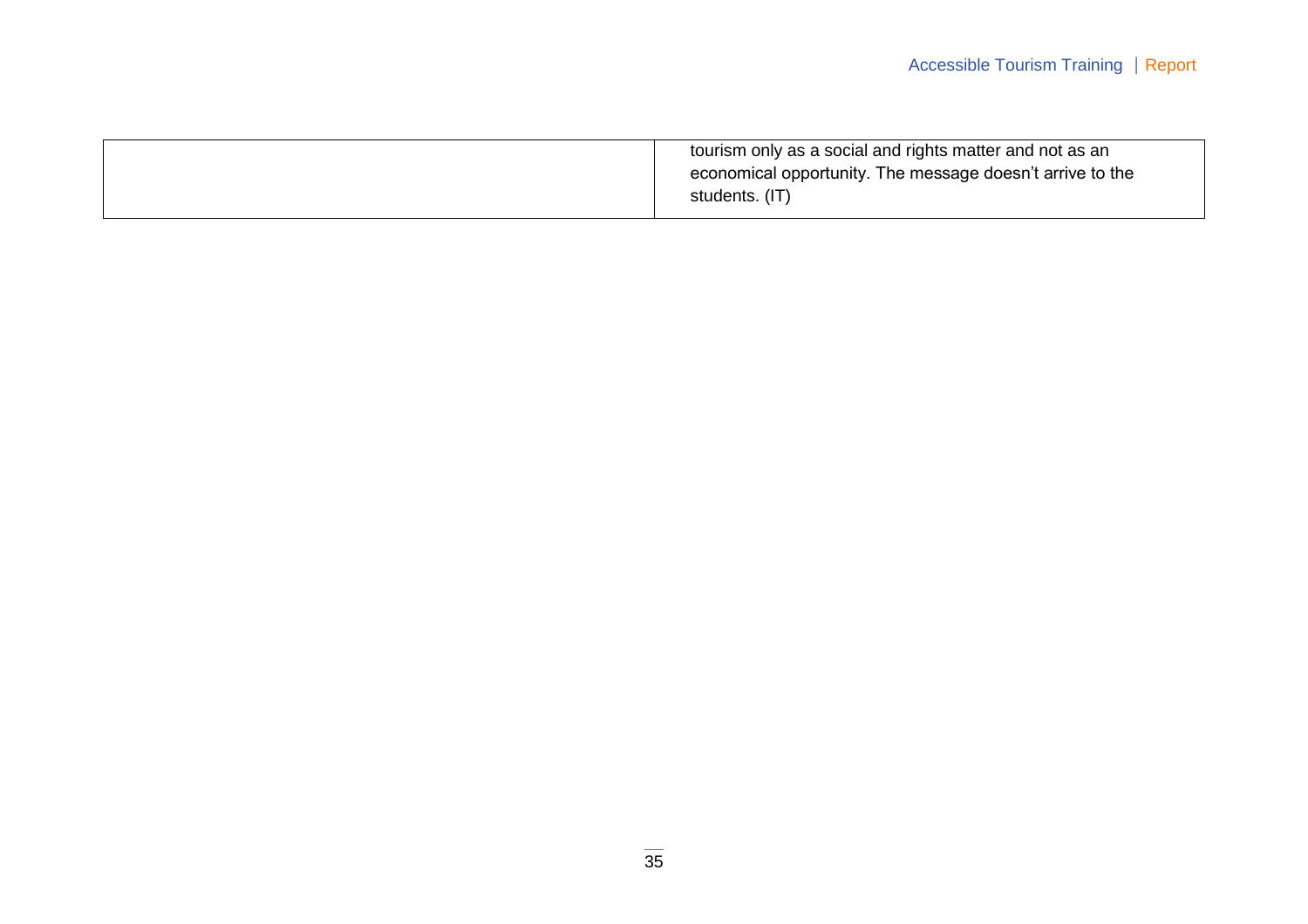## **5 ELEVATOR TRAINING CURRICULUM IN ACCESSIBLE TOURISM FOR SMES**

This section presents a "model" training course which serves as a framework for the development of formal, structured training given through traditional classroom-based teaching.

The model training course has been developed on the basis of experiences from the in-depth analysis of the surveys carried out by the ELEVATOR project partners and also draws on work conducted since 2014 by ENAT Experts to develop a "World Tourism for All Quality Programme" for businesses in the tourism sector. As such, it is intended that the ELEVATOR Training Curriculum will serve to improve the training offer in accessible tourism for SMEs and - at the same time – provide a basis for training institutions to engage with the ENAT Quality Programme, allowing them to give training which meets the terms and conditions for ENAT accreditation.

## **5.1 Overview of the training course design**

It is intended that SMEs should take part in a course of classroom-based "face-toface" training for managers and staff in order to provide them with appropriate knowledge about accessible tourism and customer service. This will enable the personnel to develop their skills and competences, ensuring that the business can continuously improve its accessible tourism offer.

Managers and staff of SMEs should receive formal training as part of a programmed series of actions to:

- improve their awareness and understanding of accessible tourism as a business case;
- expose SMEs to examples of good practice in the field of accessible tourism, across the whole tourism value chain;
- help management trainees to develop their skills in management of accessibility in their business;
- help staff trainees to offer good customer services, with confidence, to all customers who may have a wide range of access requirements;
- give SMEs tools and methods that will enable them to identify appropriate service partners and resources, locally and nationally, who can assist them in developing accessibility
- identify the most appropriate means to promote and market their SME as an accessible tourism business and to gain Return on Investment in accessibility.

Training will normally be provided by an organisation with the necessary background and experience in delivering training in the required subjects.

(In summer 2018 ENAT is launching its "World Tourism for All Quality Programme" which will be delivered by *ENAT Accredited Training Organisations*. These organisations must be paid-up Members of ENAT and shall submit evidence of their training experience to qualify as Licence Holders).

#### **5.2 Trainees and Length of Training**

The model course proposed here is a short and intensive training suited to the particular conditions of SMEs, who typically have little time for training, often due to the constant pressure of running the business with minimal staffing levels. Here the example given focuses on the Hotel and Accommodation sector.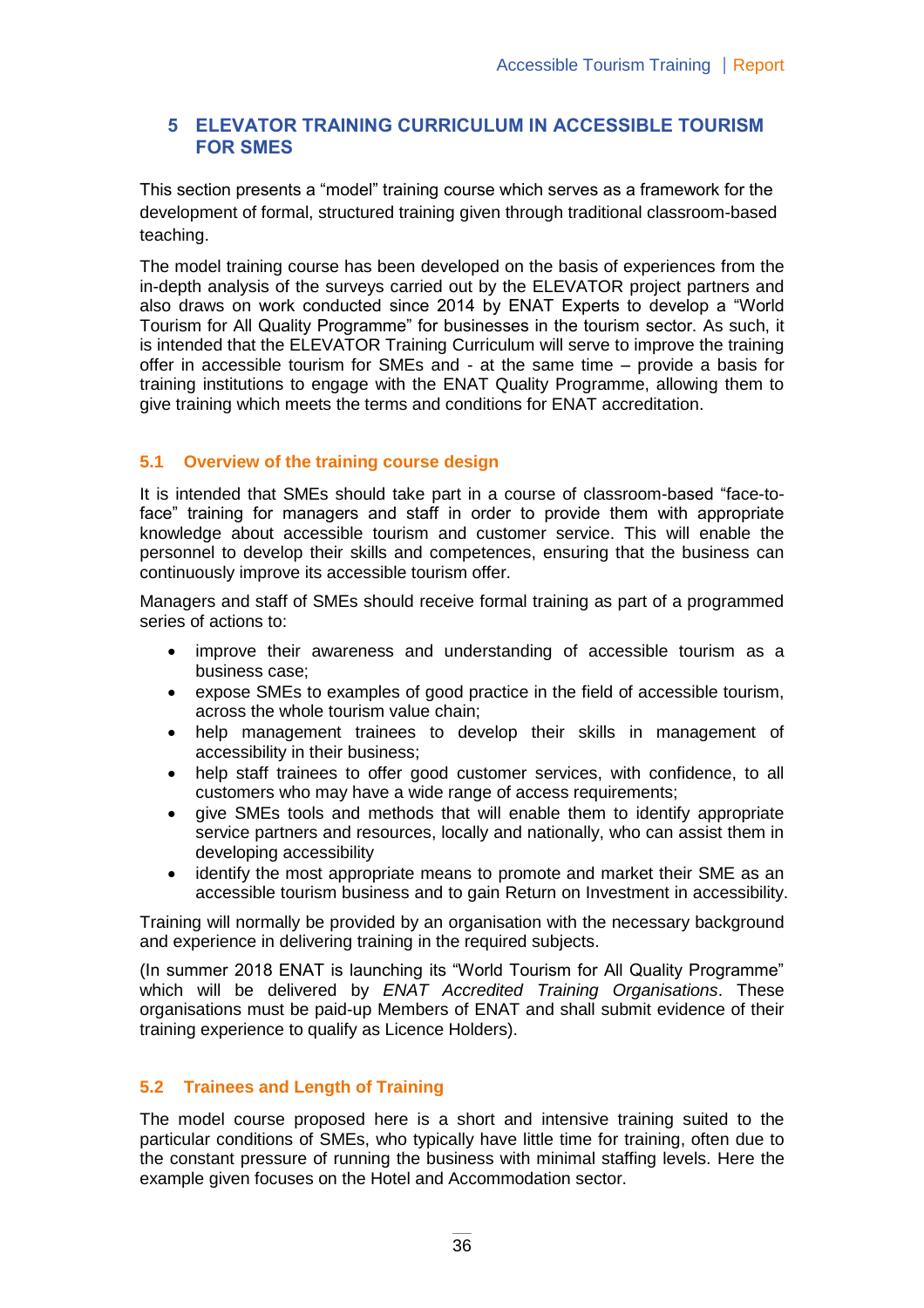Trainees are divided into two groups:

 Managers: General Managers, Section Managers, Heads of Department: Operations Managers, Heads of Departments (related to the customer services below), Assistant Head of Departments and Duty Managers, including Human Resources, Health and Safety, Purchasing, Legal and Financial.

Time: 8 hours (including breaks)

 Personnel in customer-service roles (e.g. for Accommodation): Bar, Restaurants, Accommodation, House Keeping, Front Desk, Reservations, Maintenance, Sales and Marketing, Conferences and Events, Social Media, Customer Care, Kitchen, Gardening, Concierge, Security.

For other tourism SME service providers such as travel agencies, tour operators, restaurants, cafes and bars, attractions and others, managers and customer-service staff should be trained using materials and methods appropriate to their business.

Time: 4 hours, (including breaks).

#### **5.3 Aims**

This is an introductory training course on Disability Awareness, Inclusion, Universal Design and Customer Service for business managers and staff. The aim is for trainees to better understand the diverse needs of their customers and the accessible tourism market, in order to offer a good customer service to all with a higher return on investment for the company or organisation.

In order to meet the varying needs of different tourism service providers the course is based on a set of core modules with additional or inter-changeable modules, adapted to different sectors of the tourism industry, e.g. accommodation, food and beverage, visitor attractions, retail. Where necessary, training modules can be developed by the training organisation to provide more in-depth training. As such the 8-hour and 4 hour training proposed here can be extended to several days or even weeks, depending on the requirements of the SMEs and the available training budgets.

#### **5.4 Learning Outcomes**

The course provides trainees with knowledge and understanding of:

- Objectives of the course or programme, and the value of inclusive and accessible tourism for all;
- Policies and legislation regarding equality and non-discrimination and how these relate to the tourism sector;
- General characteristics of disabilities and impairments and functional requirements for inclusive, accessible service provision for all customers with a wide variety of access requirements;
- The concepts of diversity, inclusion, accessibility and Universal Design and their importance to sustainability of the built environment, products, tourism services, transport and information;
- Customer service, appropriate language and communication skills: catering for guests/visitors with specific access requirements;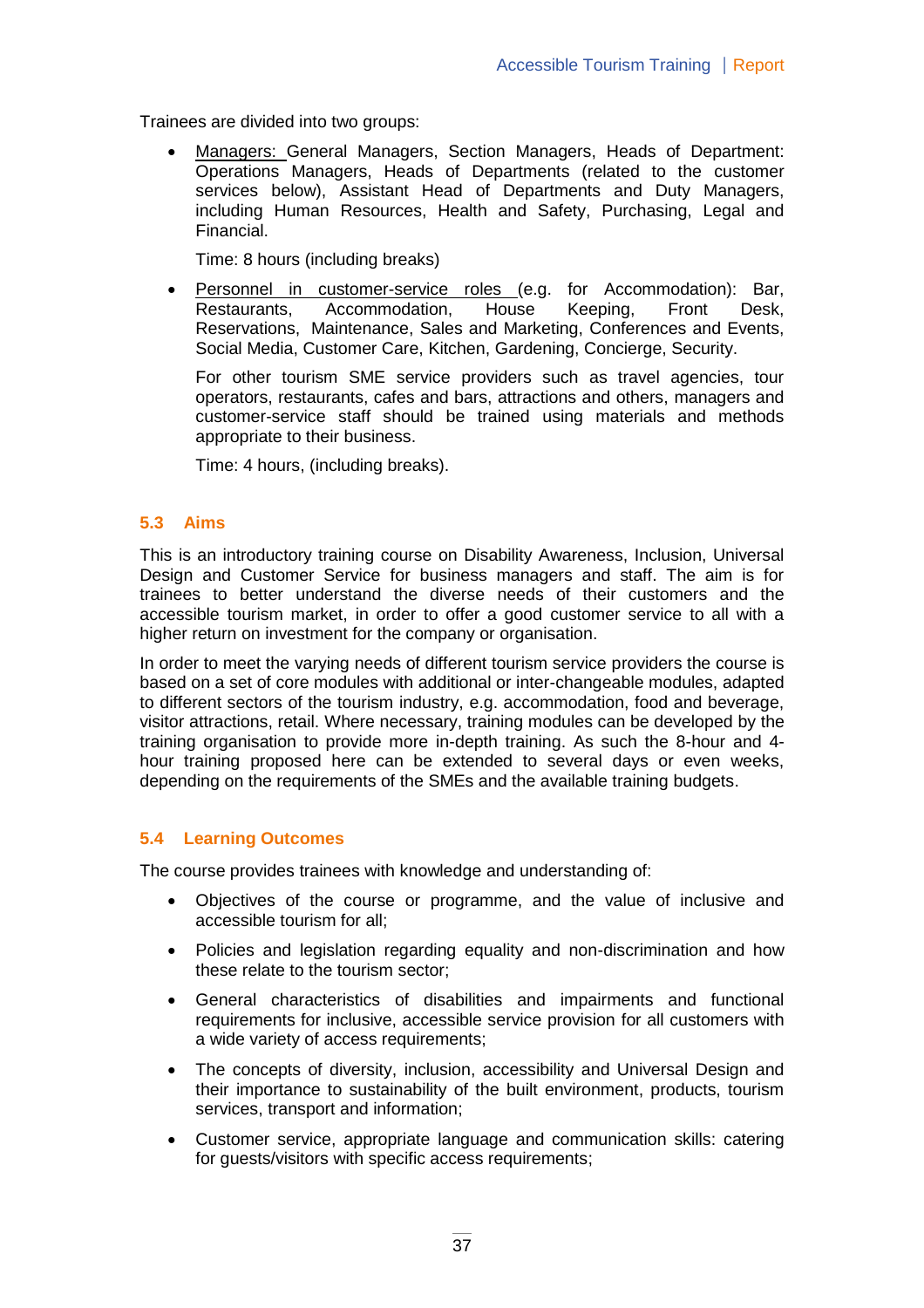- Tools and methods for management and work teams to continuously improve the accessibility and the quality of the offer;
- Developing accessible tourism business networks at the local level and marketing accessibility as part of the business offer and destination.

Trainees will be introduced to "good practice examples" in the above areas. On completing the course, trainees will be prepared to develop their skills and competencies in their respective area(s) of work, and to help the business or organisation to develop its accessible tourism offer through improved practices and procedures.

#### **5.5 Delivery Methods**

Delivery of the course takes place through instructor-led, face-to-face sessions. This allows for interactive communication between the instructor and the trainees and is generally suitable for all trainees.

The training course should a variety of presentation forms, including audio/visual material, e.g. PowerPoint, Podcasts and/or video presentations.

If the training course is extended beyond the proposed 4 or 8 hours of "introductory" training, trainees may take part in simulations or practical work which may greatly enhance the trainees' understanding and practical skills. In any case, course providers should offer such activities or modules as an additional training possibility for managers and staff.

#### **5.6 Trainee Supports**

The trainees should be provided with a Training Workbook containing:

- the Course Outline
- space for keeping notes on each module
- a comprehensive list of references used in the training (preferably in the form of on-line links).

Trainees may keep the Workbook for future reference and for adding their own notes gained form work experience.

#### **5.7 Assessment Methods**

Each modules should conclude with a short "Quiz" with multiple-choice answers. Questions can be included in the Workbook and should be presented verbally and on-screen (PowerPoint) for clarity. Questions can be answered using the multiple choice answer sheet and also verbally, either individually or after discussion with each other.

The instructor then gives the right answer and discusses the right and wrong answers with the trainees, as necessary. This provides trainees with immediate assessment of their knowledge and understanding.

A set of written exam questions is presented at the end of the course, based on learning outcomes for each module. Learners' answer sheets are scored immediately after the course and feedback is given to the class of learners in a final question and answer session.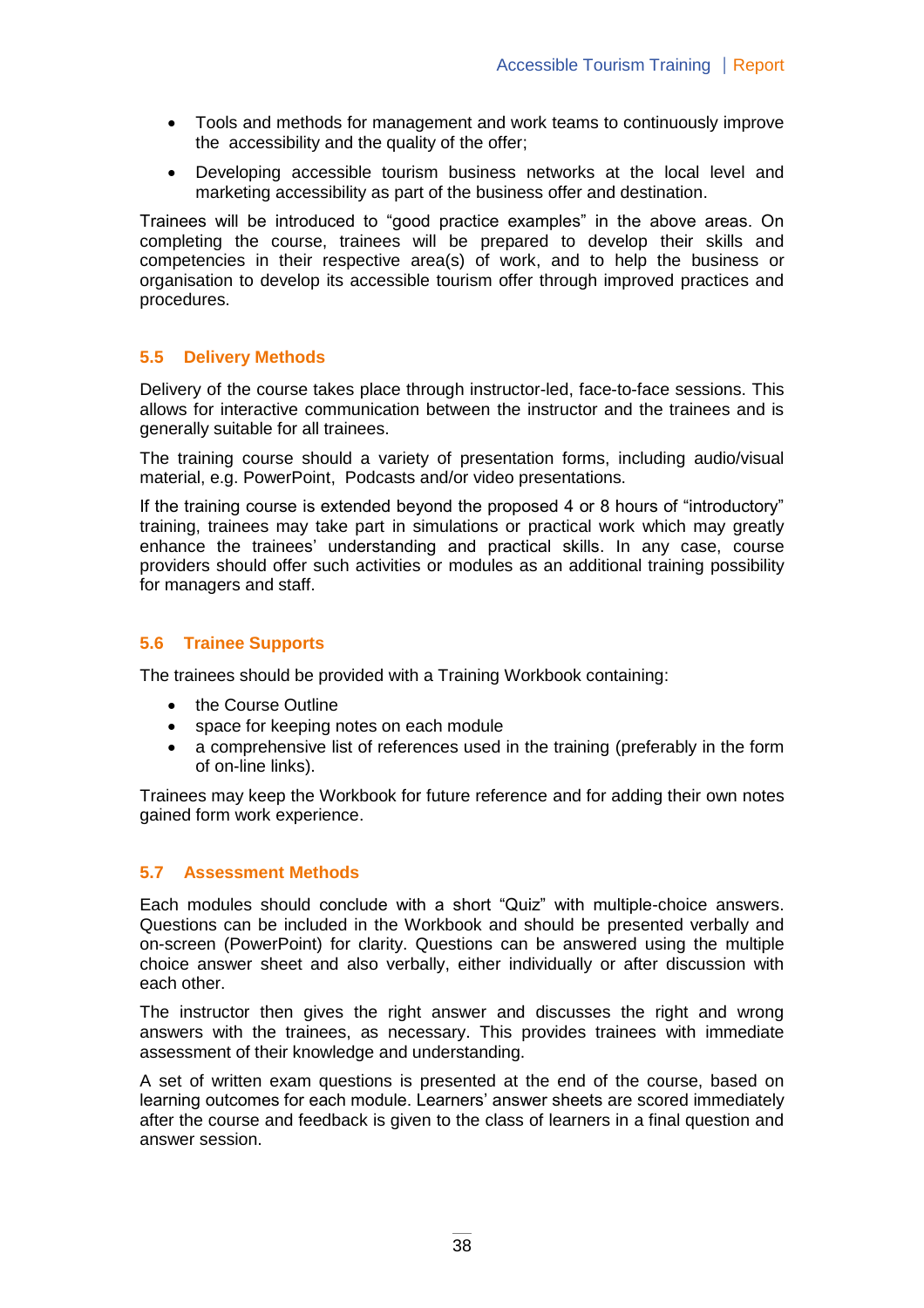## **5.8 Course Certificates**

Where the ELEVATOR training course is given by a Licenced ENAT Training Provider under the "World Tourism for All Quality Programme", ENAT will provide a Certificate ("Parchment") of Course Completion to managers and staff who have attended the course. The certificate records the name of the trainee, their function, their employer/organisation, the course attended (Manager or Staff Training), the name of the licenced training organisation and the date and place where the course was delivered.

The Licenced training organisation shall submit the names of trainees and trainees must register online with ENAT in order to receive the Certificate, which will be delivered as a downloadable PDF document.

ENAT will keep a record of all trainees who receive the certificate.

## **5.9 Course Curriculum**

#### **Overview of the course modules and target trainees.**

Where a module is delivered to both Managers and Staff the content is modified for the two groups so that Managers receive in-depth instruction, while Staff receive shorter, more condensed instruction.

| No.                         | <b>Modules</b>                                                                                                                                                                                                       |   |   |
|-----------------------------|----------------------------------------------------------------------------------------------------------------------------------------------------------------------------------------------------------------------|---|---|
| $M =$ Managers $ S =$ Staff |                                                                                                                                                                                                                      |   |   |
| $\overline{1}$              | Accessible Tourism as a quality factor for sustainable tourism<br>business development                                                                                                                               | M | S |
| 1.1                         | Short history of accessible tourism and business objectives,<br>emphasising Accessible Tourism should be part of all tourism<br>business                                                                             |   |   |
| 1.2                         | The role of ENAT, its members and partners                                                                                                                                                                           |   |   |
| 1.3                         | Research, resources, case studies and expertise available to SMEs                                                                                                                                                    |   |   |
| 1.4                         | Membership and the World Tourism for All Quality<br>ENAT<br>Programme                                                                                                                                                |   |   |
| 2 <sup>1</sup>              | <b>ENAT World Tourism for All Quality Programme</b>                                                                                                                                                                  | M |   |
| 2.1                         | International criteria used<br>ISO 21542 - Building Construction Standard<br>$\bullet$<br>WAI-WCAG 2.0 Web Accessibility Guidelines<br>$\bullet$<br><b>ENAT Good Practice Examples and Case Studies</b><br>$\bullet$ |   |   |
| 2.2                         | Assessments and procedures:<br>Auditing accessibility of tourism websites<br>٠<br>Auditing accessibility of facilities, products and services<br>$\bullet$                                                           |   |   |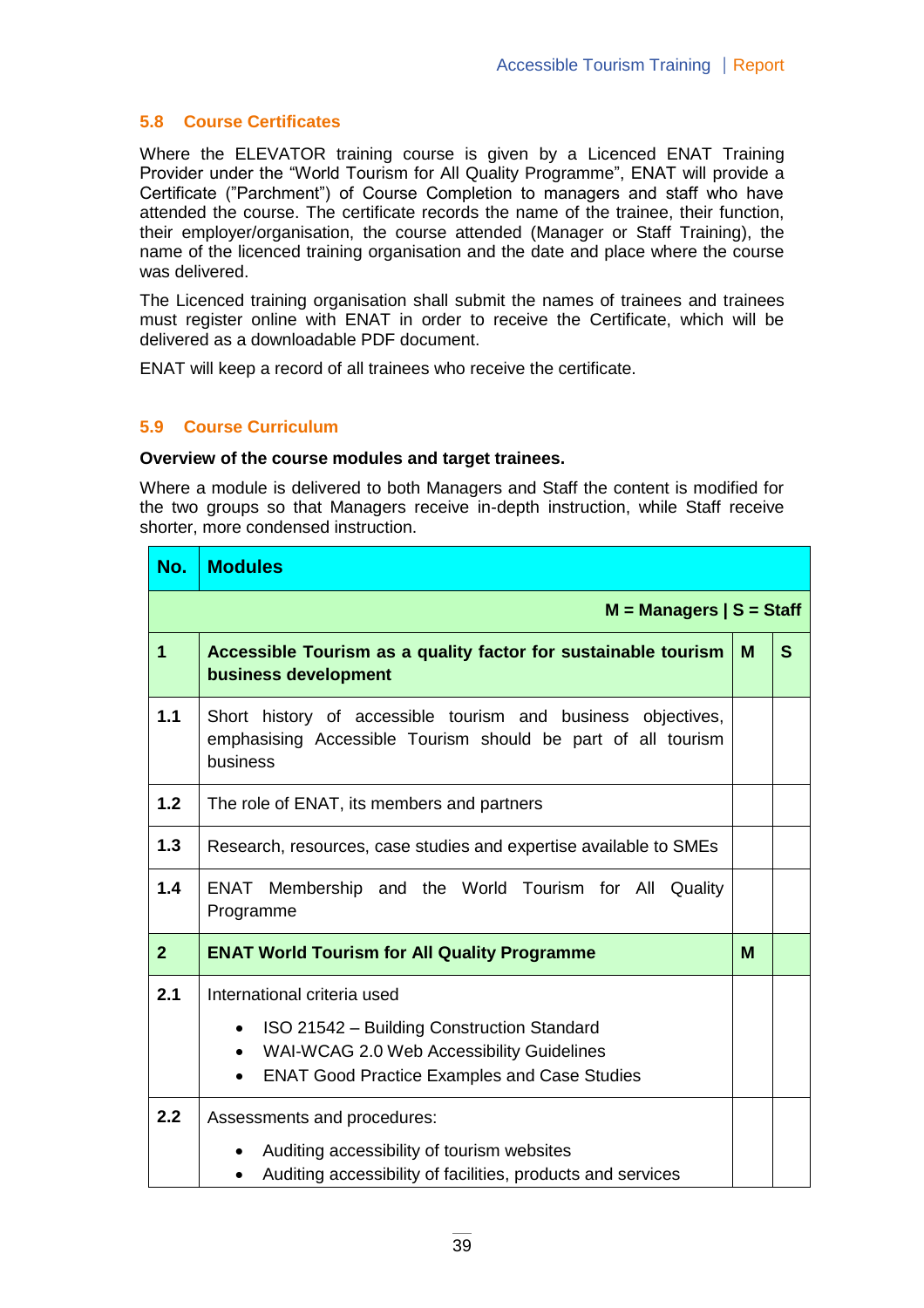|                         | Accessibility Action Plans and implementation,<br>$\bullet$                                                                                                                                                                                                                                                                                                                                                                                                                                                                                   |                  |   |  |  |
|-------------------------|-----------------------------------------------------------------------------------------------------------------------------------------------------------------------------------------------------------------------------------------------------------------------------------------------------------------------------------------------------------------------------------------------------------------------------------------------------------------------------------------------------------------------------------------------|------------------|---|--|--|
|                         | <b>Creating Access Guides/Statements</b>                                                                                                                                                                                                                                                                                                                                                                                                                                                                                                      |                  |   |  |  |
|                         | Creating an inclusive policy and embedding this within the<br>$\bullet$<br>tourism business                                                                                                                                                                                                                                                                                                                                                                                                                                                   |                  |   |  |  |
|                         | Marketing the accessible tourism business                                                                                                                                                                                                                                                                                                                                                                                                                                                                                                     |                  |   |  |  |
| $\overline{\mathbf{3}}$ | <b>Disability Awareness</b>                                                                                                                                                                                                                                                                                                                                                                                                                                                                                                                   | $\boldsymbol{M}$ | S |  |  |
| 3.1                     | Introduction to Disability                                                                                                                                                                                                                                                                                                                                                                                                                                                                                                                    |                  |   |  |  |
| 3.2                     | Disability and impairments – facts and statistics                                                                                                                                                                                                                                                                                                                                                                                                                                                                                             |                  |   |  |  |
|                         | Persons with Mobility impairments and physical disability<br>$\bullet$<br>Persons with Visual impairments/blind people<br>$\bullet$<br>Persons with Hearing impairments/deaf people<br>٠<br>Persons with Cognitive impairments, learning difficulties, autism,<br>$\bullet$<br>dementia<br>Persons with Speech, Reading and writing difficulties<br>$\bullet$<br>Persons with Mental Health problems<br>$\bullet$<br>Persons with Injuries and other temporary conditions<br>$\bullet$<br>Persons with Health-related conditions<br>$\bullet$ |                  |   |  |  |
|                         | Persons with Age-related impairments<br>$\bullet$                                                                                                                                                                                                                                                                                                                                                                                                                                                                                             |                  |   |  |  |
| 3.3                     | Module 3 Assessment                                                                                                                                                                                                                                                                                                                                                                                                                                                                                                                           |                  |   |  |  |
|                         |                                                                                                                                                                                                                                                                                                                                                                                                                                                                                                                                               |                  |   |  |  |
| $\overline{\mathbf{4}}$ | <b>Learning More About Impairments</b>                                                                                                                                                                                                                                                                                                                                                                                                                                                                                                        | M                | S |  |  |
| 4.1                     | impairments and participation restrictions related to different<br>Activities,<br>disabilities                                                                                                                                                                                                                                                                                                                                                                                                                                                |                  |   |  |  |
| 4.2                     | History of disability: Medical and Social Models of Disability                                                                                                                                                                                                                                                                                                                                                                                                                                                                                |                  |   |  |  |
| 4.3                     | <b>Disability Rights</b>                                                                                                                                                                                                                                                                                                                                                                                                                                                                                                                      |                  |   |  |  |
| 4.4                     | Inclusive Terminology                                                                                                                                                                                                                                                                                                                                                                                                                                                                                                                         |                  |   |  |  |
| 4.5                     | Module 4 Assessment                                                                                                                                                                                                                                                                                                                                                                                                                                                                                                                           |                  |   |  |  |
| 5                       | <b>Etiquette, Language and Communication</b>                                                                                                                                                                                                                                                                                                                                                                                                                                                                                                  | M                | S |  |  |
| 5.1                     | Face-to-face communication with customers who have different disabilities<br>and impairments: do's and don'ts                                                                                                                                                                                                                                                                                                                                                                                                                                 |                  |   |  |  |
| 5.2                     | Module 5 Assessment                                                                                                                                                                                                                                                                                                                                                                                                                                                                                                                           |                  |   |  |  |
| 6                       | <b>Legislative Background</b>                                                                                                                                                                                                                                                                                                                                                                                                                                                                                                                 | M                | S |  |  |
| 6.1                     | Legislation and Regulations<br>Applicable country/region-specific legislation related to:                                                                                                                                                                                                                                                                                                                                                                                                                                                     |                  |   |  |  |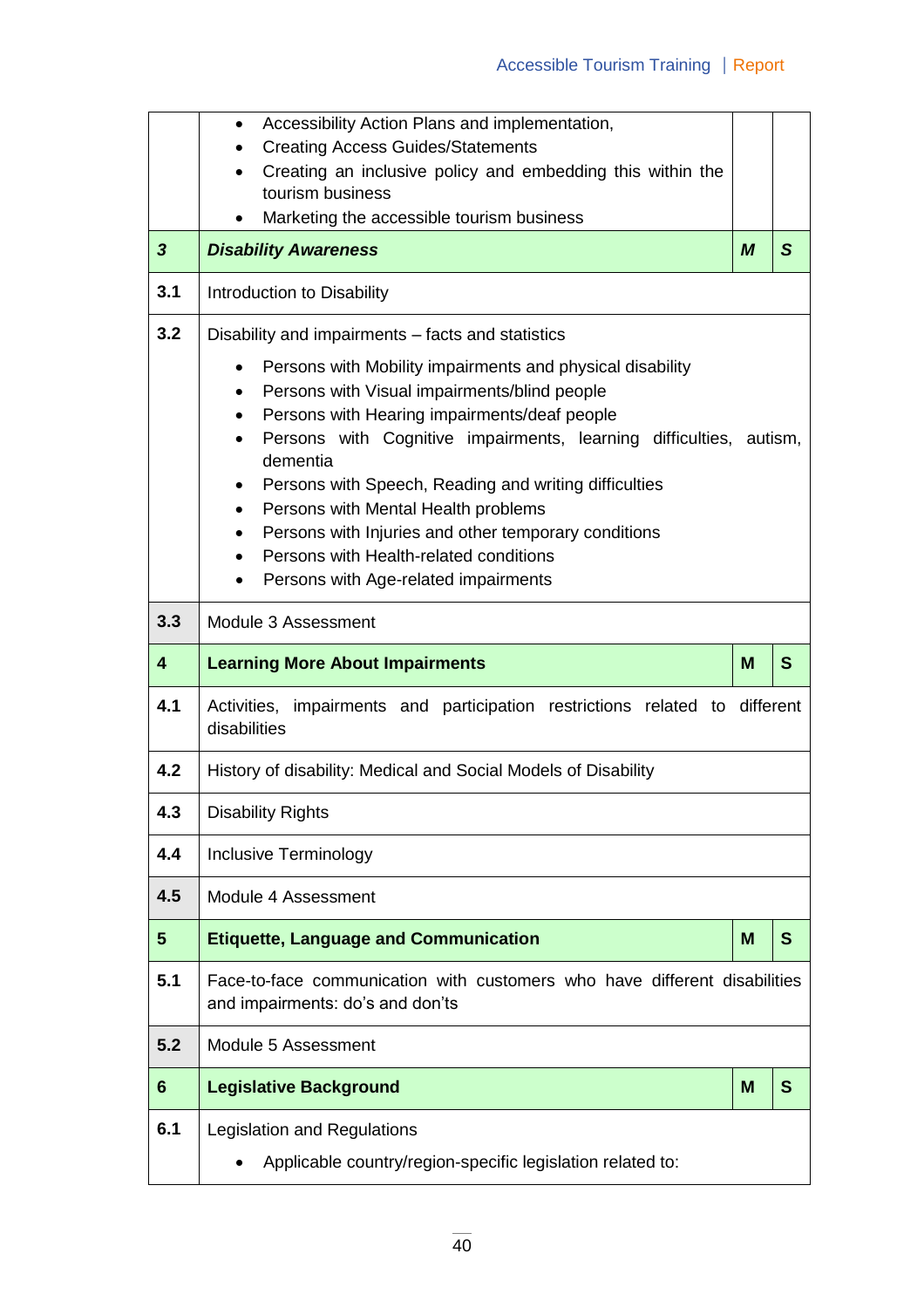|      | Equality and Non-discrimination (Disability)<br>$\circ$<br><b>Health and Safety</b><br>$\circ$                                                                                                                                             |   |  |  |  |  |
|------|--------------------------------------------------------------------------------------------------------------------------------------------------------------------------------------------------------------------------------------------|---|--|--|--|--|
|      | Employment and management of disability in the workplace<br>$\circ$<br>Building Regulations / Accessibility of the Built Environment<br>$\circ$                                                                                            |   |  |  |  |  |
|      | UN Convention on the Rights of Persons with Disabilities (CRPD)<br>$\bullet$<br>Overview of European Acts and International standards                                                                                                      |   |  |  |  |  |
| 6.2  | Module 6 Assessment                                                                                                                                                                                                                        |   |  |  |  |  |
| 7.0  | <b>Equality, Disability and Accessibility Supports in Employment</b><br>and at the Workplace                                                                                                                                               |   |  |  |  |  |
| 7.1  | National/Regional Guidelines, Requirements and Support Services*                                                                                                                                                                           |   |  |  |  |  |
|      | Employer disability Information and support services<br>Employees' rights and support services                                                                                                                                             |   |  |  |  |  |
|      | (* to be included where these exist).                                                                                                                                                                                                      |   |  |  |  |  |
| 7.2  | Business Benefits of Employing and Retaining People with Disabilities                                                                                                                                                                      |   |  |  |  |  |
| 7.3  | Module 7 Assessment                                                                                                                                                                                                                        |   |  |  |  |  |
| 8    | S<br>Universal Design Principles - Designing Environments,<br>M<br><b>Products and Services for All in the tourism sector</b>                                                                                                              |   |  |  |  |  |
| 8.1  | The Need for Universal Design                                                                                                                                                                                                              |   |  |  |  |  |
| 8.2  | The 7 Principles of Universal Design                                                                                                                                                                                                       |   |  |  |  |  |
| 8.3  | Understanding Universal Design in practice: facilities, services and information                                                                                                                                                           |   |  |  |  |  |
| 8.4  | Module 8 Assessment                                                                                                                                                                                                                        |   |  |  |  |  |
| 9    | S<br>M<br>Universal Design - Hotels and Tourism Facilities*                                                                                                                                                                                |   |  |  |  |  |
| 9.1  | Application of Universal Design in Hotels and the Accommodation sector-<br>Examples                                                                                                                                                        |   |  |  |  |  |
|      | (* Module 9: This Universal Design module focuses on hotel accommodation.<br>Other course content shall be applied in Module 9 for other types of tourism<br>service enterprises, as appropriate to the SMEs participating in the course). |   |  |  |  |  |
| 9.2  | <b>Module 9 Assessment</b>                                                                                                                                                                                                                 |   |  |  |  |  |
| 10   | <b>Delivering Accessible Tourism</b>                                                                                                                                                                                                       | M |  |  |  |  |
| 10.1 | The Visitor Journey and Accessible Tourism Supply Chain                                                                                                                                                                                    |   |  |  |  |  |
|      | Access barriers and solutions: Browsing - Booking - Travel<br>Accommodation - Activities - Returning - Recalling and Sharing the                                                                                                           |   |  |  |  |  |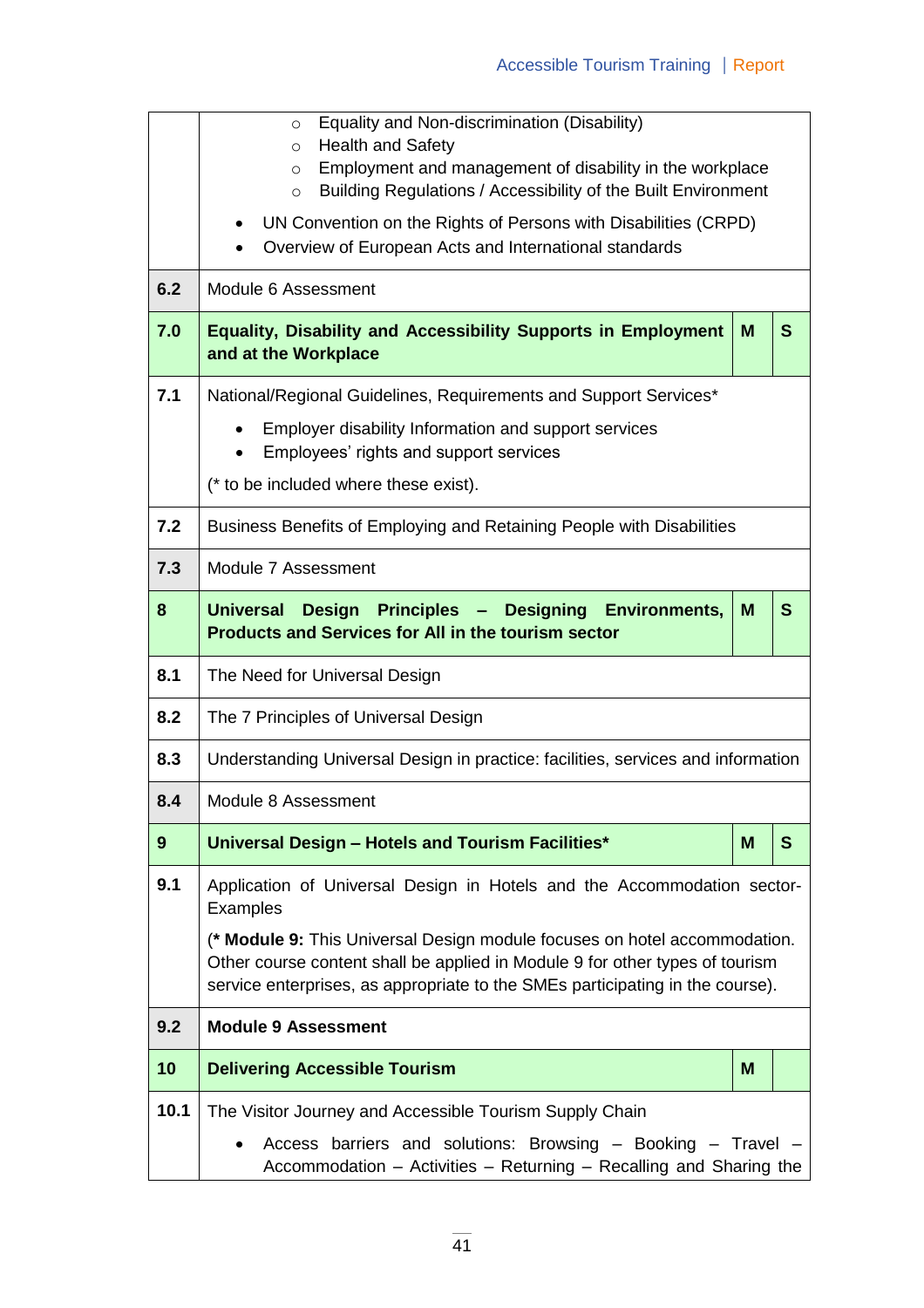|      | Experience.                                                                                                                                                                                                                                                                 |   |   |
|------|-----------------------------------------------------------------------------------------------------------------------------------------------------------------------------------------------------------------------------------------------------------------------------|---|---|
| 10.2 | Networking and Resources for Accessible Tourism Development<br>Identifying networking resources and partners at regional/local level<br>$\bullet$<br>Public/private/NGOs networking – case studies and examples<br>$\bullet$<br>Leadership, communication and coordination. |   |   |
| 10.3 | Module 10 Assessment                                                                                                                                                                                                                                                        |   |   |
| 11   | <b>Tourism for All - The Business Case</b>                                                                                                                                                                                                                                  | M |   |
| 11.1 | Changing Demographics: Whole life approach – from baby to old age                                                                                                                                                                                                           |   |   |
| 11.2 | <b>Market Analysis</b>                                                                                                                                                                                                                                                      |   |   |
| 11.3 | Financial Case Studies on Businesses and Organisations Offering Inclusive<br><b>Services</b>                                                                                                                                                                                |   |   |
| 11.4 | Module 11 Assessment                                                                                                                                                                                                                                                        |   |   |
| 12   | <b>Summing Up</b>                                                                                                                                                                                                                                                           |   | S |
| 12.1 | Tips for managing accessibility and team engagement<br>$\bullet$<br><b>Final Questions and Answers</b><br>References for all Modules                                                                                                                                        |   |   |
| 12.2 | Training programme exam<br>$\bullet$<br>Feedback<br>Training Programme closing remarks                                                                                                                                                                                      |   |   |